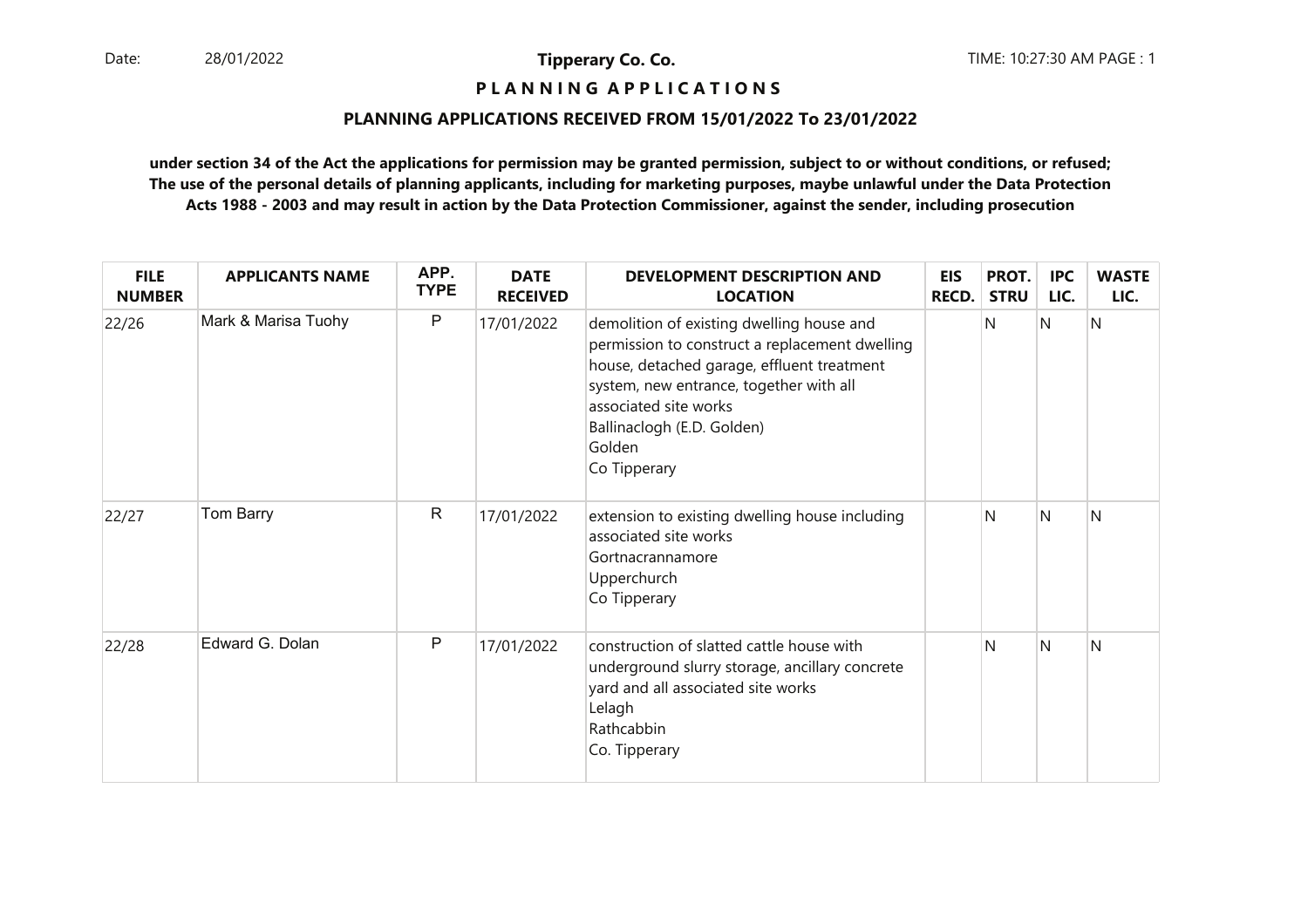**P L A N N I N G A P P L I C A T I O N S** 

#### **PLANNING APPLICATIONS RECEIVED FROM 15/01/2022 To 23/01/2022**

| <b>FILE</b><br><b>NUMBER</b> | <b>APPLICANTS NAME</b>            | APP.<br><b>TYPE</b> | <b>DATE</b><br><b>RECEIVED</b> | <b>DEVELOPMENT DESCRIPTION AND</b><br><b>LOCATION</b>                                                                                                                                                                                                                                                                                                                                                                                                                                                                             | <b>EIS</b><br><b>RECD.</b> | PROT.<br><b>STRU</b> | <b>IPC</b><br>LIC. | <b>WASTE</b><br>LIC. |
|------------------------------|-----------------------------------|---------------------|--------------------------------|-----------------------------------------------------------------------------------------------------------------------------------------------------------------------------------------------------------------------------------------------------------------------------------------------------------------------------------------------------------------------------------------------------------------------------------------------------------------------------------------------------------------------------------|----------------------------|----------------------|--------------------|----------------------|
| 22/29                        | Rachel Hayes and John<br>O'Keeffe | P                   | 18/01/2022                     | second storey extension to existing dwelling<br>house and change of use of existing garage to<br>living areas<br>64 Summercove Meadows<br>Old Road<br>Cashel<br>Co. Tipperary                                                                                                                                                                                                                                                                                                                                                     |                            | N                    | N                  | N                    |
| 22/30                        | Kathleen Burke                    | $\mathsf{R}$        | 18/01/2022                     | existing entrance to the south of the site and<br>PERMISSION for renovation and extension of<br>the existing dwelling house; decommissioning<br>of the existing septic tank and installation of a<br>new wastewater treatment system and tertiary<br>unit; definition of the existing entrance to the<br>south of the site (which will be the subject of<br>Retention Permission) by constructing a section<br>of new front boundary wall and wing walls and<br>all ancillary site works<br>Gurteen<br>Rathcabbin<br>Co Tipperary |                            | N                    | N                  | N                    |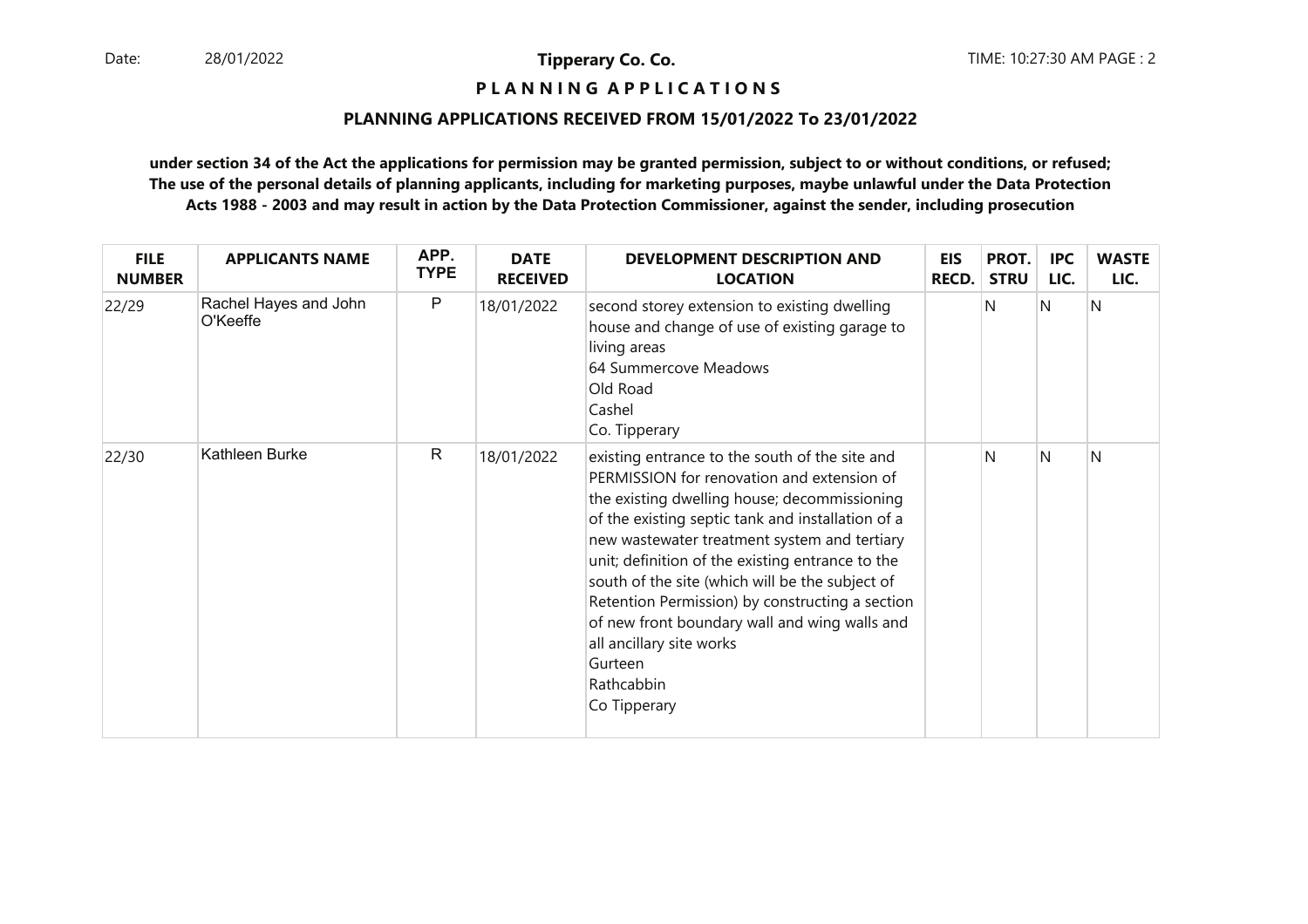**P L A N N I N G A P P L I C A T I O N S** 

#### **PLANNING APPLICATIONS RECEIVED FROM 15/01/2022 To 23/01/2022**

| <b>FILE</b><br><b>NUMBER</b> | <b>APPLICANTS NAME</b>            | APP.<br><b>TYPE</b> | <b>DATE</b><br><b>RECEIVED</b> | <b>DEVELOPMENT DESCRIPTION AND</b><br><b>LOCATION</b>                                                                                                                                                                                                                                                               | <b>EIS</b><br><b>RECD.</b> | PROT.<br><b>STRU</b> | <b>IPC</b><br>LIC. | <b>WASTE</b><br>LIC. |
|------------------------------|-----------------------------------|---------------------|--------------------------------|---------------------------------------------------------------------------------------------------------------------------------------------------------------------------------------------------------------------------------------------------------------------------------------------------------------------|----------------------------|----------------------|--------------------|----------------------|
| 22/31                        | Claire Griffin & Josh Lane        | P                   | 18/01/2022                     | single-storey rear and two-storey side<br>extensions to the existing dwelling house and all<br>associated siteworks<br>Gortnaveigh<br>Newtown<br>Nenagh<br>Co Tipperary                                                                                                                                             |                            | N                    | N                  | Ν                    |
| 22/32                        | Paul Wright                       | $\mathsf R$         | 18/01/2022                     | 1) ground floor extension to an existing<br>detached residence and a storage shed in the<br>rear garden and 2) PERMISSION for Photovoltaic<br>Solar Panels on front roof and the extension<br>roof and an awning between the main house<br>and garage<br>44 The Brook<br><b>Ballina</b><br>Co Tipperary<br>V94 X8F1 |                            | N                    | N                  | N                    |
| 22/33                        | Matthew Kennedy & Paula<br>Treacy | P                   | 18/01/2022                     | erection of a two storey dwelling with detached<br>garage with the installation of a sewerage<br>treatment system and associated hard and soft<br>landscaping<br>Knockanavar<br>Cappawhite<br>Co. Tipperary                                                                                                         |                            | N                    | N                  | N                    |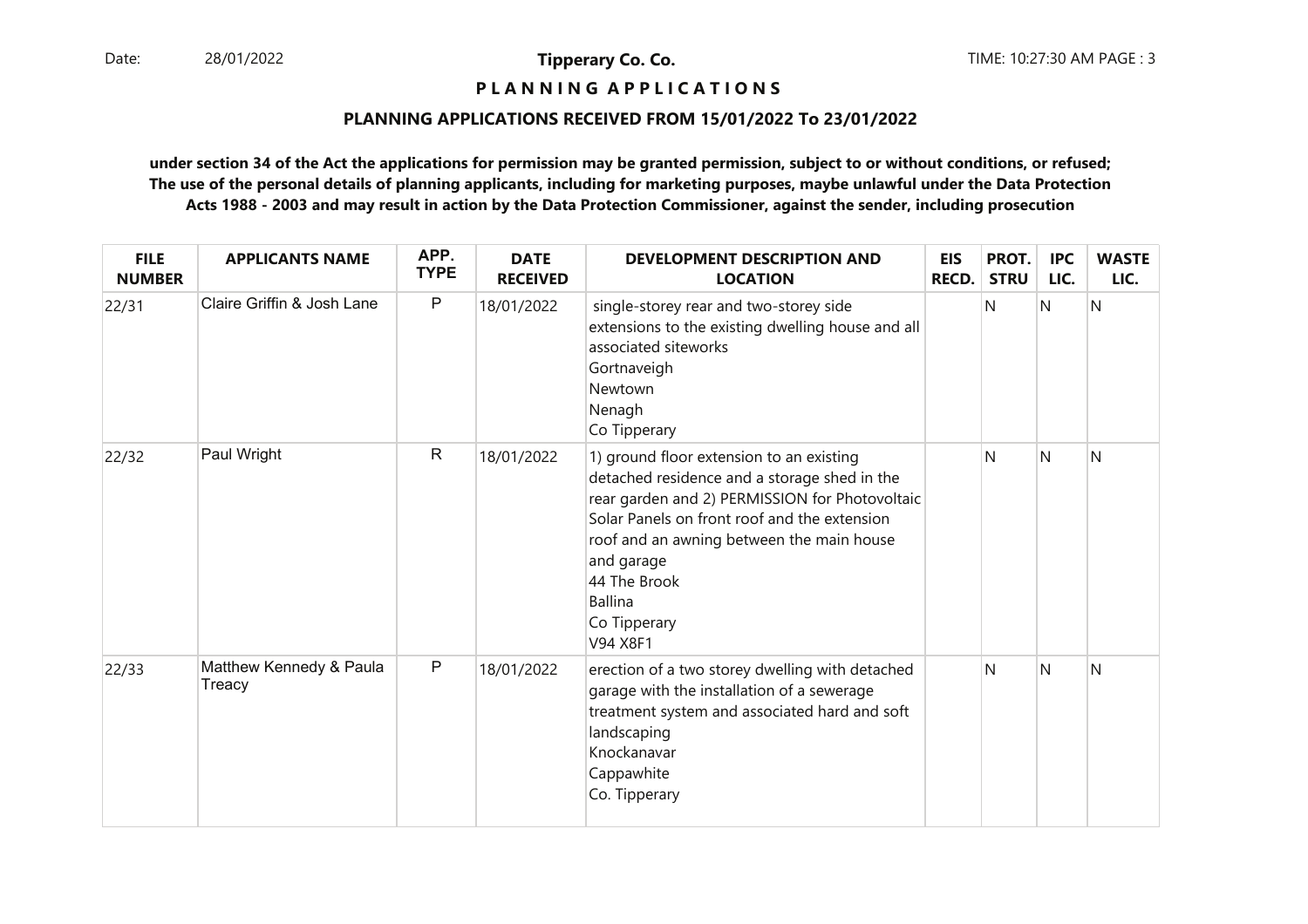**P L A N N I N G A P P L I C A T I O N S** 

#### **PLANNING APPLICATIONS RECEIVED FROM 15/01/2022 To 23/01/2022**

| <b>FILE</b><br><b>NUMBER</b> | <b>APPLICANTS NAME</b> | APP.<br><b>TYPE</b> | <b>DATE</b><br><b>RECEIVED</b> | <b>DEVELOPMENT DESCRIPTION AND</b><br><b>LOCATION</b>                                                                                                                                                                                                                                                                                                                                                                                                                                                                                                                                                                                                      | <b>EIS</b><br><b>RECD.</b> | PROT.<br><b>STRU</b> | <b>IPC</b><br>LIC. | <b>WASTE</b><br>LIC. |
|------------------------------|------------------------|---------------------|--------------------------------|------------------------------------------------------------------------------------------------------------------------------------------------------------------------------------------------------------------------------------------------------------------------------------------------------------------------------------------------------------------------------------------------------------------------------------------------------------------------------------------------------------------------------------------------------------------------------------------------------------------------------------------------------------|----------------------------|----------------------|--------------------|----------------------|
| 22/34                        | <b>Vincent Shields</b> | P                   | 19/01/2022                     | (i) change of use of part of existing 2-storey<br>annexe to rear of main 3-storey building from<br>office use to single residential unit with internal<br>refurbishment to include internal plastering in<br>lime plaster, replacing existing timber floor<br>wiring, plumbing, sanitary ware etc and (ii) for<br>single storey extension to existing storage room<br>to accommodate a new comms room at rear<br>ground floor of main 3-storey building together<br>with all necessary internal modifications and<br>external site works to both of the above<br>(Protected Structure S1022)<br>Barrack Street/Mitchelstown Road<br>Cahir<br>Co. Tipperary |                            |                      | N                  | N                    |
| 22/35                        | Helen O'Connor         | P                   | 19/01/2022                     | to carry out alterations and extension to existing<br>dwelling including the repositioning of existing<br>site entrance and all associated site works<br>No. 5 Brittas<br>Thurles<br>Co Tipperary                                                                                                                                                                                                                                                                                                                                                                                                                                                          |                            | N                    | N                  | N                    |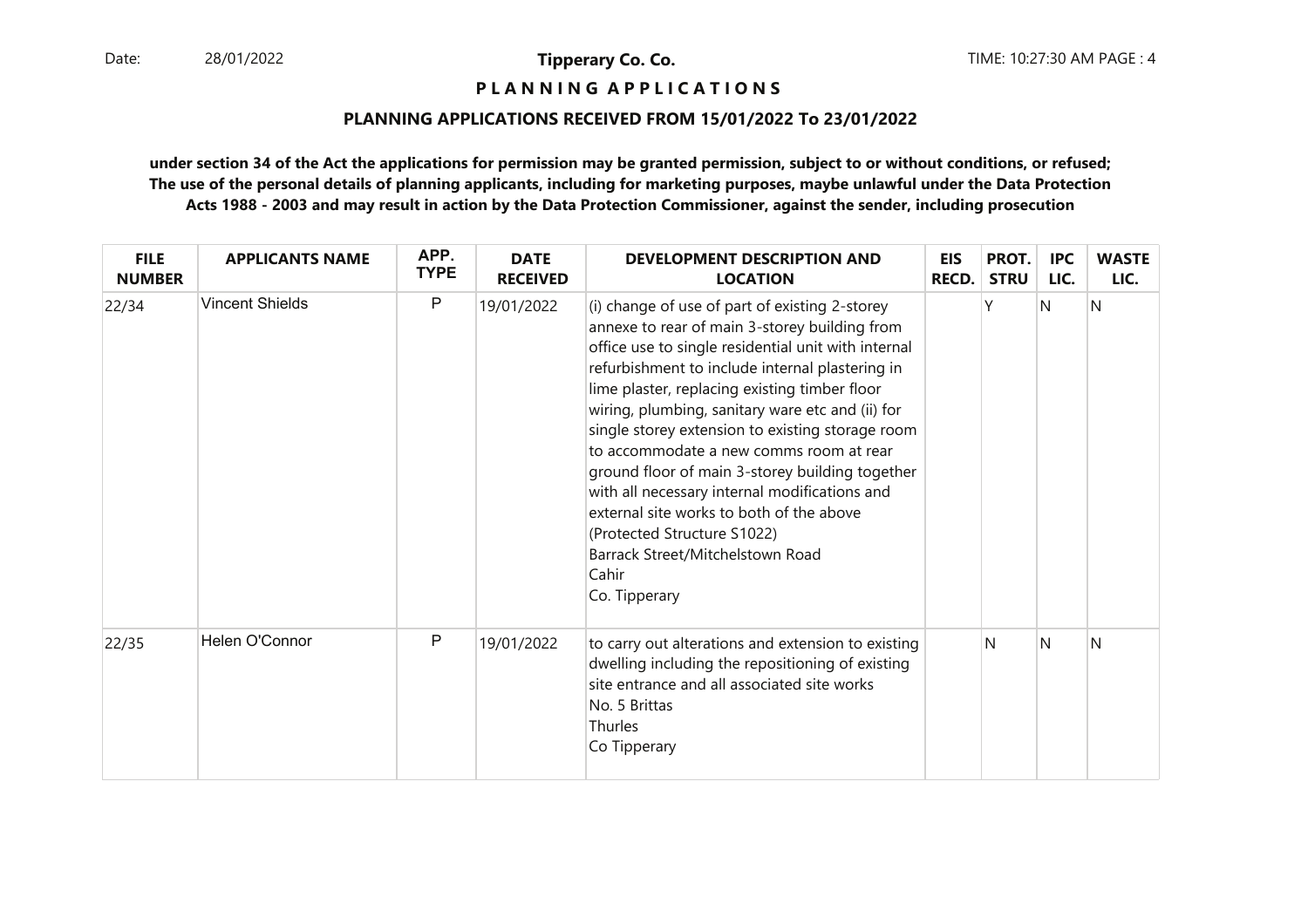**P L A N N I N G A P P L I C A T I O N S** 

#### **PLANNING APPLICATIONS RECEIVED FROM 15/01/2022 To 23/01/2022**

| <b>FILE</b><br><b>NUMBER</b> | <b>APPLICANTS NAME</b> | APP.<br><b>TYPE</b> | <b>DATE</b><br><b>RECEIVED</b> | DEVELOPMENT DESCRIPTION AND<br><b>LOCATION</b>                                                                                                                                                                                                                                                                                                                                                                                                                                                                                                           | <b>EIS</b><br><b>RECD.</b> | PROT.<br><b>STRU</b> | <b>IPC</b><br>LIC. | <b>WASTE</b><br>LIC. |
|------------------------------|------------------------|---------------------|--------------------------------|----------------------------------------------------------------------------------------------------------------------------------------------------------------------------------------------------------------------------------------------------------------------------------------------------------------------------------------------------------------------------------------------------------------------------------------------------------------------------------------------------------------------------------------------------------|----------------------------|----------------------|--------------------|----------------------|
| 22/36                        | Caoimhin Campbell      | P                   | 19/01/2022                     | 1 no. industrial unit with a floor area of 4910<br>sqm, 13 car parking spaces and all associated<br>services<br>Gurtnafleur<br>Powerstown<br>Clonmel<br>Co. Tipperary                                                                                                                                                                                                                                                                                                                                                                                    |                            | N                    | N                  | N                    |
| 22/37                        | John Morrissey         | P                   | 19/01/2022                     | construct a living room, kitchen and utility room<br>and two bedrooms and bathroom extension to<br>the rear of the existing dwelling house, carry out<br>alterations to the existing dwelling house to<br>provide two bedrooms and entrance hall,<br>provide new front boundary wall with new<br>entrance to replace the existing, construct a<br>domestic storage garage at the rear of the site<br>and install a new waste water treatment system<br>and percolation area with associated site works<br>Ballynacourty<br>Lisvarrinane<br>Co. Tipperary |                            | N                    | N                  | N                    |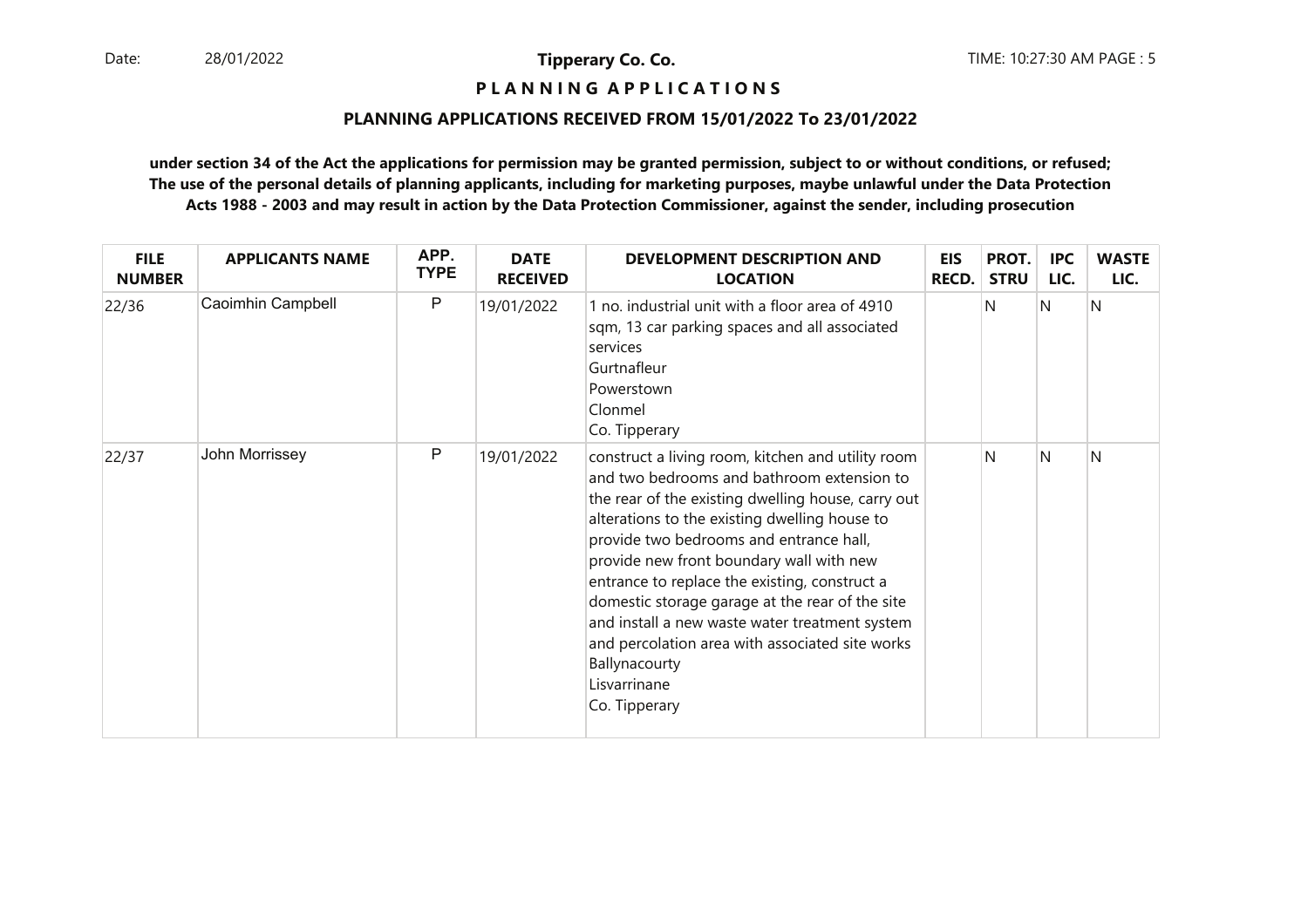### **P L A N N I N G A P P L I C A T I O N S**

#### **PLANNING APPLICATIONS RECEIVED FROM 15/01/2022 To 23/01/2022**

| <b>FILE</b><br><b>NUMBER</b> | <b>APPLICANTS NAME</b>      | APP.<br><b>TYPE</b> | <b>DATE</b><br><b>RECEIVED</b> | <b>DEVELOPMENT DESCRIPTION AND</b><br><b>LOCATION</b>                                                                                                                                                                                                                                                                                                                                                                                                                                          | <b>EIS</b><br><b>RECD.</b> | PROT.<br><b>STRU</b> | <b>IPC</b><br>LIC. | <b>WASTE</b><br>LIC. |
|------------------------------|-----------------------------|---------------------|--------------------------------|------------------------------------------------------------------------------------------------------------------------------------------------------------------------------------------------------------------------------------------------------------------------------------------------------------------------------------------------------------------------------------------------------------------------------------------------------------------------------------------------|----------------------------|----------------------|--------------------|----------------------|
| 22/38                        | J and L Grubb Limited       | P                   | 19/01/2022                     | fitting photo voltaic cells on the roof of cheese<br>factory. The proposed development is within<br>the curtilage of a protected structure Ref S075<br><b>Beechmount</b><br>Foulkstown Td<br>Fethard<br>Co. Tipperary E91 FK84                                                                                                                                                                                                                                                                 |                            |                      | N                  | N                    |
| 22/39                        | <b>Emmett Ryan</b>          | P                   | 20/01/2022                     | construct new dwelling, store/garage, sewer<br>treatment unit and percolation area, new<br>entrance and ancillary works<br>Clonteige<br>Ballymackey<br>Nenagh<br>Co Tipperary                                                                                                                                                                                                                                                                                                                  |                            | N                    | <sup>N</sup>       | N                    |
| 22/40                        | Calibration Technology Ltd. | $\mathsf{R}$        | 20/01/2022                     | partial change of use of ground floor level and<br>extension of first floor level to provide<br>additional offices, meeting rooms and<br>laboratories, new access doors to the rear and<br>side elevations, new window opes on the side<br>elevations of the first floor level, removal of<br>roller shutter doors on the rear elevation, new<br>signage to the front elevation with lighting and<br>all associated site works<br>Unit 4 Shannonside Business Park<br>Birdhill<br>Co Tipperary |                            | N                    | N                  | N                    |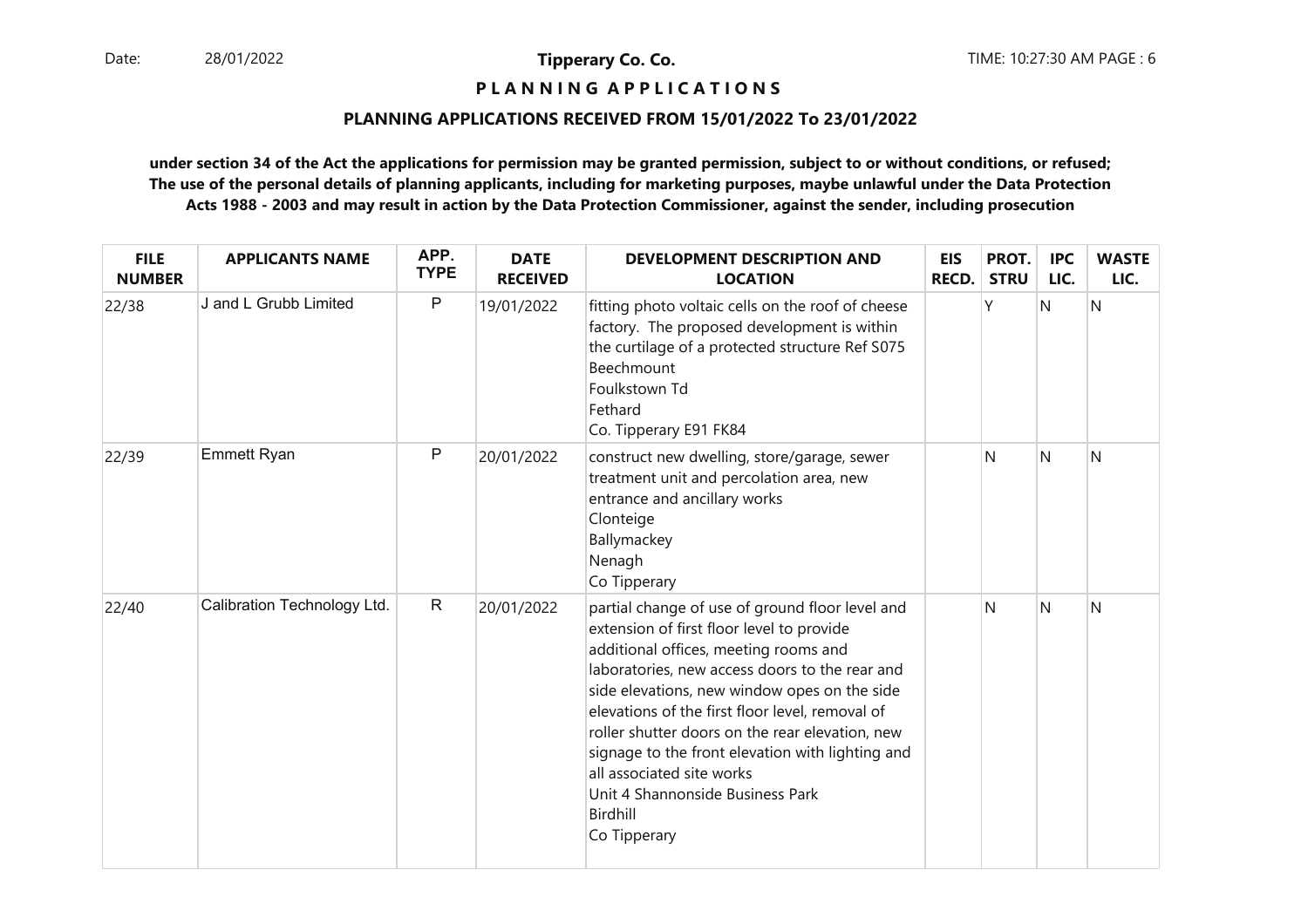### **P L A N N I N G A P P L I C A T I O N S**

#### **PLANNING APPLICATIONS RECEIVED FROM 15/01/2022 To 23/01/2022**

| 22/41 | Rodger Hanly                     | P | 20/01/2022 | to construct a part storey and a half/part single<br>storey dwelling house, onsite wastewater<br>treatment system and site entrance, together<br>with associated siteworks<br>Kilkeary<br>Nenagh<br>Co Tipperary                                                                                                                                                                                                                                                                                                                                                                                                                                                                                                                                                                                                                                                                                                                                                                                                                                                                                                 | N | N | N |
|-------|----------------------------------|---|------------|------------------------------------------------------------------------------------------------------------------------------------------------------------------------------------------------------------------------------------------------------------------------------------------------------------------------------------------------------------------------------------------------------------------------------------------------------------------------------------------------------------------------------------------------------------------------------------------------------------------------------------------------------------------------------------------------------------------------------------------------------------------------------------------------------------------------------------------------------------------------------------------------------------------------------------------------------------------------------------------------------------------------------------------------------------------------------------------------------------------|---|---|---|
| 22/42 | Applegreen Service Areas<br>Ltd. | P | 20/01/2022 | of the upgrade of an existing off-line motorway<br>service area in order to provide a fast charge<br>electric vehicle hub, compressed natural gas<br>compound and dispenser, drive-thru coffee<br>facility, new signage and all associated site<br>works. (1.) The fast-charge electric vehicle hub<br>involves the conversion of 14 no. existing car<br>park spaces into fast-charging electric vehicle<br>spaces. (2.) The compressed natural gas<br>compound is a single storey development<br>consisting of a compressor building (19sq.m),<br>covered shelter (29sq.m), cooler, 3m high<br>lighting column and associated ground works all<br>contained with 65m of 2.4m high palisade fence<br>with pedestrian and vehicular entrance points.<br>A new access road to the compound is also<br>proposed. (3.) The drive-thru coffee facillity is a<br>single storey building (204sq.m) containing a<br>beverage area, seating area, toilets and back-of-<br>house area, along with an external enclosed<br>refuse compound, car parking spaces, footpath,<br>drive-thru lane, circulation area, landscaping | N | N | N |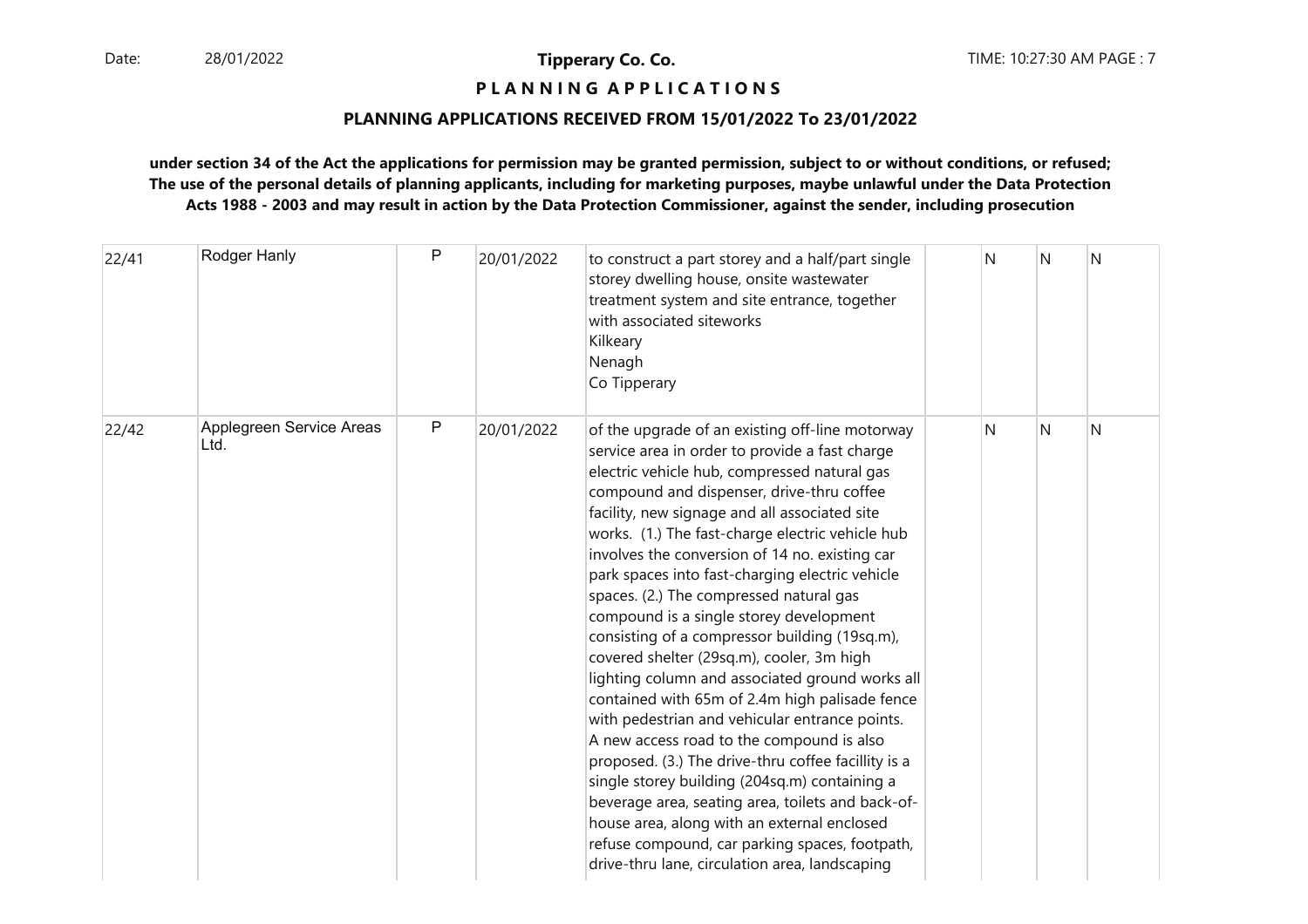### **P L A N N I N G A P P L I C A T I O N S**

#### **PLANNING APPLICATIONS RECEIVED FROM 15/01/2022 To 23/01/2022**

|       |                |   |            | and entry/exit point. (4.) The proposed new<br>signage consists of signage relating to the<br>proposed drive-thru coffee facility and includes<br>a combination of free-standing signage and<br>signage on the building and height restriction<br>barrier (total area of 30.24sq.m of signage). (5.)<br>All associated site development works, including<br>new lighting.<br><b>Birdhill Service Area</b><br>Junction 7 (M7)<br>Lackanavea<br>Birdhill, Co Tipperary                                                                                                                                                                                                                                                                                                                                                                                                                                            |   |              |   |
|-------|----------------|---|------------|-----------------------------------------------------------------------------------------------------------------------------------------------------------------------------------------------------------------------------------------------------------------------------------------------------------------------------------------------------------------------------------------------------------------------------------------------------------------------------------------------------------------------------------------------------------------------------------------------------------------------------------------------------------------------------------------------------------------------------------------------------------------------------------------------------------------------------------------------------------------------------------------------------------------|---|--------------|---|
| 22/43 | Thorhammer Itd | P | 21/01/2022 | development will consist of 1. An assisted living<br>elderly care building with 45 no. self-contained<br>units, each with kitchen/dining/living, bedroom,<br>bathroom, balcony & Storage. The building will<br>also have a reception area, dayrooms,<br>associated storage etc. 2. A courtyard garden,<br>landscaping in general including new semi<br>mature trees to all relevant boundaries etc. 3.<br>Provision of on-site carparking and bicycle<br>parking 4. Carrying out works to a Protected<br>strucure which includes provision to demolish<br>and remove the existing unused Supermarket<br>attached to the rear of 42 Bank Place Building<br>which is listed on the National Inventory of<br>Architectural Heritage under reference<br>22108091. Works will include restoring the rear<br>of this building to its original form, prior to the<br>construction of this supermarket. 5. Provision of | ٧ | <sup>N</sup> | N |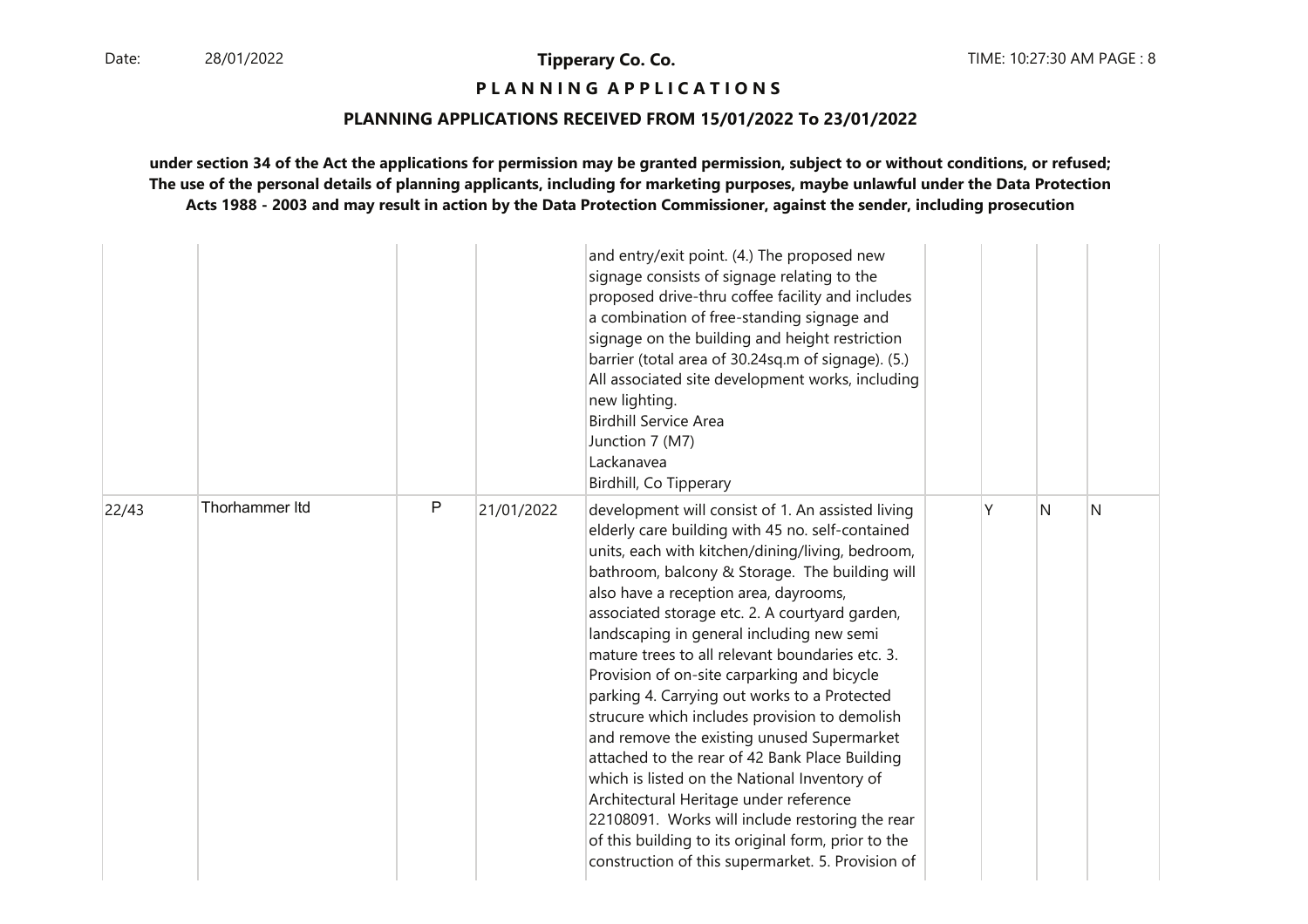**P L A N N I N G A P P L I C A T I O N S** 

#### **PLANNING APPLICATIONS RECEIVED FROM 15/01/2022 To 23/01/2022**

|       |                     |              |            | a new foul sewer connection to the adjoining<br>public foul sewer network. 6. Provision of storm<br>water drainage including the installation of a<br>storm water attenuation tank and connection to<br>adjoining public storm water network. 7.<br>Provision for a new water connection to the<br>building from the adjoining public water main.<br>8. Provision of public lighting throughout the<br>site. 9. Provision of on-site bin storage. 10.<br>Provision to connect into existing adjoining<br>public road network and to construct new<br>footpaths to service the proposed development.<br>11. All associated site development works<br>42 Bank Place<br><b>Tipperary Town</b><br>Co. Tipperary |   |   |   |
|-------|---------------------|--------------|------------|-------------------------------------------------------------------------------------------------------------------------------------------------------------------------------------------------------------------------------------------------------------------------------------------------------------------------------------------------------------------------------------------------------------------------------------------------------------------------------------------------------------------------------------------------------------------------------------------------------------------------------------------------------------------------------------------------------------|---|---|---|
| 22/44 | <b>Thomas Kelly</b> | $\mathsf{R}$ | 21/01/2022 | extension to machinery shed for storage of<br>machinery<br>Shesheraghkeale<br>Tullaheady<br>Nenagh<br>Co Tipperary                                                                                                                                                                                                                                                                                                                                                                                                                                                                                                                                                                                          | N | N | N |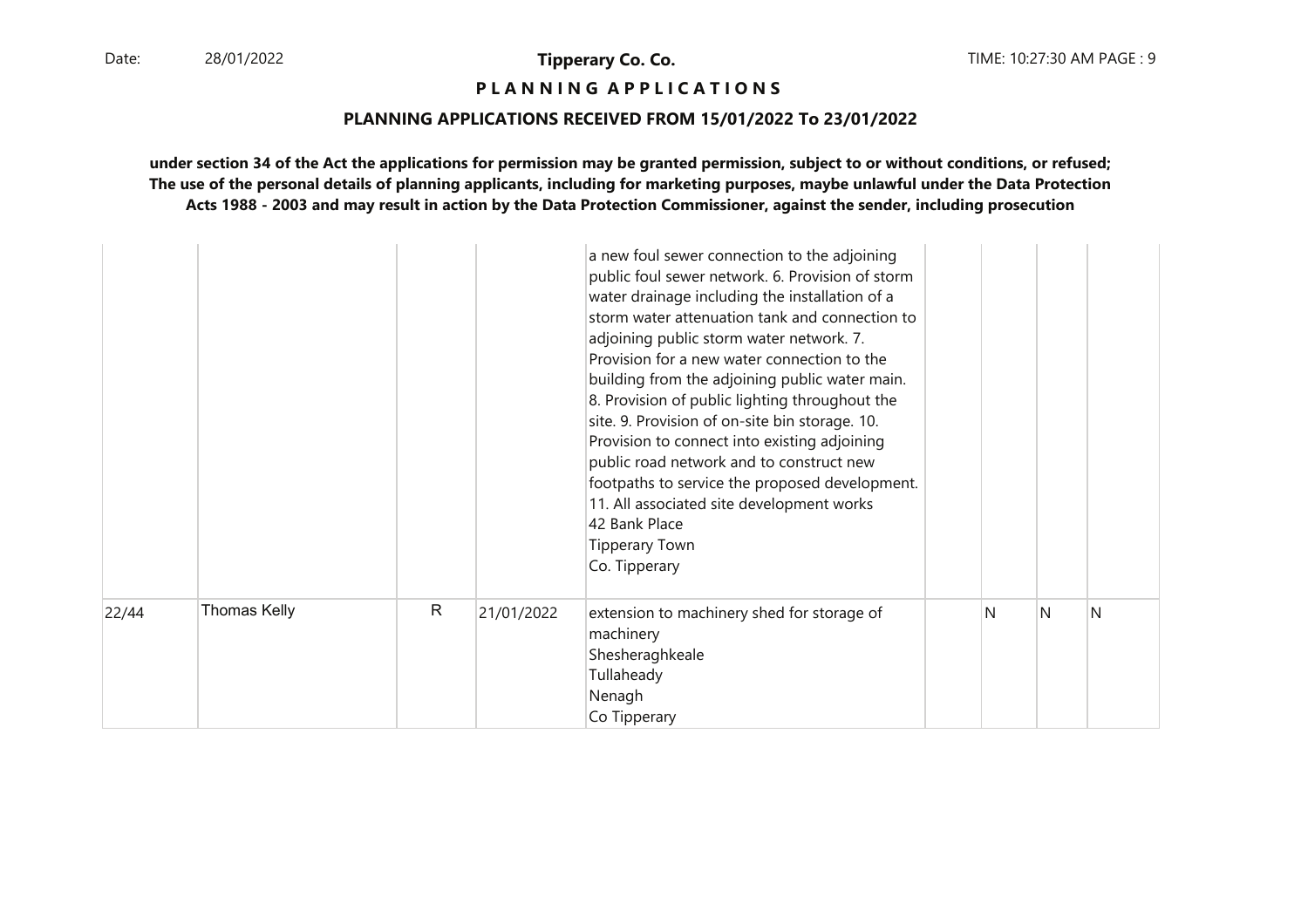### **P L A N N I N G A P P L I C A T I O N S**

#### **PLANNING APPLICATIONS RECEIVED FROM 15/01/2022 To 23/01/2022**

| <b>FILE</b><br><b>NUMBER</b> | <b>APPLICANTS NAME</b>    | APP.<br><b>TYPE</b> | <b>DATE</b><br><b>RECEIVED</b> | <b>DEVELOPMENT DESCRIPTION AND</b><br><b>LOCATION</b>                                                                                                                                                                                                                                                                                                                                                                                                                                                                                                                 | <b>EIS</b><br><b>RECD.</b> | PROT.<br><b>STRU</b> | <b>IPC</b><br>LIC. | <b>WASTE</b><br>LIC. |
|------------------------------|---------------------------|---------------------|--------------------------------|-----------------------------------------------------------------------------------------------------------------------------------------------------------------------------------------------------------------------------------------------------------------------------------------------------------------------------------------------------------------------------------------------------------------------------------------------------------------------------------------------------------------------------------------------------------------------|----------------------------|----------------------|--------------------|----------------------|
| 22/45                        | Teagasc Solohead Farm     | P                   | 21/01/2022                     | (a) Decommission 2 no. existing slurry lagoons<br>and a dungstead, (b) Construct an extension to<br>the side of existing cubicle shed with new<br>underground slatted slurry storage tanks, (c)<br>Demolish existing straw bedded shed and<br>construct a new calving shed in place of it, (d)<br>Construct a new roofed; drafting & handling<br>area adjacent to existing milking parlour,<br>extended collecting yard and an underground<br>slatted soiled water tank and all associated<br>siteworks<br>Solohead Farm<br>Knockaneduff<br>Donohill<br>Co. Tipperary |                            | N                    | N                  | N                    |
| 22/46                        | Jamie Mulvey & Cian Doyle | $\mathsf P$         | 21/01/2022                     | construction of a proposed two-storey dwelling,<br>domestic garage, a proposed wastewater<br>treatment system with percolation area and all<br>associated siteworks including a site entrance<br>Pintown and Irby<br>Roscrea<br>Co Tipperary                                                                                                                                                                                                                                                                                                                          |                            | N                    | N                  | N                    |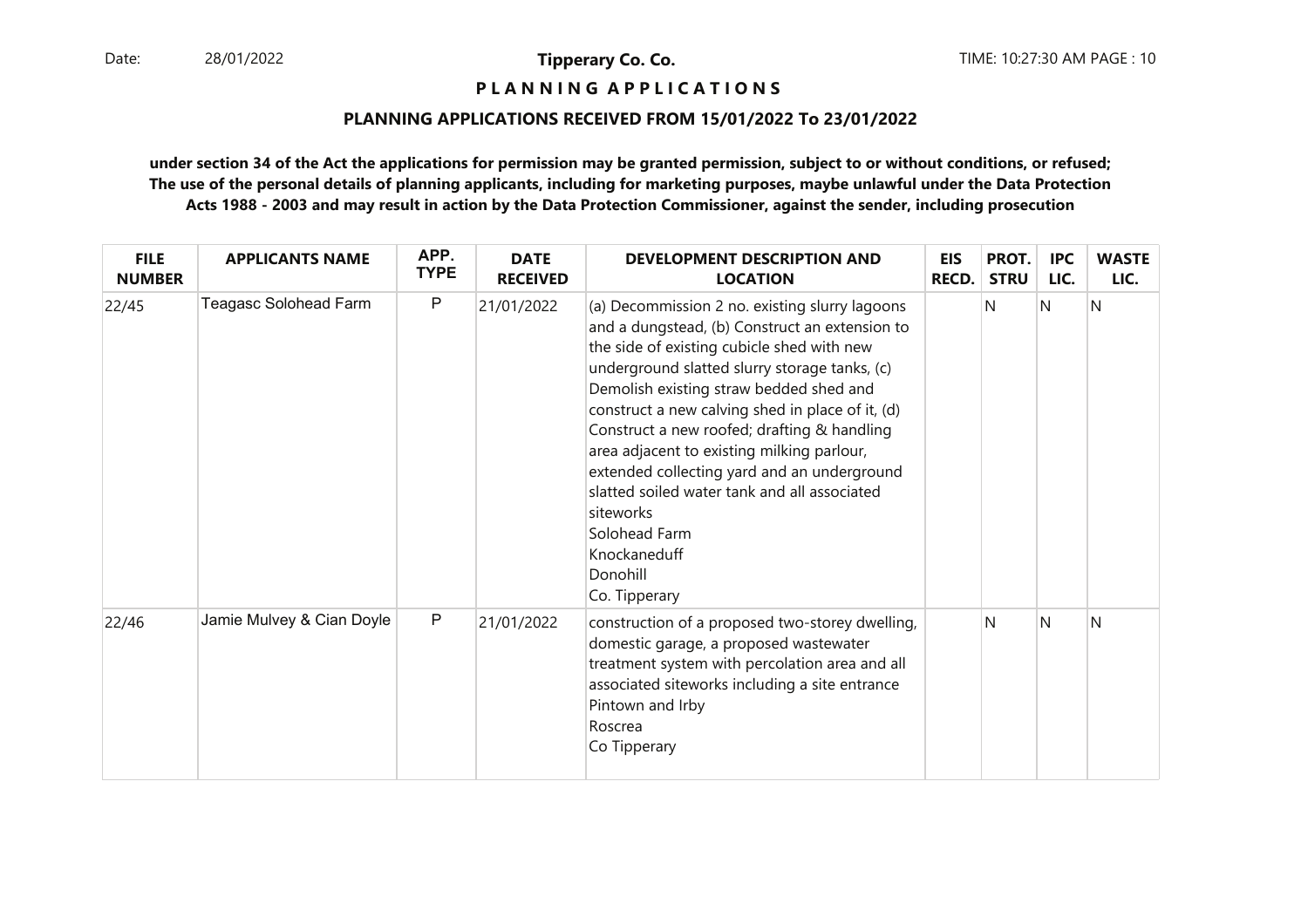### **P L A N N I N G A P P L I C A T I O N S**

#### **PLANNING APPLICATIONS RECEIVED FROM 15/01/2022 To 23/01/2022**

| <b>FILE</b><br><b>NUMBER</b> | <b>APPLICANTS NAME</b> | APP.<br><b>TYPE</b> | <b>DATE</b><br><b>RECEIVED</b> | <b>DEVELOPMENT DESCRIPTION AND</b><br><b>LOCATION</b>                                                                                                               | <b>EIS</b><br>RECD. | PROT.<br><b>STRU</b> | <b>IPC</b><br>LIC. | <b>WASTE</b><br>LIC. |
|------------------------------|------------------------|---------------------|--------------------------------|---------------------------------------------------------------------------------------------------------------------------------------------------------------------|---------------------|----------------------|--------------------|----------------------|
| 22/47                        | Darragh Curtin         | $\circ$             | 21/01/2022                     | the construction of a dwelling house, septic tank<br>and percolation area, entrance and all ancillary<br>site works<br>Kilcornan<br>Cullen<br>Co. Tipperary         |                     | N                    | N                  | N                    |
| 22/48                        | Marie Cleary           | P                   | 21/01/2022                     | new dwelling house, new entrance, septic tank<br>with standard percolation area and all<br>associated site works<br>Drom<br>Borrisoleigh<br>Thurles<br>Co Tipperary |                     | N                    | N                  | N                    |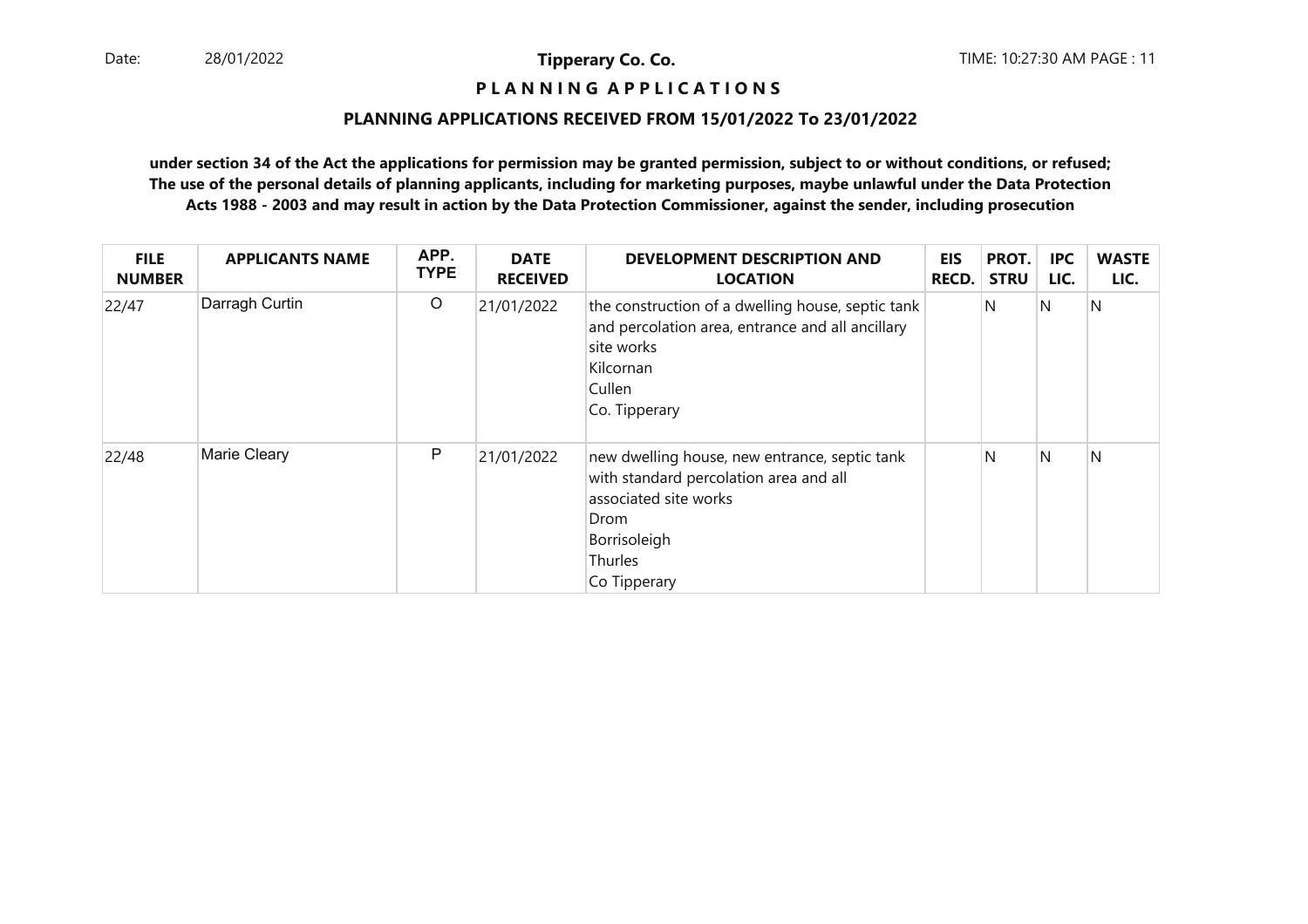### **P L A N N I N G A P P L I C A T I O N S**

#### **PLANNING APPLICATIONS RECEIVED FROM 15/01/2022 To 23/01/2022**

| <b>FILE</b>   | <b>APPLICANTS NAME</b>  | APP.        | <b>DATE</b>     | DEVELOPMENT DESCRIPTION AND                                                                                                                                                                                                                                                                                                                                                                                                                                                                                                                                                                                                                                                                                                                                                                                                                                                                                                                                                                                                                                                                                                                                                                                                                                                        | <b>EIS</b>   | PROT.       | <b>IPC</b> | <b>WASTE</b> |
|---------------|-------------------------|-------------|-----------------|------------------------------------------------------------------------------------------------------------------------------------------------------------------------------------------------------------------------------------------------------------------------------------------------------------------------------------------------------------------------------------------------------------------------------------------------------------------------------------------------------------------------------------------------------------------------------------------------------------------------------------------------------------------------------------------------------------------------------------------------------------------------------------------------------------------------------------------------------------------------------------------------------------------------------------------------------------------------------------------------------------------------------------------------------------------------------------------------------------------------------------------------------------------------------------------------------------------------------------------------------------------------------------|--------------|-------------|------------|--------------|
| <b>NUMBER</b> |                         | <b>TYPE</b> | <b>RECEIVED</b> | <b>LOCATION</b>                                                                                                                                                                                                                                                                                                                                                                                                                                                                                                                                                                                                                                                                                                                                                                                                                                                                                                                                                                                                                                                                                                                                                                                                                                                                    | <b>RECD.</b> | <b>STRU</b> | LIC.       | LIC.         |
| 22/49         | Ben Adams & David Moore | P           | 21/01/2022      | for renovation, extension and part change of<br>use of existing dwelling and garden, change of<br>use and extension of existing out buildings,<br>alterations to existing site entrance to achieve<br>required sightlines, new treatment system and<br>polishing system filter, new private well and all<br>associated site works. Proposed works to<br>include: (1.) Renovation and modifications of<br>existing dwelling, single storey extension to side<br>and rear. (2.) Change of use and modifications<br>of existing outbuildings from agriculture to<br>commercial (2 no. units - short term holiday<br>accommodation). (3.) Change of use,<br>modification and extension of exisitng<br>outbuildings from agriculture to commercial<br>(facilities associated with Glamping Pods). (4.)<br>Part change of use from residential to<br>commercial (8sqm). (5.) Part change of use of<br>existing garden from residential to commerical<br>(space for glamping site - 6 no. 19sqm bell tents<br>plus associated infrastructure). (6.) Part change<br>of use of existing garden to car parking area (15<br>no. spaces) and access road. Dilapidated barn<br>to be demolished to facilitate parking area.<br>Kilfithmone Rectory<br>Killoskehan<br>Templemore<br>Co Tipperary |              | N           | N          | N            |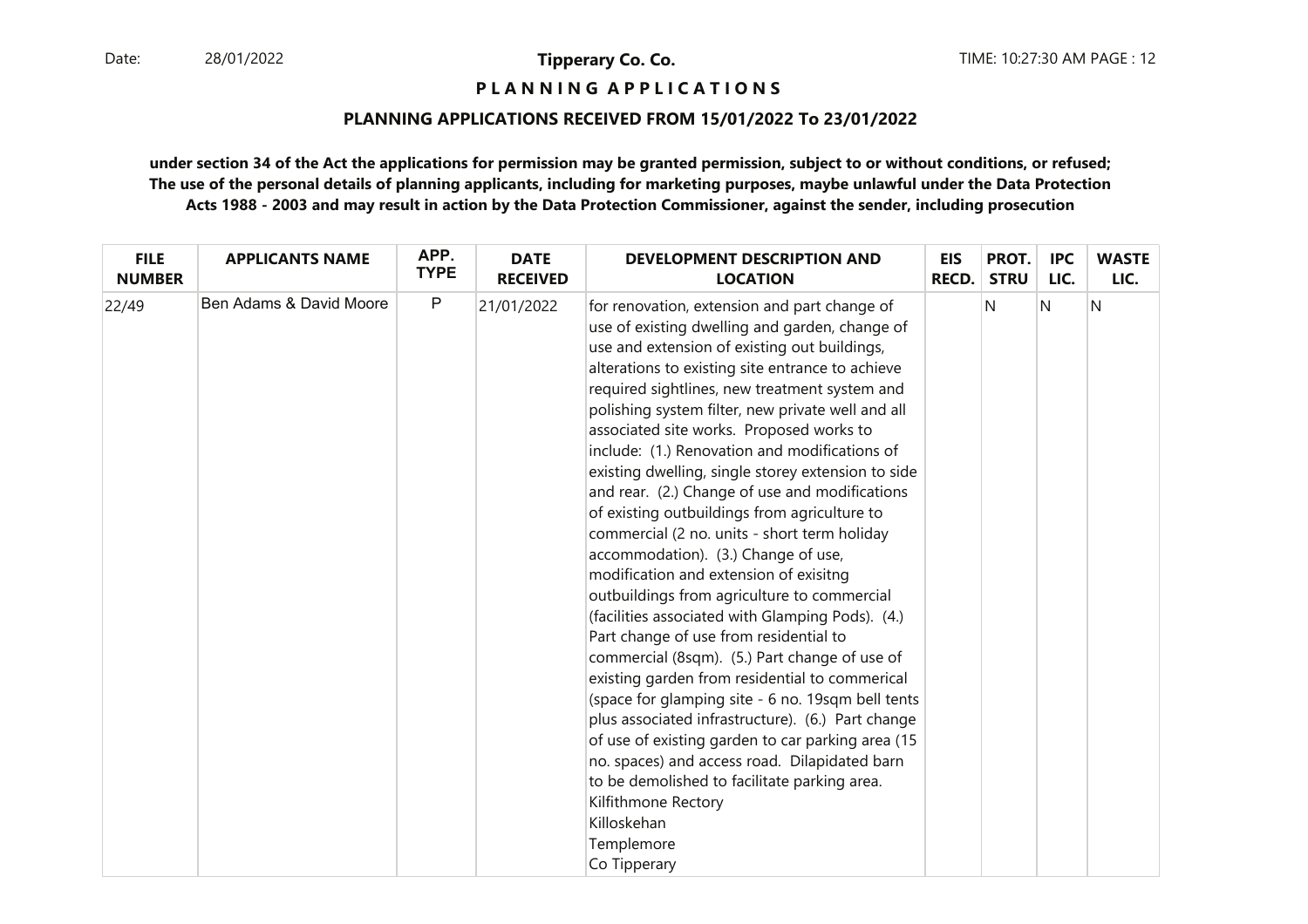### **P L A N N I N G A P P L I C A T I O N S**

#### **PLANNING APPLICATIONS RECEIVED FROM 15/01/2022 To 23/01/2022**

| <b>FILE</b><br><b>NUMBER</b> | <b>APPLICANTS NAME</b> | APP.<br><b>TYPE</b> | <b>DATE</b><br><b>RECEIVED</b> | <b>DEVELOPMENT DESCRIPTION AND</b><br><b>LOCATION</b>                                                                                                                                                                                                                            | <b>EIS</b><br>RECD. | PROT.<br><b>STRU</b> | <b>IPC</b><br>LIC. | <b>WASTE</b><br>LIC. |
|------------------------------|------------------------|---------------------|--------------------------------|----------------------------------------------------------------------------------------------------------------------------------------------------------------------------------------------------------------------------------------------------------------------------------|---------------------|----------------------|--------------------|----------------------|
| 22/50                        | <b>Tina Coman</b>      | P                   | 21/01/2022                     | construct a vehicular entrance and driveway to<br>the front of my dwelling, dished kerbs on public<br>footpath and all associated site developmnet<br>works<br>No. 7 Davis Terrace<br>Clonmel<br>Co. Tipperary                                                                   |                     | N                    | N                  | N                    |
| 22/51                        | Selina Prendergast     | $\circ$             | 21/01/2022                     | construct a one and a half storey dwelling<br>house, connection to underground services and<br>all associated site development works<br>Kilsheelan<br>Clonmel<br>Co. Tipperary                                                                                                   |                     | N                    | N                  | N                    |
| 22/52                        | Paul and Niamh Hayes   | P                   | 21/01/2022                     | demolish part of the existing southwest facing<br>stone boundary wall including attached shed<br>and to construct a single storey extension to the<br>side of existing dwelling house with all other<br>associated site works<br><b>Burke Street</b><br>Fethard<br>Co. Tipperary |                     | N                    | N                  | N                    |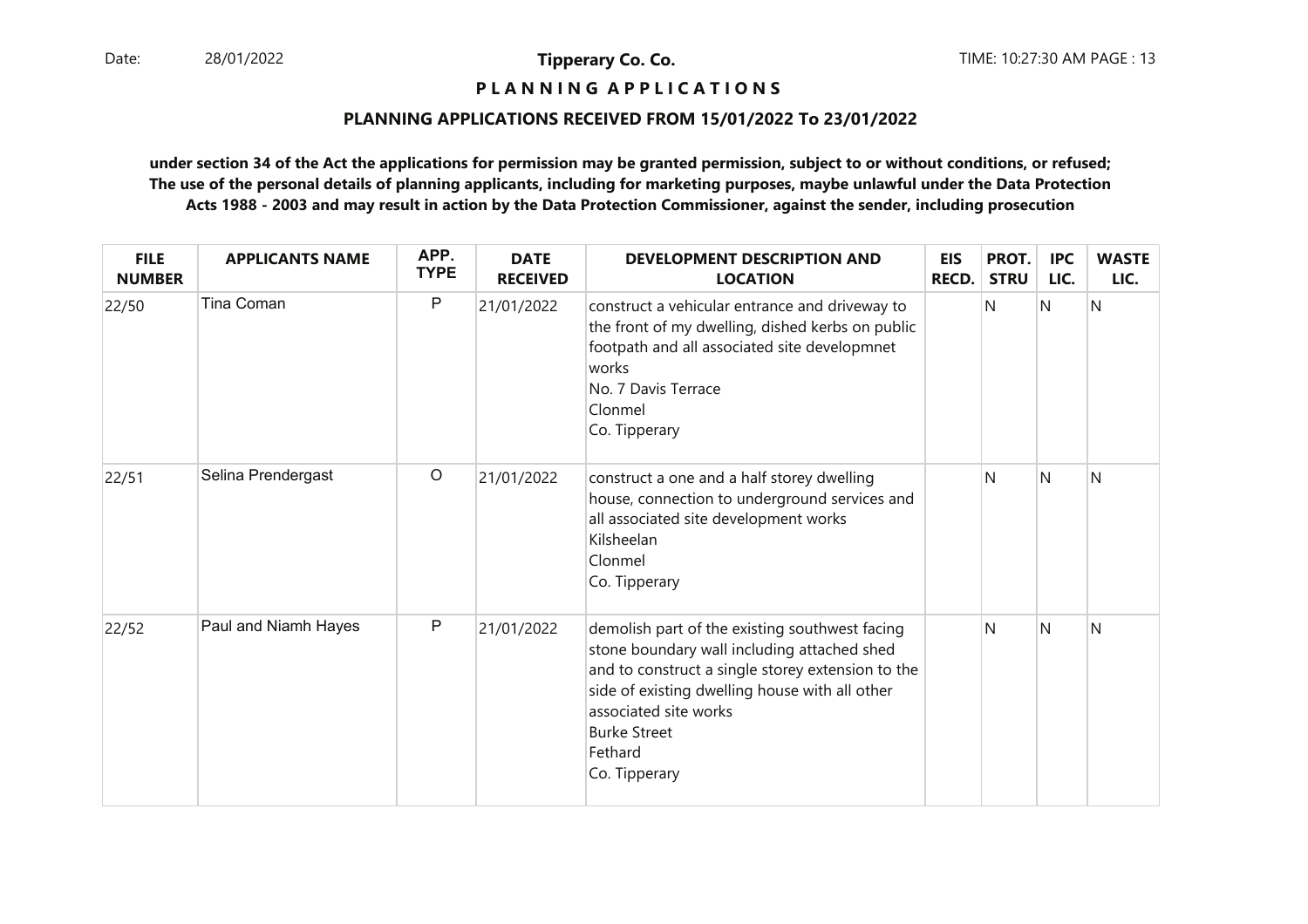### **P L A N N I N G A P P L I C A T I O N S**

#### **PLANNING APPLICATIONS RECEIVED FROM 15/01/2022 To 23/01/2022**

| <b>FILE</b>   | <b>APPLICANTS NAME</b> | APP.        | <b>DATE</b>     | <b>DEVELOPMENT DESCRIPTION AND</b>                                                                                                                                                                                                                                                                                                                                                                                                                                                                                                                                                                                                                                                                                                                                                                                                                                                                                                                                                                                                                                                                                      | EIS          | PROT.       | <b>IPC</b> | <b>WASTE</b> |
|---------------|------------------------|-------------|-----------------|-------------------------------------------------------------------------------------------------------------------------------------------------------------------------------------------------------------------------------------------------------------------------------------------------------------------------------------------------------------------------------------------------------------------------------------------------------------------------------------------------------------------------------------------------------------------------------------------------------------------------------------------------------------------------------------------------------------------------------------------------------------------------------------------------------------------------------------------------------------------------------------------------------------------------------------------------------------------------------------------------------------------------------------------------------------------------------------------------------------------------|--------------|-------------|------------|--------------|
| <b>NUMBER</b> |                        | <b>TYPE</b> | <b>RECEIVED</b> | <b>LOCATION</b>                                                                                                                                                                                                                                                                                                                                                                                                                                                                                                                                                                                                                                                                                                                                                                                                                                                                                                                                                                                                                                                                                                         | <b>RECD.</b> | <b>STRU</b> | LIC.       | LIC.         |
| 22/53         | Solar Sense Ltd        | P           | 21/01/2022      | alterations to the previously granted solar farm<br>(Tipperary County Council Reg Ref 16600465 as<br>amended by Tipperary County Council Reg Ref<br>P19600119). Permission was originally granted<br>for a solar photovoltaic installation comprising<br>up to 32,000 m2 of solar panels on ground<br>mounted frames, 4 no. inverters in 2 blocks, 1<br>no. kV substation, fencing, access track, CCTV<br>and all associated ancillary development works<br>and services. Permission was subsequently<br>granted for the addition of 3 no. battery storage<br>containers and extension to the operational<br>period of the solar farm from 25 years to 30<br>years under Tipperary County Council Reg Ref.<br>19600119 and An Bord Pleanala Ref.<br>ABP-305222-19. Permission is now sought for<br>the following: increase the area of solar panels<br>from up to 32,000 m2 to up to 37,641 m2,<br>increase in height to the permitted solar panels<br>from 2.72m to 2.82m and Permission to increase<br>the operational period of the solar farm from 30<br>years to 35 years<br>Loughlohery<br>Cahir<br>Co. Tipperary |              | N           | N          | Ν            |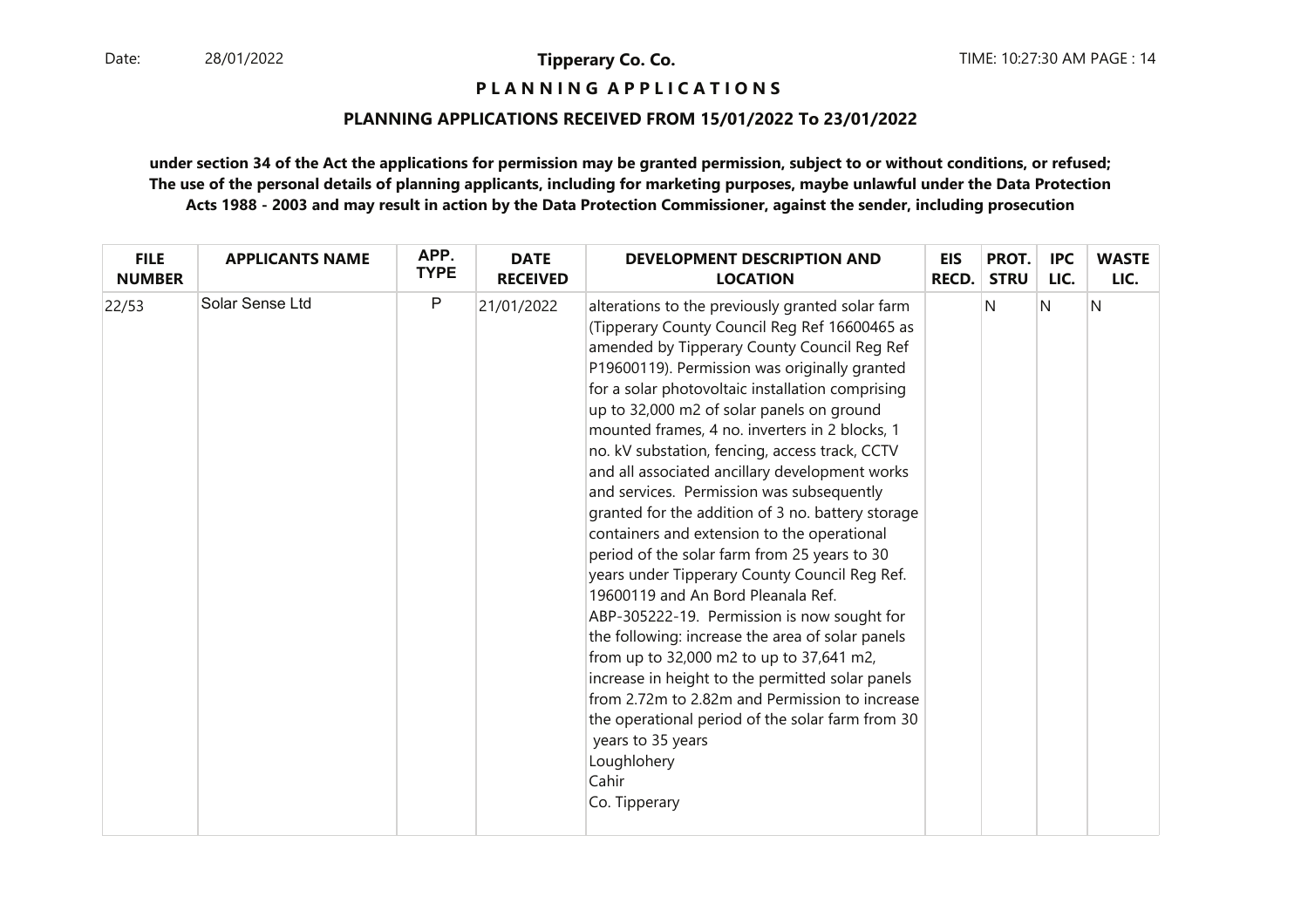### **P L A N N I N G A P P L I C A T I O N S**

#### **PLANNING APPLICATIONS RECEIVED FROM 15/01/2022 To 23/01/2022**

| <b>FILE</b><br><b>NUMBER</b> | <b>APPLICANTS NAME</b> | APP.<br><b>TYPE</b> | <b>DATE</b><br><b>RECEIVED</b> | <b>DEVELOPMENT DESCRIPTION AND</b><br><b>LOCATION</b>                                                                                                                                                                                                                                                   | <b>EIS</b><br><b>RECD.</b> | PROT.<br><b>STRU</b> | <b>IPC</b><br>LIC. | <b>WASTE</b><br>LIC. |
|------------------------------|------------------------|---------------------|--------------------------------|---------------------------------------------------------------------------------------------------------------------------------------------------------------------------------------------------------------------------------------------------------------------------------------------------------|----------------------------|----------------------|--------------------|----------------------|
| 22/60015                     | Padraig Bourke         | P                   | 17/01/2022                     | to construct a storey and a half dwelling house,<br>garage, waste water treatment and disposal<br>system, entrance and associated site works<br>Dromard, Clonmore<br>Templemore<br>Co. Tipperary                                                                                                        |                            | N                    | N                  | N                    |
| 22/60016                     | Jim O Connor           | $\mathsf{R}$        | 17/01/2022                     | Retention permission to retain as constructed<br>minor elevational & plan changes to previously<br>granted permission (ref no 17600147) to the<br>sunroom/conservatory extension to the side of<br>my dwelling with all associated siteworks<br>Beakstown House,<br>Beakstown,<br>Holycross,<br>E41FD30 |                            | N                    | N                  | N                    |
| 22/60017                     | Denise McCarthy        | P                   | 18/01/2022                     | Change the design of the house that was<br>previously granted under planning Ref. No.<br>19600869<br>Grange Road<br>Ballina,<br>killaloe, Co. Tipperary<br>V94 Y6F3                                                                                                                                     |                            | N                    | N                  | N                    |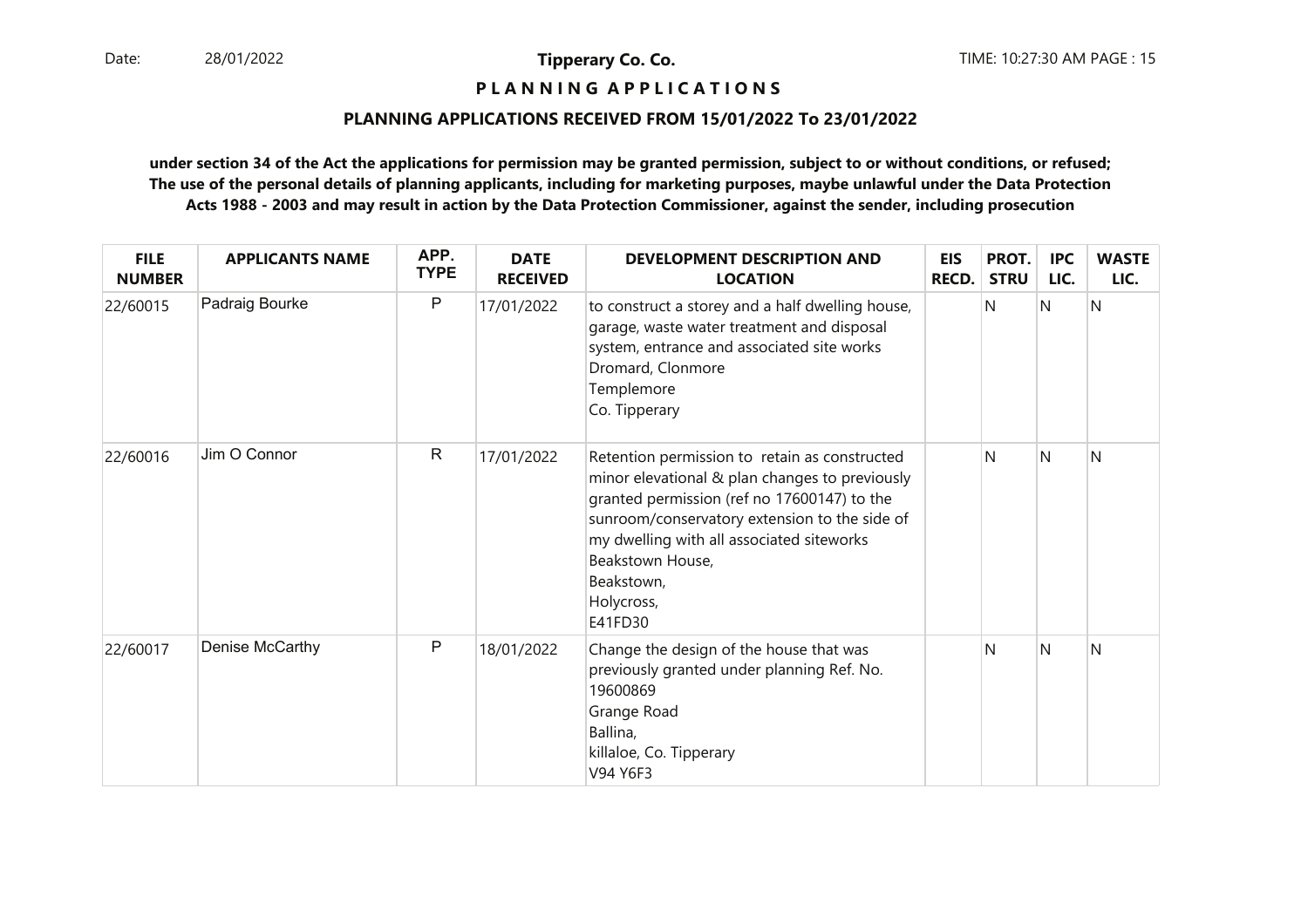### **P L A N N I N G A P P L I C A T I O N S**

#### **PLANNING APPLICATIONS RECEIVED FROM 15/01/2022 To 23/01/2022**

| <b>FILE</b><br><b>NUMBER</b> | <b>APPLICANTS NAME</b>             | APP.<br><b>TYPE</b> | <b>DATE</b><br><b>RECEIVED</b> | <b>DEVELOPMENT DESCRIPTION AND</b><br><b>LOCATION</b>                                                                                                                                                                                                                               | <b>EIS</b><br><b>RECD.</b> | PROT.<br><b>STRU</b> | <b>IPC</b><br>LIC. | <b>WASTE</b><br>LIC. |
|------------------------------|------------------------------------|---------------------|--------------------------------|-------------------------------------------------------------------------------------------------------------------------------------------------------------------------------------------------------------------------------------------------------------------------------------|----------------------------|----------------------|--------------------|----------------------|
| 22/60018                     | Jack Doyle                         | P                   | 20/01/2022                     | a) develop a two-storey sustainable dwelling, b)<br>install a septic tank and percolation area, c)<br>extend existing driveway to facilitate proposed<br>development, d) share a roadside entrance and<br>all associated site works<br>Glenbane Lower<br>Holycross<br>Co. Tipperary |                            | N                    | N                  | N                    |
| 22/60019                     | Padraig Bourke                     | P                   | 20/01/2022                     | Planning permission to construct a storey and a<br>half dwelling house, garage, waste water<br>treatment and disposal system, entrance and<br>associated site works<br>Dromard, Clonmore<br>Templemore<br>Co. Tipperary                                                             |                            | N                    | <sup>N</sup>       | N                    |
| 22/60020                     | Amy Buckley and Adrian<br>Hennessy | P                   | 20/01/2022                     | Demolition of outdoor shed on the North West<br>roadside boundary, Construction of a new single<br>storey house, new vehicular entrance and all<br>associated site boundary and site development<br>works<br>Park View<br>Emly<br>Co. Tipperary                                     |                            | N                    | N                  | N                    |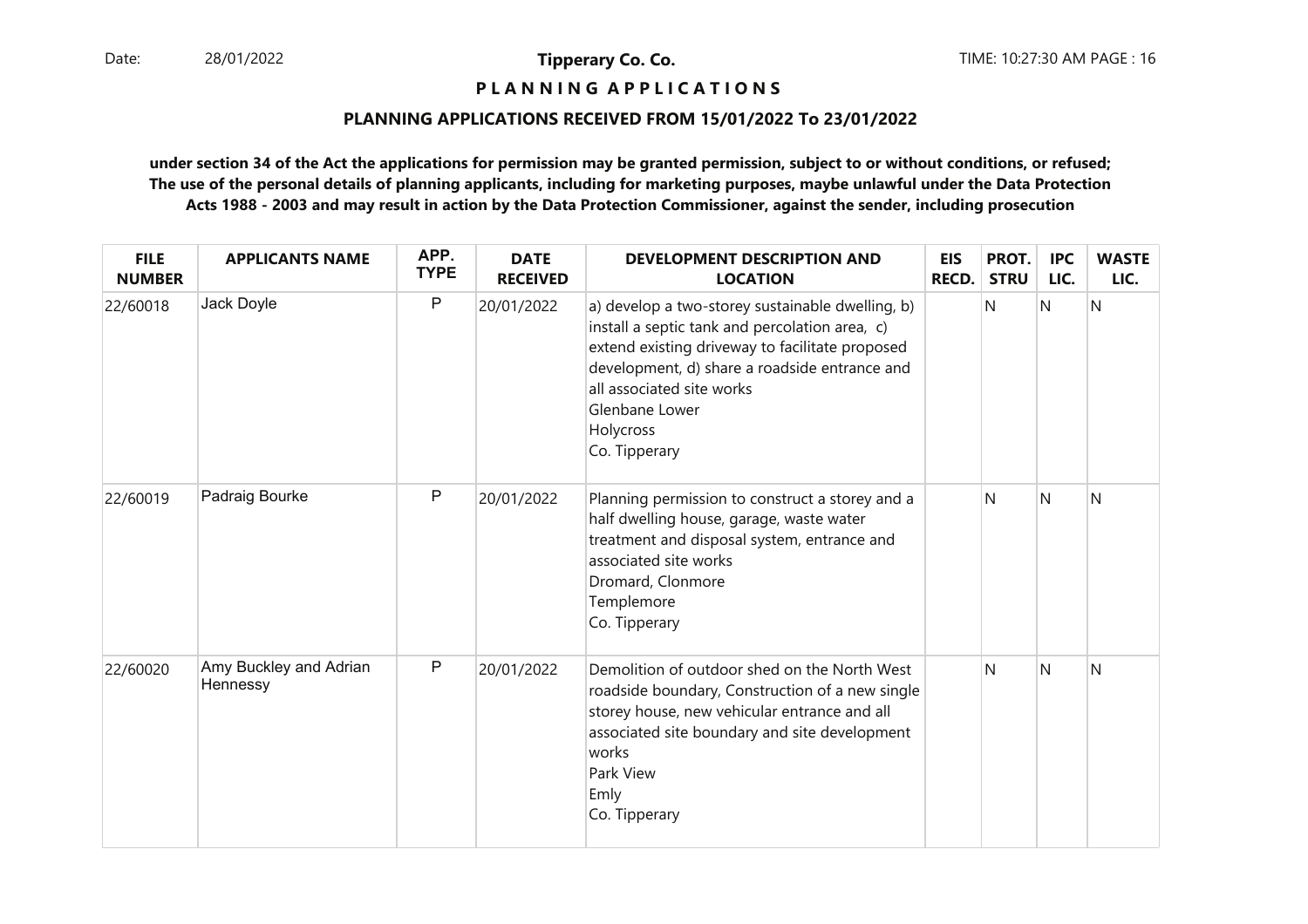### **P L A N N I N G A P P L I C A T I O N S**

#### **PLANNING APPLICATIONS RECEIVED FROM 15/01/2022 To 23/01/2022**

| <b>FILE</b><br><b>NUMBER</b> | <b>APPLICANTS NAME</b> | APP.<br><b>TYPE</b> | <b>DATE</b><br><b>RECEIVED</b> | <b>DEVELOPMENT DESCRIPTION AND</b><br><b>LOCATION</b>                                                                                                                                                                                                                                                                                                                    | <b>EIS</b><br><b>RECD.</b> | PROT.<br><b>STRU</b> | <b>IPC</b><br>LIC. | <b>WASTE</b><br>LIC. |
|------------------------------|------------------------|---------------------|--------------------------------|--------------------------------------------------------------------------------------------------------------------------------------------------------------------------------------------------------------------------------------------------------------------------------------------------------------------------------------------------------------------------|----------------------------|----------------------|--------------------|----------------------|
| 22/60021                     | <b>Thomas Carbery</b>  | R                   | 20/01/2022                     | to Retain Indefinitely my existing Single Storey<br>Log Cabin Dwelling Unit and for Planning<br>Permission for the installation of a new On-Site<br>Septic Tank and Percolation Area and all<br><b>Associated Site Works</b><br>Figlash<br>Carrick On Suir<br>Co.Tipperary<br>E32CF76                                                                                    |                            | N                    | N                  | IN.                  |
| 22/60022                     | Jeremy & Therese Smith | $\mathsf{P}$        | 23/01/2022                     | the construction of an extension to the side of<br>the existing dwelling, two storey at the front and<br>single storey to the rear, replacement of upper<br>level rear rooflights with dormer windows,<br>internal alterations, all landscaping and ancillary<br>site works associated with the proposed works<br>Brookfield,<br>Coolbawn,<br>Co. Tipperary.<br>E45 PT18 |                            | N                    | N                  | N                    |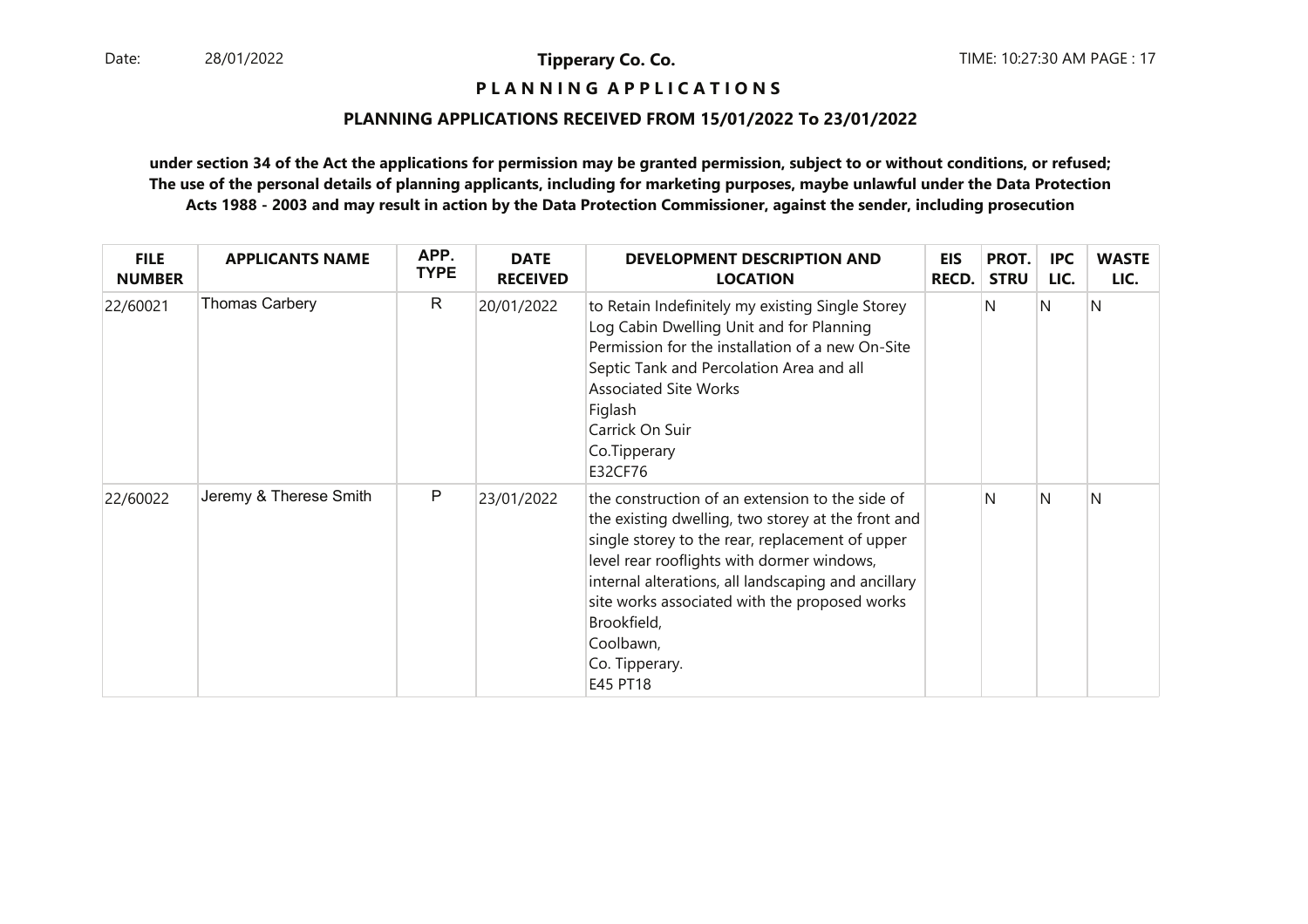#### **P L A N N I N G A P P L I C A T I O N S**

#### **PLANNING APPLICATIONS RECEIVED FROM 15/01/2022 To 23/01/2022**

**under section 34 of the Act the applications for permission may be granted permission, subject to or without conditions, or refused; The use of the personal details of planning applicants, including for marketing purposes, maybe unlawful under the Data ProtectionActs 1988 - 2003 and may result in action by the Data Protection Commissioner, against the sender, including prosecution**

| <b>FILE</b>   | <b>APPLICANTS NAME</b>                | APP. | <b>DATE</b>     | <b>DEVELOPMENT DESCRIPTION AND</b>                                                                                                                                                                                                                                                                                                 | <b>EIS</b>   | PROT.       | <b>IPC</b> | <b>WASTE</b> |
|---------------|---------------------------------------|------|-----------------|------------------------------------------------------------------------------------------------------------------------------------------------------------------------------------------------------------------------------------------------------------------------------------------------------------------------------------|--------------|-------------|------------|--------------|
| <b>NUMBER</b> |                                       | TYPE | <b>RECEIVED</b> | <b>LOCATION</b>                                                                                                                                                                                                                                                                                                                    | <b>RECD.</b> | <b>STRU</b> | LIC.       | LIC.         |
| 22/60023      | Sharon O'Reilly and Gerard<br>Kennedy | P    | 21/01/2022      | following works: a) construction of a new, part<br>two-storey, part single-storey detached<br>dwelling; b) new detached garage; c) new site<br>entrance; d) new connections to existing<br>utilities; e) new waste-water treatment system &<br>percolation area; f) all associated site works<br>Ballinree<br>Boherlahan<br>Cashel |              | N           | N          | N            |

**37Total:**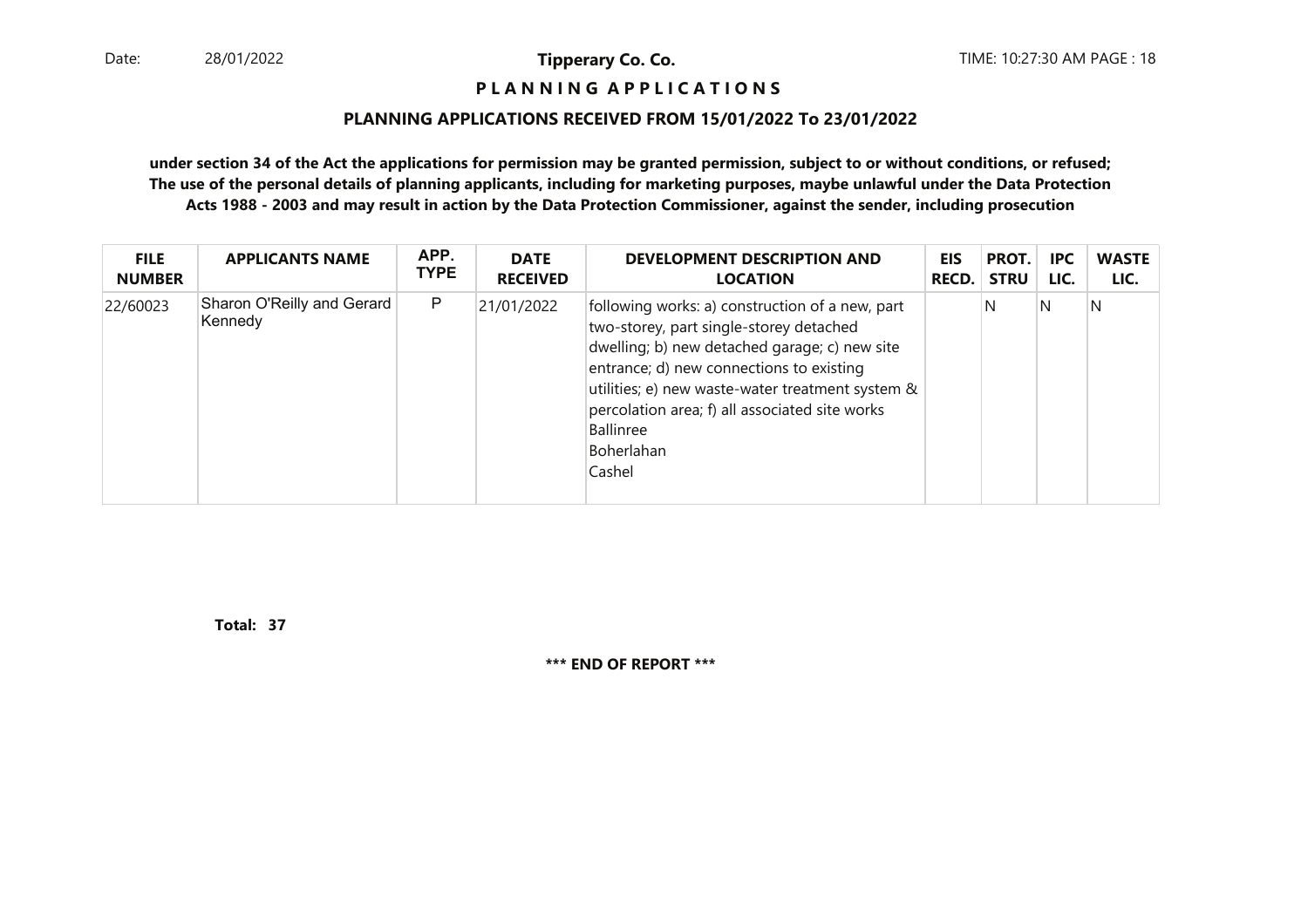### **P L A N N I N G A P P L I C A T I O N S**

#### **PLANNING APPLICATIONS GRANTED FROM 15/01/2022 To 23/01/2022**

**in deciding a planning application the planning authority, in accordance with section 34(3) of the Act, has had regard to submissionsor observations recieved in accordance with these Regulations;**

| <b>FILE</b><br><b>NUMBER</b> | <b>APPLICANTS NAME</b>    | APP.<br><b>TYPE</b> | <b>DATE</b><br><b>RECEIVED</b> | <b>DEVELOPMENT DESCRIPTION</b><br><b>AND LOCATION</b>                                                                                                                                                                                                                                                                                                                                               | <b>M.O.</b><br><b>DATE</b> | <b>M.O.</b><br><b>NUMBER</b> |
|------------------------------|---------------------------|---------------------|--------------------------------|-----------------------------------------------------------------------------------------------------------------------------------------------------------------------------------------------------------------------------------------------------------------------------------------------------------------------------------------------------------------------------------------------------|----------------------------|------------------------------|
| 21/577                       | Tadgh Hennessy            | P                   | 28/04/2021                     | demolish an existing dwelling house and to<br>construct a replacement dwelling house, the<br>conversion of an existing out-building to an<br>art studio, new waste water treatment system<br>and all ancillary site works<br>Shronell Beg<br>Tipperary<br>Co. Tipperary                                                                                                                             | 19/01/2022                 |                              |
| 21/926                       | Coalquay Developments Ltd | P                   | 24/06/2021                     | construction of 22 no. residential units<br>consisting of 10 no. semi-detached 3<br>bedroom units, 8 no. semi-detached 2<br>bedroom units and 4 no. one bedroom own<br>door apartments with all associated site<br>development works to include roads,<br>footpaths, underground services, boundary<br>treatments and connection to existing<br>services<br>An Seanline<br>Fethard<br>Co. Tipperary | 20/01/2022                 |                              |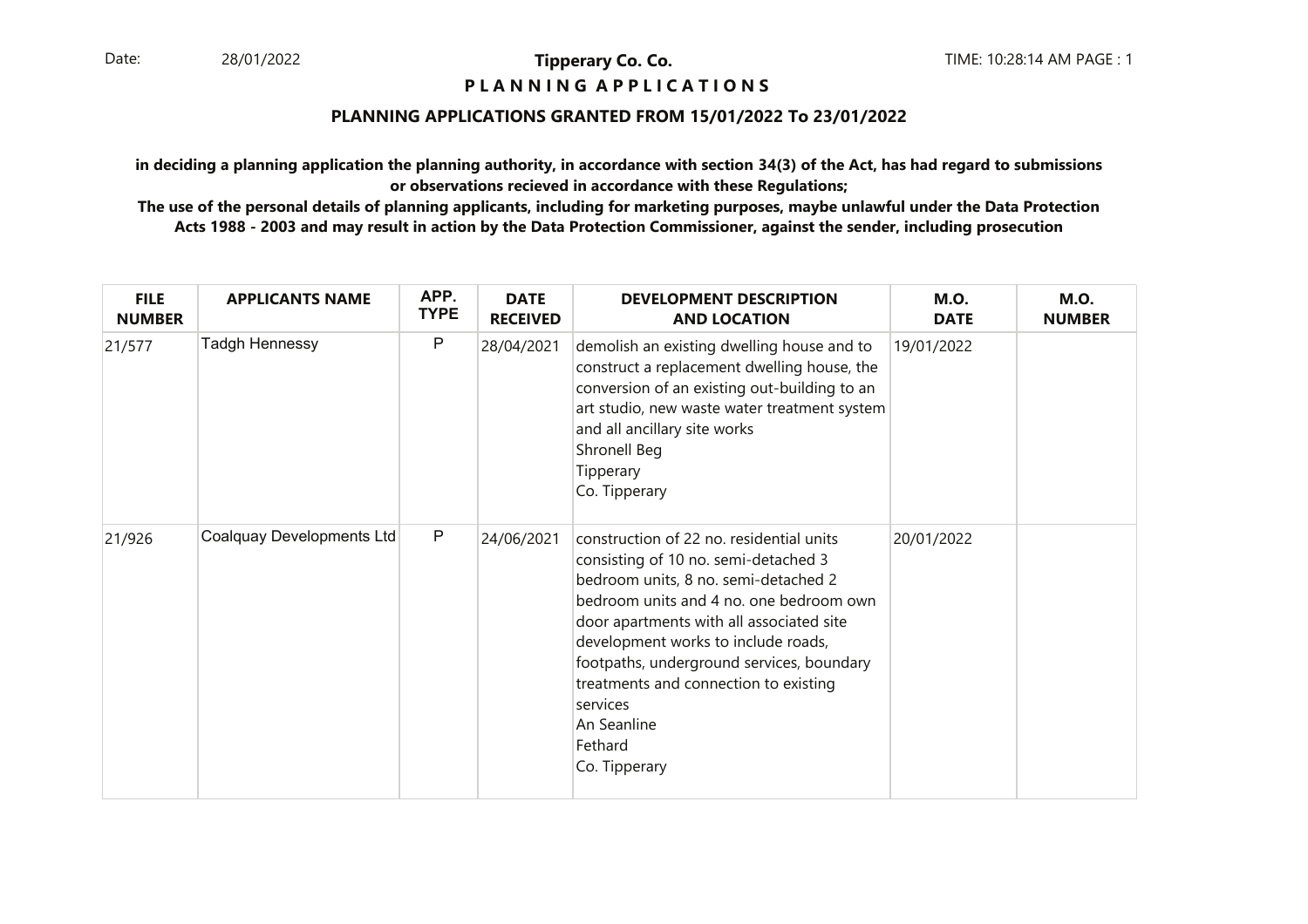# **P L A N N I N G A P P L I C A T I O N S**

### **PLANNING APPLICATIONS GRANTED FROM 15/01/2022 To 23/01/2022**

#### **in deciding a planning application the planning authority, in accordance with section 34(3) of the Act, has had regard to submissionsor observations recieved in accordance with these Regulations;**

| 21/1109 | Power Capital<br><b>Developments Limited</b> | P | 28/07/2021 | a 10 year planning permission for a solar<br>development on a 39 ha site consisting of:<br>Three site entrances with access gates<br>utilizing existing farm field entrances which<br>will be upgraded and internal accesses;<br>Upgrading of existing laneway to permit<br>access to a proposed substation site (the<br>proposed substation and associated works<br>are currently the subject of a Strategic<br>Infrastructure Development Pre- Application<br>Consultation with An Bord Pleanala); Security<br>fencing around the proposed substation site;<br>Solar panels on ground-mounted galvanised<br>steel frames, 81 no. string inverters attached<br>to selected ground-mounted galvanized<br>steel frames, 6 no. transformer units,<br>underground cabling, security fencing, CCTV<br>system with pole mounted cameras and<br>landscaping; A temporary construction<br>compound; and All associated ancillary<br>development works. The operational lifespan<br>of the solar PV development will be 35 years.<br>A Natura Impact Statement will accompany<br>the planning application | 17/01/2022 |  |
|---------|----------------------------------------------|---|------------|---------------------------------------------------------------------------------------------------------------------------------------------------------------------------------------------------------------------------------------------------------------------------------------------------------------------------------------------------------------------------------------------------------------------------------------------------------------------------------------------------------------------------------------------------------------------------------------------------------------------------------------------------------------------------------------------------------------------------------------------------------------------------------------------------------------------------------------------------------------------------------------------------------------------------------------------------------------------------------------------------------------------------------------------------------------------------------------------------|------------|--|
|         |                                              |   |            | Barnanalleen and Lisheennamalausa,<br>Co. Tipperary                                                                                                                                                                                                                                                                                                                                                                                                                                                                                                                                                                                                                                                                                                                                                                                                                                                                                                                                                                                                                                               |            |  |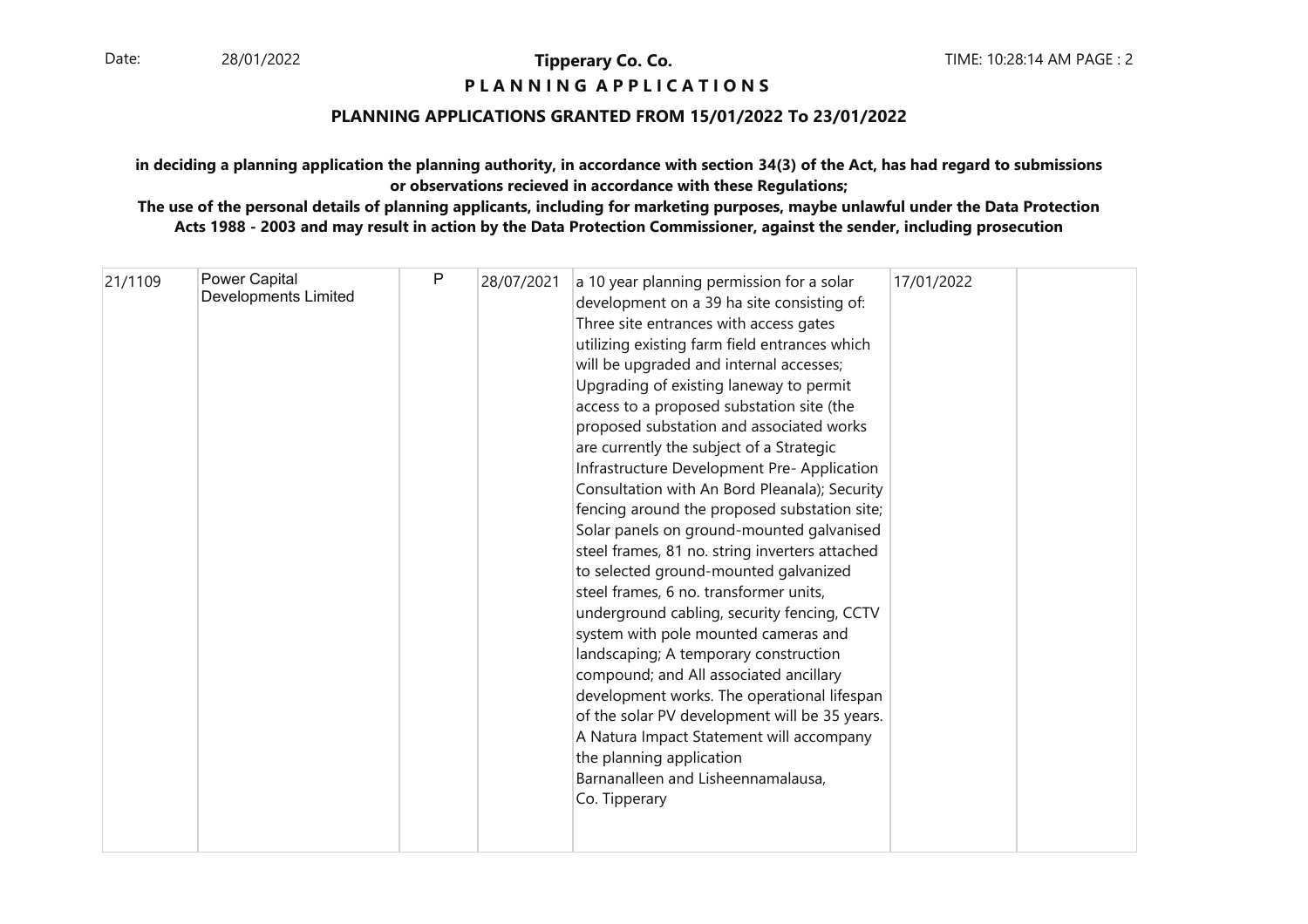#### **P L A N N I N G A P P L I C A T I O N S**

#### **PLANNING APPLICATIONS GRANTED FROM 15/01/2022 To 23/01/2022**

**in deciding a planning application the planning authority, in accordance with section 34(3) of the Act, has had regard to submissionsor observations recieved in accordance with these Regulations;**

| <b>FILE</b><br><b>NUMBER</b> | <b>APPLICANTS NAME</b>              | APP.<br><b>TYPE</b> | <b>DATE</b><br><b>RECEIVED</b> | <b>DEVELOPMENT DESCRIPTION</b><br><b>AND LOCATION</b>                                                                                                                                                                                                                                                                                                                                                                                                                                                                                                                                                                                                     | <b>M.O.</b><br><b>DATE</b> | <b>M.O.</b><br><b>NUMBER</b> |
|------------------------------|-------------------------------------|---------------------|--------------------------------|-----------------------------------------------------------------------------------------------------------------------------------------------------------------------------------------------------------------------------------------------------------------------------------------------------------------------------------------------------------------------------------------------------------------------------------------------------------------------------------------------------------------------------------------------------------------------------------------------------------------------------------------------------------|----------------------------|------------------------------|
| 21/1120                      | Board of Management,<br>Corville NS | P                   | 29/07/2021                     | construction of single storey extension which 17/01/2022<br>includes 2 Special Education Needs (SEN)<br>bases, 2 small safe places associated with the<br>class bases, a central activities space, a multi-<br>sensory room, an office, toilets and shower<br>area, staff toilets, storage room and<br>circulation area, additional parking area,<br>temporary placement of a 100 sq m prefab,<br>hard/soft play area, boundary treatment and<br>all associated site works and services<br>including the installation of a rising main<br>sewage connection to public foul sewer<br><b>Corville National School</b><br>Corville<br>Roscrea, Co. Tipperary |                            |                              |
| 21/1207                      | Vantage Towers Ltd                  | P                   | 16/08/2021                     | erect a 30m high lattice telecommunications<br>support structure together with antennas,<br>dishes and associated telecommunications<br>equipment all enclosed in security fencing,<br>extend existing access route<br>Lahid<br>Silvermines<br>Co Tipperary                                                                                                                                                                                                                                                                                                                                                                                               | 20/01/2022                 |                              |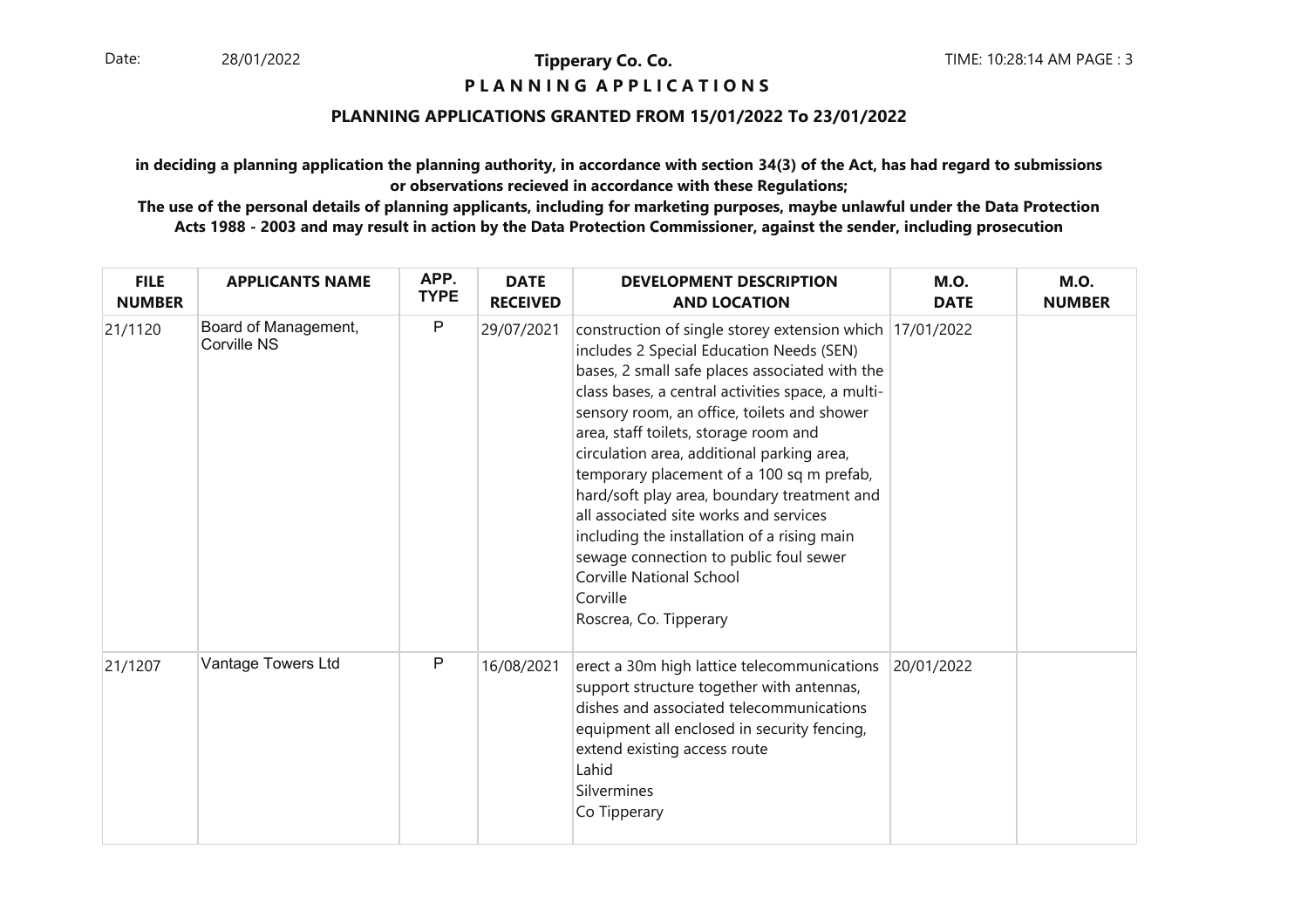#### **P L A N N I N G A P P L I C A T I O N S**

### **PLANNING APPLICATIONS GRANTED FROM 15/01/2022 To 23/01/2022**

**in deciding a planning application the planning authority, in accordance with section 34(3) of the Act, has had regard to submissionsor observations recieved in accordance with these Regulations;**

| <b>FILE</b>   | <b>APPLICANTS NAME</b>    | APP.         | <b>DATE</b>     | <b>DEVELOPMENT DESCRIPTION</b>                                                                                                                                                                                                                                                                                                                                                                                                                                                                                                                                                                                                                                                                                                                                                                                                                                                                                                                                                                                                                                            | <b>M.O.</b> | <b>M.O.</b>   |
|---------------|---------------------------|--------------|-----------------|---------------------------------------------------------------------------------------------------------------------------------------------------------------------------------------------------------------------------------------------------------------------------------------------------------------------------------------------------------------------------------------------------------------------------------------------------------------------------------------------------------------------------------------------------------------------------------------------------------------------------------------------------------------------------------------------------------------------------------------------------------------------------------------------------------------------------------------------------------------------------------------------------------------------------------------------------------------------------------------------------------------------------------------------------------------------------|-------------|---------------|
| <b>NUMBER</b> |                           | <b>TYPE</b>  | <b>RECEIVED</b> | <b>AND LOCATION</b>                                                                                                                                                                                                                                                                                                                                                                                                                                                                                                                                                                                                                                                                                                                                                                                                                                                                                                                                                                                                                                                       | <b>DATE</b> | <b>NUMBER</b> |
| 21/1394       | <b>ANM Retail Limited</b> | $\mathsf{R}$ | 20/09/2021      | and completion of works comprising of 1)<br>material alterations and change of use of<br>vacant car showroom and associated areas,<br>and existing filling station, associated shop &<br>associated storage areas, to filling station<br>currently being renovated, to comprise on<br>completion a convenience shop, food<br>counter offer and food preparation areas,<br>seated cafe area, ATM, off-licence use<br>ancillary to main retail use, public amenities,<br>staff amenities, manager offices, dry good<br>stores, plant rooms; 2) single storey<br>extension constructed to south facing<br>elevation of existing building<br>accommodating new storage area; 3)<br>alterations to existing elevations; 4)<br>alterations to site layout to include provision<br>of new parking layout; 5) minor extension of<br>existing forecourt canopy to adjoin front<br>elevation of existing building; 6) installation<br>of new underground fuel storage tanks and<br>associated vents; 7) and all associated site<br>works<br>Cashel Road<br>Clonmel<br>Co. Tipperary | 21/01/2022  |               |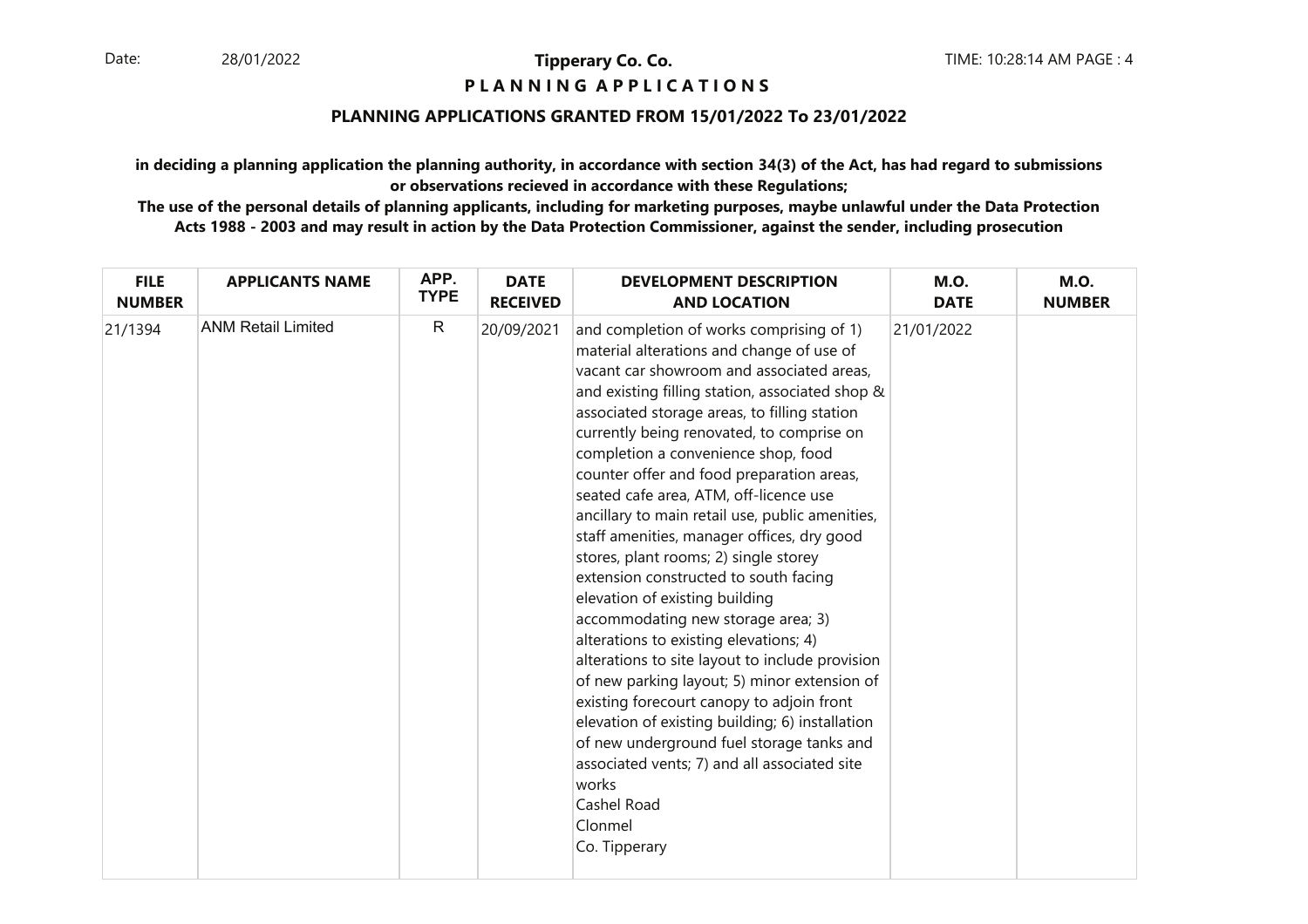### **P L A N N I N G A P P L I C A T I O N S**

#### **PLANNING APPLICATIONS GRANTED FROM 15/01/2022 To 23/01/2022**

**in deciding a planning application the planning authority, in accordance with section 34(3) of the Act, has had regard to submissionsor observations recieved in accordance with these Regulations;**

| <b>FILE</b><br><b>NUMBER</b> | <b>APPLICANTS NAME</b> | APP.<br><b>TYPE</b> | <b>DATE</b><br><b>RECEIVED</b> | <b>DEVELOPMENT DESCRIPTION</b><br><b>AND LOCATION</b>                                                                                                                                                                                                                                                                                | <b>M.O.</b><br><b>DATE</b> | <b>M.O.</b><br><b>NUMBER</b> |
|------------------------------|------------------------|---------------------|--------------------------------|--------------------------------------------------------------------------------------------------------------------------------------------------------------------------------------------------------------------------------------------------------------------------------------------------------------------------------------|----------------------------|------------------------------|
| 21/1544                      | Pat & Helen Sheehan    | R                   | 20/10/2021                     | revised roof design and elevations of part of<br>the dwelling house and for retention<br>permission to incorporate the original<br>domestic garage into a revised layout to<br>provide an independent apartment / granny<br>flat type unit adjoining the main dwelling.<br>Ballygown South<br>Silvermines<br>Nenagh<br>Co. Tipperary | 18/01/2022                 |                              |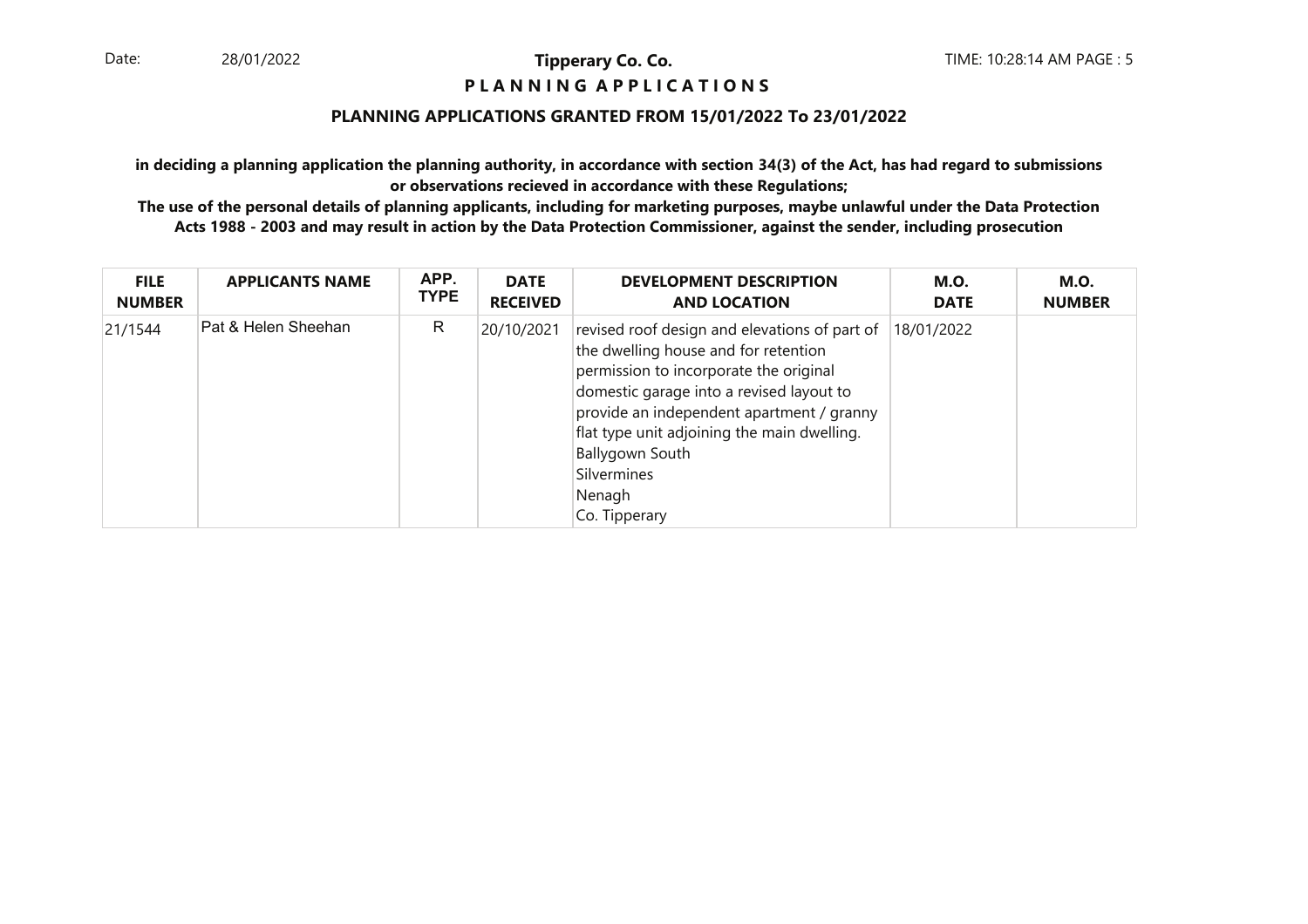#### **P L A N N I N G A P P L I C A T I O N S**

#### **PLANNING APPLICATIONS GRANTED FROM 15/01/2022 To 23/01/2022**

**in deciding a planning application the planning authority, in accordance with section 34(3) of the Act, has had regard to submissionsor observations recieved in accordance with these Regulations;**

| <b>FILE</b>   | <b>APPLICANTS NAME</b> | APP.        | <b>DATE</b>     | <b>DEVELOPMENT DESCRIPTION</b>                                                                                                                                                                                                                                                                                                                                                                                                                                                                                                                                                                                                                                                                                | <b>M.O.</b> | <b>M.O.</b>   |
|---------------|------------------------|-------------|-----------------|---------------------------------------------------------------------------------------------------------------------------------------------------------------------------------------------------------------------------------------------------------------------------------------------------------------------------------------------------------------------------------------------------------------------------------------------------------------------------------------------------------------------------------------------------------------------------------------------------------------------------------------------------------------------------------------------------------------|-------------|---------------|
| <b>NUMBER</b> |                        | <b>TYPE</b> | <b>RECEIVED</b> | <b>AND LOCATION</b>                                                                                                                                                                                                                                                                                                                                                                                                                                                                                                                                                                                                                                                                                           | <b>DATE</b> | <b>NUMBER</b> |
| 21/1566       | Lar Whelan Trading     | Е           | 26/10/2021      | to construct a 69 unit housing development<br>consisting of 12. no. 4 bedroom two storey<br>semi-detached dwellings, 4 no. 4 bedroom<br>two storey detached dwellings, 26 no. 3<br>bedroom two storey semi-detached<br>dwellings, 18 no. 3 bedroom semi-detached<br>storey and a half dwellings, 4 no. 2 bedroom<br>two storey semi detached dwellings, 4 no. 4<br>bedroom detached bungalows, 1 no. 3<br>bedroom detached bungalow and including<br>a vehicular access from the Glenconnor Road<br>together with all associated site<br>development works to facilitate the<br>development previous permission 06550050<br>under clause(A) section 42 (1A) (a) (V)<br>Glenconnor<br>Clonmel<br>Co. Tipperary | 17/01/2022  |               |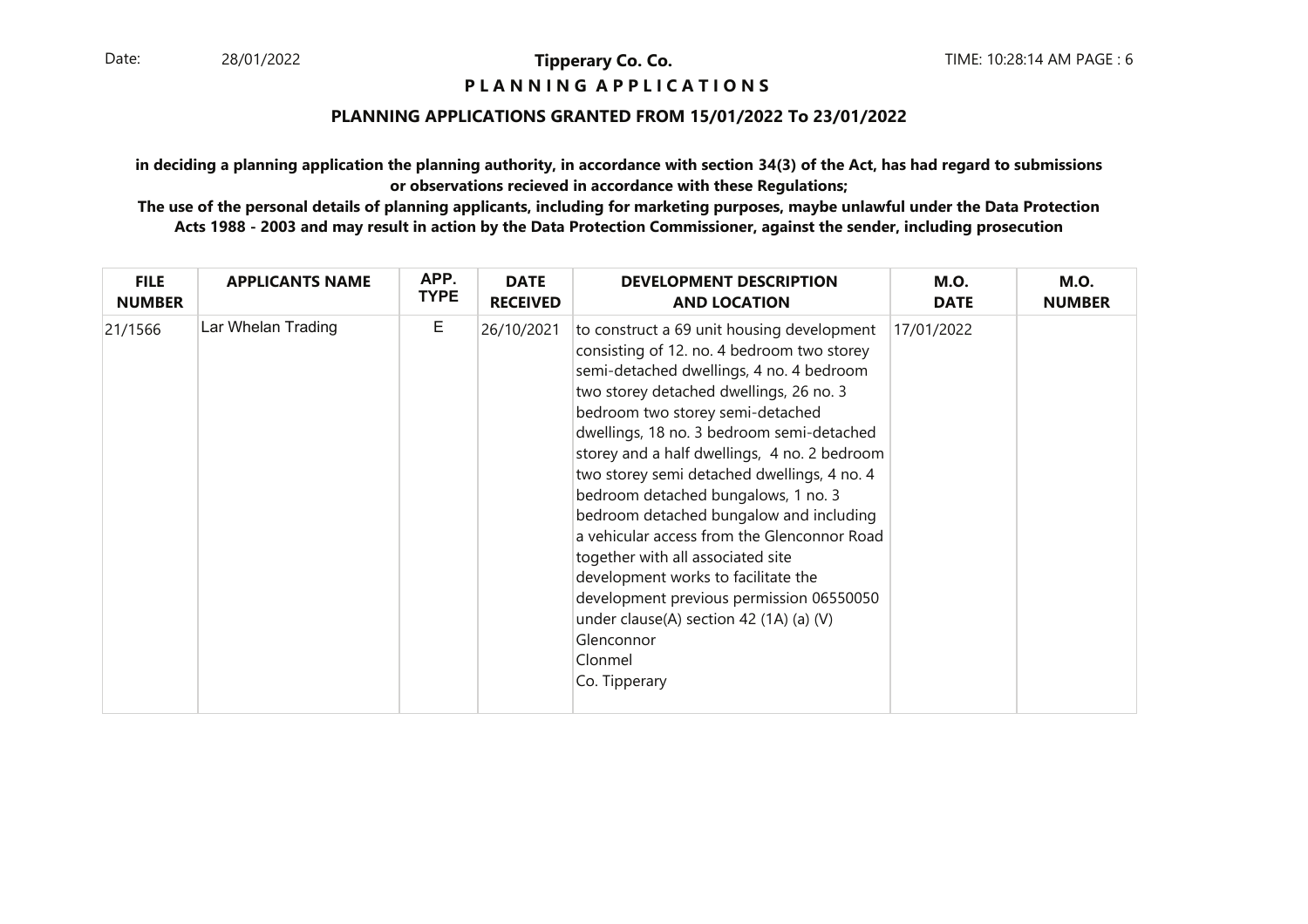#### **P L A N N I N G A P P L I C A T I O N S**

### **PLANNING APPLICATIONS GRANTED FROM 15/01/2022 To 23/01/2022**

**in deciding a planning application the planning authority, in accordance with section 34(3) of the Act, has had regard to submissionsor observations recieved in accordance with these Regulations;**

| <b>FILE</b><br><b>NUMBER</b> | <b>APPLICANTS NAME</b>               | APP.<br><b>TYPE</b> | <b>DATE</b><br><b>RECEIVED</b> | <b>DEVELOPMENT DESCRIPTION</b><br><b>AND LOCATION</b>                                                                                                                                                                                                                                                                                                                | <b>M.O.</b><br><b>DATE</b> | <b>M.O.</b><br><b>NUMBER</b> |
|------------------------------|--------------------------------------|---------------------|--------------------------------|----------------------------------------------------------------------------------------------------------------------------------------------------------------------------------------------------------------------------------------------------------------------------------------------------------------------------------------------------------------------|----------------------------|------------------------------|
| 21/1575                      | Thomas Moylan and Aisling<br>O'Neill | $\mathsf{P}$        | 27/10/2021                     | a) proposed new part 1.5 storey/part single<br>storey dwelling, b) proposed new treatment<br>system, percolation, c) alterations/change of<br>use of existing dwelling to new single storey<br>garage (ancillary to dwelling), d) proposed<br>new entrance from public road, e) and all<br>associated site works/services<br>Kilmore<br>Silvermines<br>Co. Tipperary | 19/01/2022                 |                              |
| 21/1660                      | John McKenna                         | P                   | 16/11/2021                     | extension to existing dwelling house, new on 17/01/2022<br>site waste water treatment system,<br>percolation area and all associated site works<br>Kyleshinaun<br>Cloughjordan<br>Co. Tipperary                                                                                                                                                                      |                            |                              |
| 21/1661                      | Suzanne Seymour & Mark<br>Hutchinson | ${\sf P}$           | 16/11/2021                     | construction of a new dwelling house, new<br>sewage treatment system and percolation<br>area, bored well and site entrance and<br>ancillary site works<br>Carrow<br>Ballycommon<br>Co Tipperary                                                                                                                                                                      | 17/01/2022                 |                              |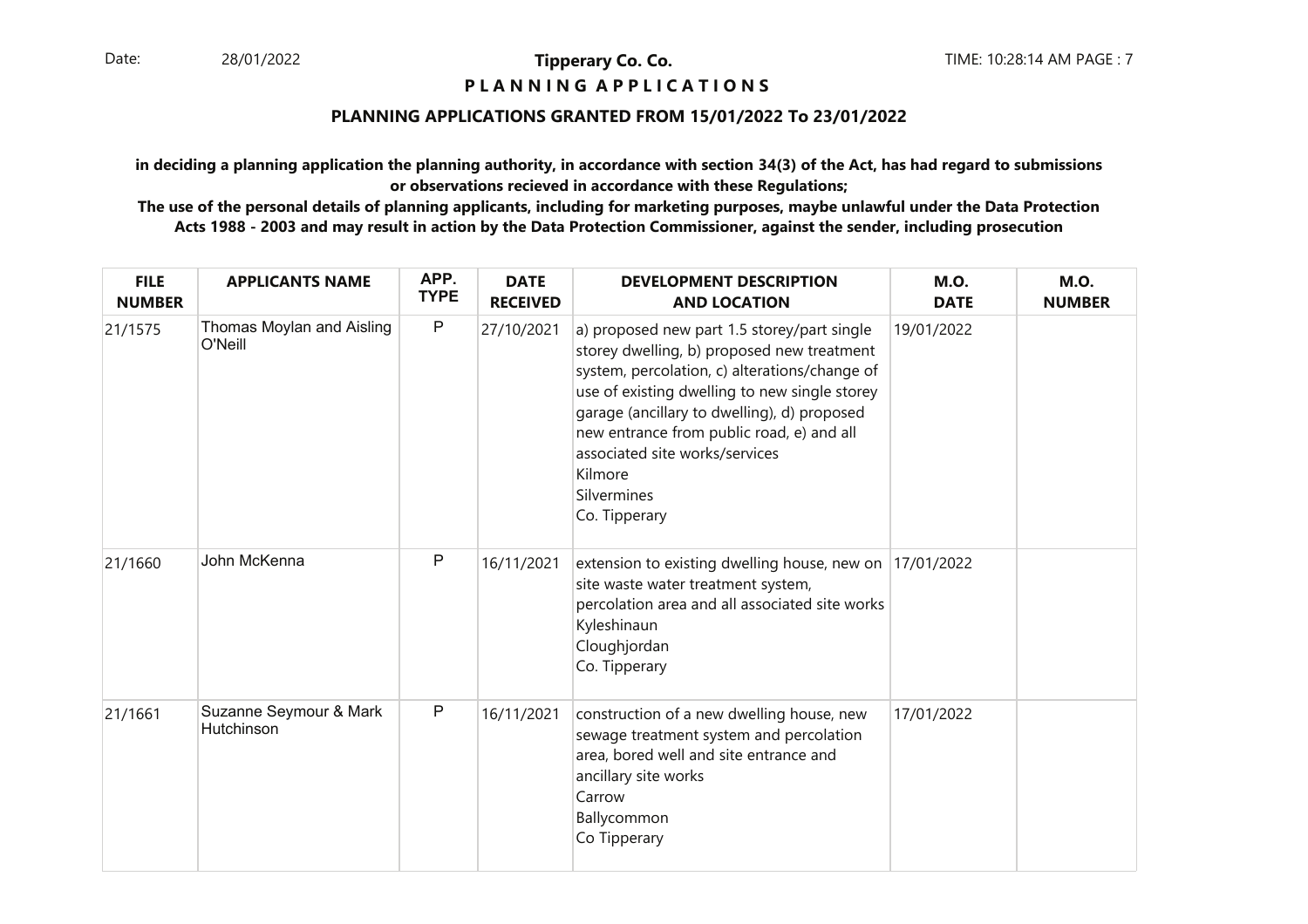#### **P L A N N I N G A P P L I C A T I O N S**

#### **PLANNING APPLICATIONS GRANTED FROM 15/01/2022 To 23/01/2022**

**in deciding a planning application the planning authority, in accordance with section 34(3) of the Act, has had regard to submissionsor observations recieved in accordance with these Regulations;**

| <b>FILE</b><br><b>NUMBER</b> | <b>APPLICANTS NAME</b> | APP.<br><b>TYPE</b> | <b>DATE</b><br><b>RECEIVED</b> | <b>DEVELOPMENT DESCRIPTION</b><br><b>AND LOCATION</b>                                                                                                                                                                                                                                                                                                                                                                                                                                                                          | <b>M.O.</b><br><b>DATE</b> | <b>M.O.</b><br><b>NUMBER</b> |
|------------------------------|------------------------|---------------------|--------------------------------|--------------------------------------------------------------------------------------------------------------------------------------------------------------------------------------------------------------------------------------------------------------------------------------------------------------------------------------------------------------------------------------------------------------------------------------------------------------------------------------------------------------------------------|----------------------------|------------------------------|
| 21/1666                      | Shane O'Doherty        | P                   | 17/11/2021                     | a dwelling, effluent treatment system and<br>entrance along with all associated site works<br>Cloonfinglass<br>Bansha<br>Co. Tipperary                                                                                                                                                                                                                                                                                                                                                                                         | 19/01/2022                 |                              |
| 21/1667                      | Cashel Pharmacy Ltd    | P                   | 17/11/2021                     | change of use of existing vacant ground floor 18/01/2022<br>from retail to (a) on the ground floor<br>vaccination centre with ancillary<br>accommodation and delivery access to<br>mezzanine floor store (b) installation of<br>concrete mezzanine floor to provide<br>additional storage space for the use of the<br>existing adjoining Unit 9 Pharmacy and (c)<br>installation of goods lift between ground and<br>new mezzanine floor level<br>Unit 8, Cashel Town Shopping Centre<br>Cahir Road<br>Cashel<br>Co. Tipperary |                            |                              |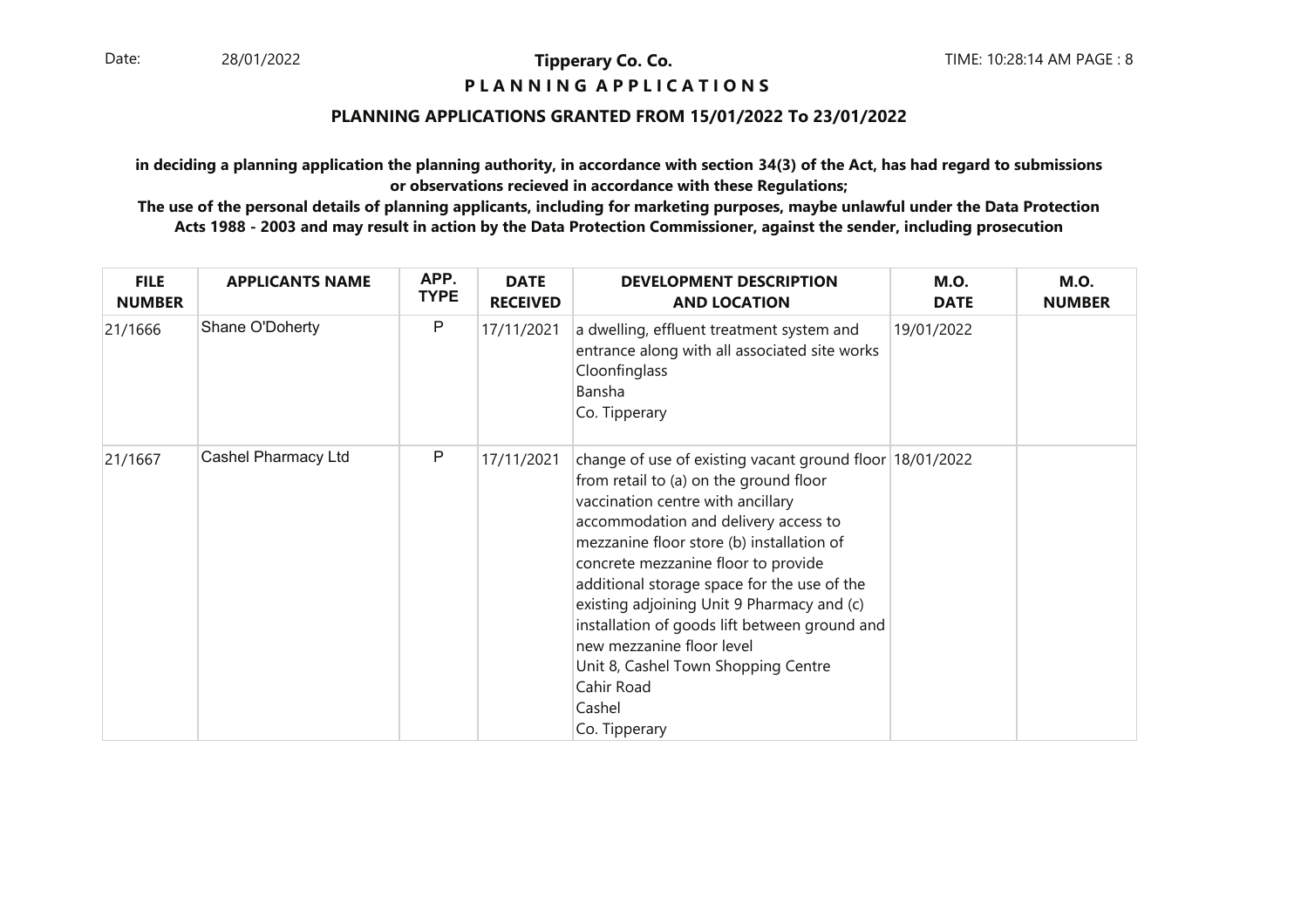#### **P L A N N I N G A P P L I C A T I O N S**

#### **PLANNING APPLICATIONS GRANTED FROM 15/01/2022 To 23/01/2022**

**in deciding a planning application the planning authority, in accordance with section 34(3) of the Act, has had regard to submissionsor observations recieved in accordance with these Regulations;**

| <b>FILE</b><br><b>NUMBER</b> | <b>APPLICANTS NAME</b>                                    | APP.<br><b>TYPE</b> | <b>DATE</b><br><b>RECEIVED</b> | <b>DEVELOPMENT DESCRIPTION</b><br><b>AND LOCATION</b>                                                                                                                                                                                                                 | <b>M.O.</b><br><b>DATE</b> | <b>M.O.</b><br><b>NUMBER</b> |
|------------------------------|-----------------------------------------------------------|---------------------|--------------------------------|-----------------------------------------------------------------------------------------------------------------------------------------------------------------------------------------------------------------------------------------------------------------------|----------------------------|------------------------------|
| 21/1670                      | Assumpta Cagney                                           | $\mathsf{P}$        | 17/11/2021                     | (i) construct extensions to an existing<br>dwelling, (ii) construct a new waste water<br>treatment system and all associated site<br>works<br>Glengarra<br>Burncourt<br>Co. Tipperary                                                                                 | 18/01/2022                 |                              |
| 21/1674                      | Mark and Corinna Condon                                   | $\mathsf{P}$        | 18/11/2021                     | construction of a new storey and a half<br>dwelling with garage and packaged<br>wastewater treatment system, new vehicular<br>entrance and associated site boundary and<br>site development works<br>Crohan<br>Newcastle<br>Clonmel<br>Co. Tipperary                  | 18/01/2022                 |                              |
| 21/1676                      | Bd of Management, St.<br>Mary's Convent Primary<br>School | $\mathsf{P}$        | 18/11/2021                     | installation of a sculpture measuring 2.3 m<br>height to be positioned adjacent the main<br>school entrance, which is within the curtilage<br>of a protected structure, RPS ref: 42<br>St. Mary's Convent Primary School<br>O'Rahilly Street<br>Nenagh, Co. Tipperary | 18/01/2022                 |                              |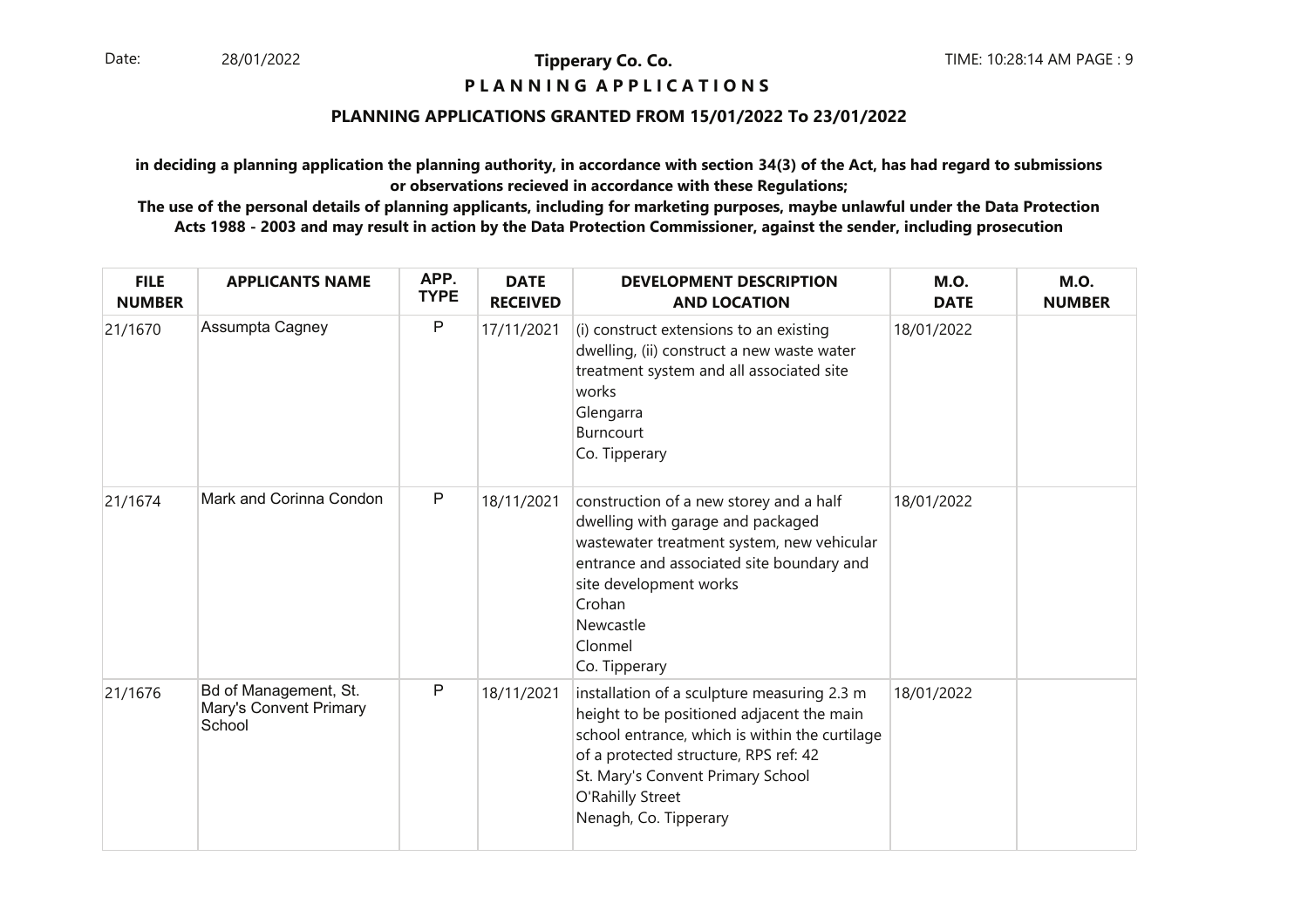#### **P L A N N I N G A P P L I C A T I O N S**

#### **PLANNING APPLICATIONS GRANTED FROM 15/01/2022 To 23/01/2022**

**in deciding a planning application the planning authority, in accordance with section 34(3) of the Act, has had regard to submissionsor observations recieved in accordance with these Regulations;**

| <b>FILE</b><br><b>NUMBER</b> | <b>APPLICANTS NAME</b> | APP.<br><b>TYPE</b> | <b>DATE</b><br><b>RECEIVED</b> | <b>DEVELOPMENT DESCRIPTION</b><br><b>AND LOCATION</b>                                                                                                                                                                                                                                                                                                                                                                                             | <b>M.O.</b><br><b>DATE</b> | <b>M.O.</b><br><b>NUMBER</b> |
|------------------------------|------------------------|---------------------|--------------------------------|---------------------------------------------------------------------------------------------------------------------------------------------------------------------------------------------------------------------------------------------------------------------------------------------------------------------------------------------------------------------------------------------------------------------------------------------------|----------------------------|------------------------------|
| 21/1680                      | Martina Tierney        | P                   | 18/11/2021                     | single storey detached dwelling house,<br>detached domestic garage, waste water<br>treatment system, site entrance and all<br>ancillary site works thereto<br>Ashgrove<br>Terryglass<br>Nenagh<br>Co Tipperary                                                                                                                                                                                                                                    | 18/01/2022                 |                              |
| 21/1682                      | Alla and Andrey Dediuk | P                   | 18/11/2021                     | alterations to previously approved planning<br>application ref: 201342 comprising the<br>following works: (a) Additional floor area to<br>ground floor extension (b) Construction of a<br>new first floor extension (c) Increase in<br>height of roof to existing two storey building<br>at rear (d) Alterations to the Gladstone Street<br>elevation (f) Associated site development<br>works<br>29 Gladstone Street<br>Clonmel<br>Co. Tipperary | 18/01/2022                 |                              |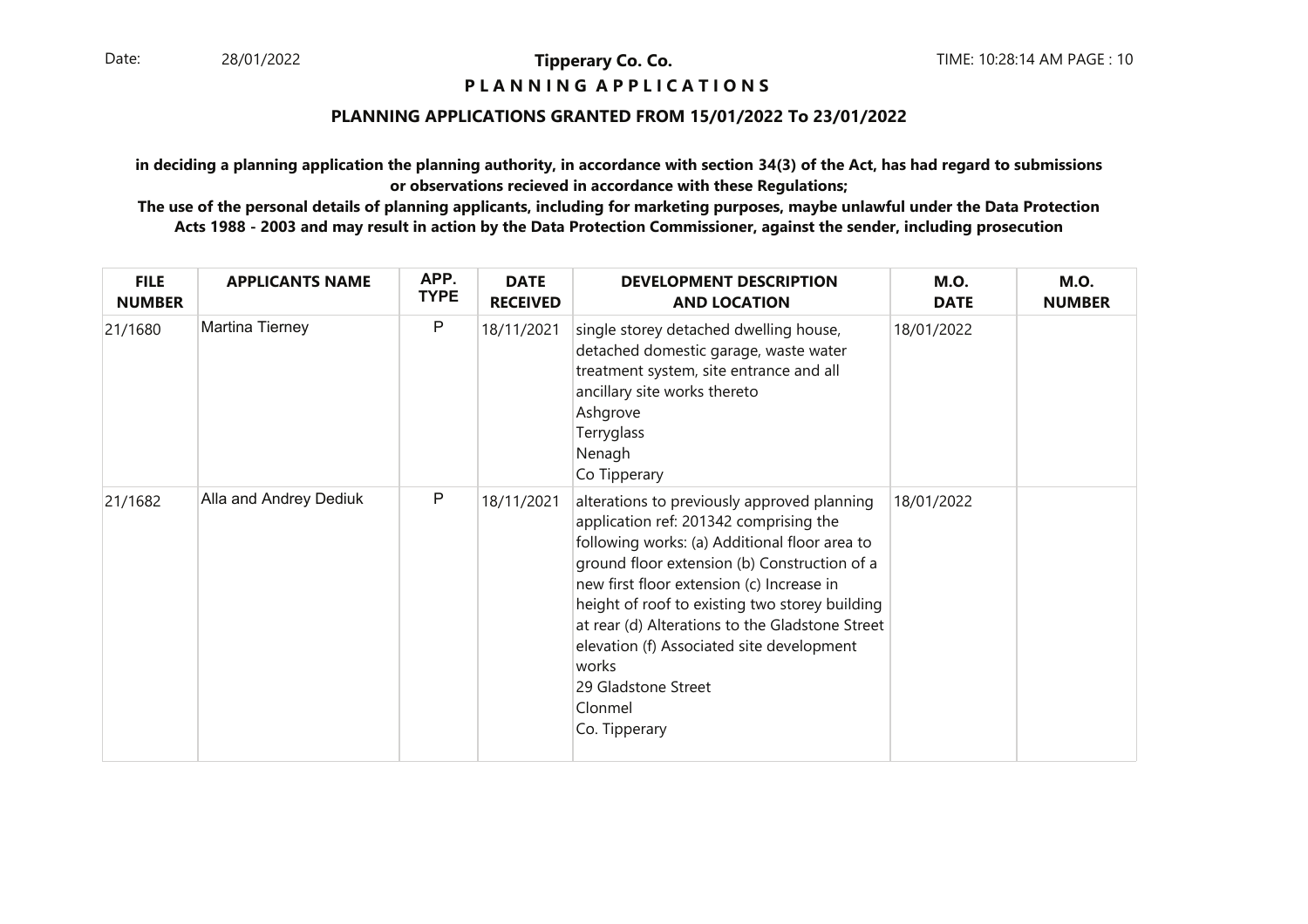#### **P L A N N I N G A P P L I C A T I O N S**

#### **PLANNING APPLICATIONS GRANTED FROM 15/01/2022 To 23/01/2022**

**in deciding a planning application the planning authority, in accordance with section 34(3) of the Act, has had regard to submissionsor observations recieved in accordance with these Regulations;**

| <b>FILE</b><br><b>NUMBER</b> | <b>APPLICANTS NAME</b>                | APP.<br><b>TYPE</b> | <b>DATE</b><br><b>RECEIVED</b> | <b>DEVELOPMENT DESCRIPTION</b><br><b>AND LOCATION</b>                                                                                                                                                                                                                                                                                                                                                                                                                                                     | <b>M.O.</b><br><b>DATE</b> | <b>M.O.</b><br><b>NUMBER</b> |
|------------------------------|---------------------------------------|---------------------|--------------------------------|-----------------------------------------------------------------------------------------------------------------------------------------------------------------------------------------------------------------------------------------------------------------------------------------------------------------------------------------------------------------------------------------------------------------------------------------------------------------------------------------------------------|----------------------------|------------------------------|
| 21/1684                      | Bd of Management, St.<br>Patrick's NS | P                   | 19/11/2021                     | single storey extension and alterations to<br>existing school including all associated site<br>works<br>St. Patrick's National School<br>Kyletombricane<br>Borrisokane, Co. Tipperary                                                                                                                                                                                                                                                                                                                     | 19/01/2022                 |                              |
| 21/1687                      | Enda Brennan & Anna<br>Hayes          | $\mathsf{R}$        | 19/11/2021                     | 1) for as constructed general purpose<br>agricultural shed, 2) permission to demolish<br>remaining elements/structure of existing<br>dwelling, 3) full planning permission to<br>construct a part single storey, part two storey<br>dwelling, upgrade works to existing entrance<br>to achieve sightlines, install a packaged<br>wastewater treatment system and raised soil<br>filter/percolation area and carry out all<br>associated site works<br>Killavalla<br>Borrisokane<br>Nenagh<br>Co Tipperary | 19/01/2022                 |                              |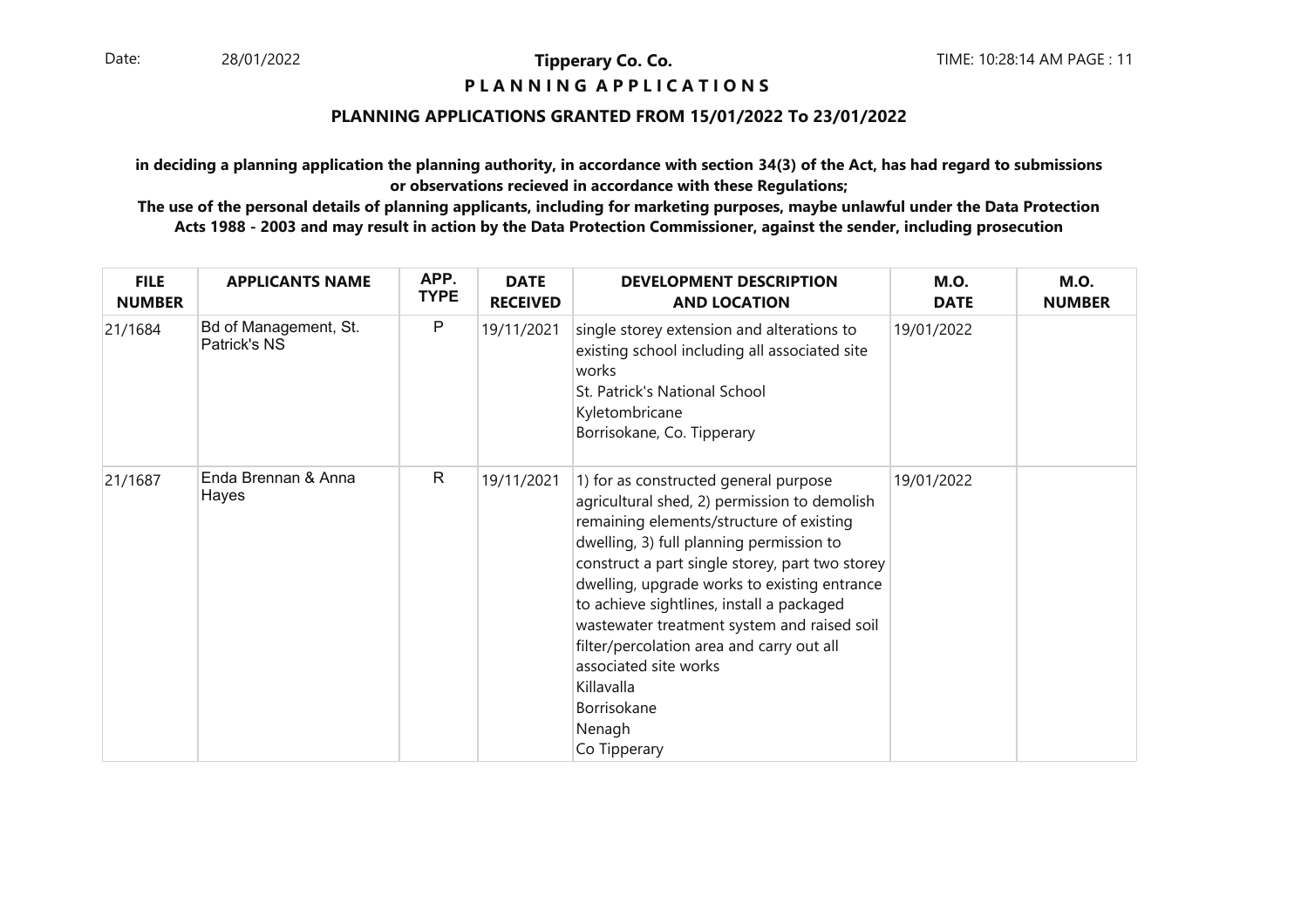#### **P L A N N I N G A P P L I C A T I O N S**

#### **PLANNING APPLICATIONS GRANTED FROM 15/01/2022 To 23/01/2022**

**in deciding a planning application the planning authority, in accordance with section 34(3) of the Act, has had regard to submissionsor observations recieved in accordance with these Regulations;**

| <b>FILE</b><br><b>NUMBER</b> | <b>APPLICANTS NAME</b>           | APP.<br><b>TYPE</b> | <b>DATE</b><br><b>RECEIVED</b> | <b>DEVELOPMENT DESCRIPTION</b><br><b>AND LOCATION</b>                                                                                                                                                                                                                           | <b>M.O.</b><br><b>DATE</b> | <b>M.O.</b><br><b>NUMBER</b> |
|------------------------------|----------------------------------|---------------------|--------------------------------|---------------------------------------------------------------------------------------------------------------------------------------------------------------------------------------------------------------------------------------------------------------------------------|----------------------------|------------------------------|
| 21/1688                      | Kevin Ryan                       | $\circ$             | 19/11/2021                     | construction of a dwelling house, garage,<br>waste water treatment system, entrance,<br>driveway along with all ancillary site works<br><b>Ballyea South</b><br><b>Ballina</b><br>Co. Tipperary                                                                                 | 19/01/2022                 |                              |
| 21/1693                      | Golden Dale Unlimited<br>Company | P                   | 22/11/2021                     | to construct horse washbays with plant room 21/01/2022<br>and tread mill building together with all<br>associated site development works including<br>access path and road, effluent tank, and silt<br>tank with storm percolation system.<br>Ballydoyle<br>Rosegreen<br>Cashel |                            |                              |
| 21/1697                      | Denis Meehan                     | $\mathsf{R}$        | 22/11/2021                     | domestic garage extension erected to the<br>rear of original domestic garage on<br>bungalow site<br>The Heath<br>Thurles<br>Co Tipperary                                                                                                                                        | 20/01/2022                 |                              |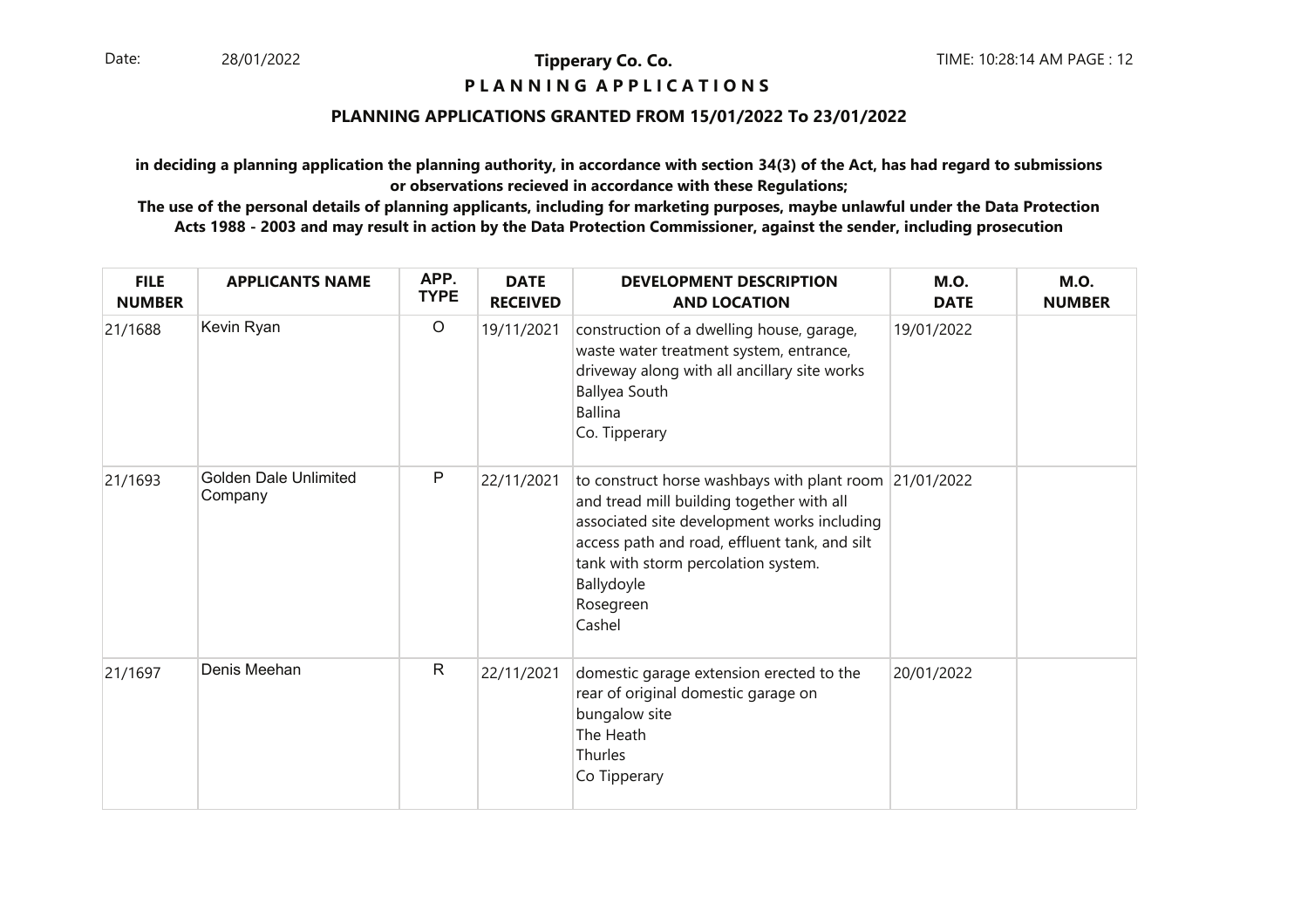#### **P L A N N I N G A P P L I C A T I O N S**

### **PLANNING APPLICATIONS GRANTED FROM 15/01/2022 To 23/01/2022**

**in deciding a planning application the planning authority, in accordance with section 34(3) of the Act, has had regard to submissionsor observations recieved in accordance with these Regulations;**

| <b>FILE</b><br><b>NUMBER</b> | <b>APPLICANTS NAME</b> | APP.<br><b>TYPE</b> | <b>DATE</b><br><b>RECEIVED</b> | <b>DEVELOPMENT DESCRIPTION</b><br><b>AND LOCATION</b>                                                                                                                                                                                                                                                                                                      | <b>M.O.</b><br><b>DATE</b> | <b>M.O.</b><br><b>NUMBER</b> |
|------------------------------|------------------------|---------------------|--------------------------------|------------------------------------------------------------------------------------------------------------------------------------------------------------------------------------------------------------------------------------------------------------------------------------------------------------------------------------------------------------|----------------------------|------------------------------|
| 21/1710                      | Mr. Tom Grace,         | Е                   | 25/11/2021                     | to construct 57 residential units comprising<br>34 two-storey semi-detached house, 9<br>detached dormer houses, 3 two-storey<br>detached house, 3 two storey terraced<br>houses, 8 apartments, crèche and siteworks<br>under Section 42 (1B) Previous reference<br>number 12/52/0028<br>Ciamaltha Meadows,<br>Ciamaltha Road,<br>Nenagh,<br>Co. Tipperary. | 21/01/2022                 |                              |
| 21/1716                      | Tom O Meara            | P                   | 26/11/2021                     | to renovate and extend existing house<br>including demolition of existing outhouses,<br>construction of a new entrance, upgrade<br>existing waste water system and all ancillary<br>site works<br>Kylenaheskeragh<br>Cloughjordan<br>Co. Tipperary                                                                                                         | 21/01/2022                 |                              |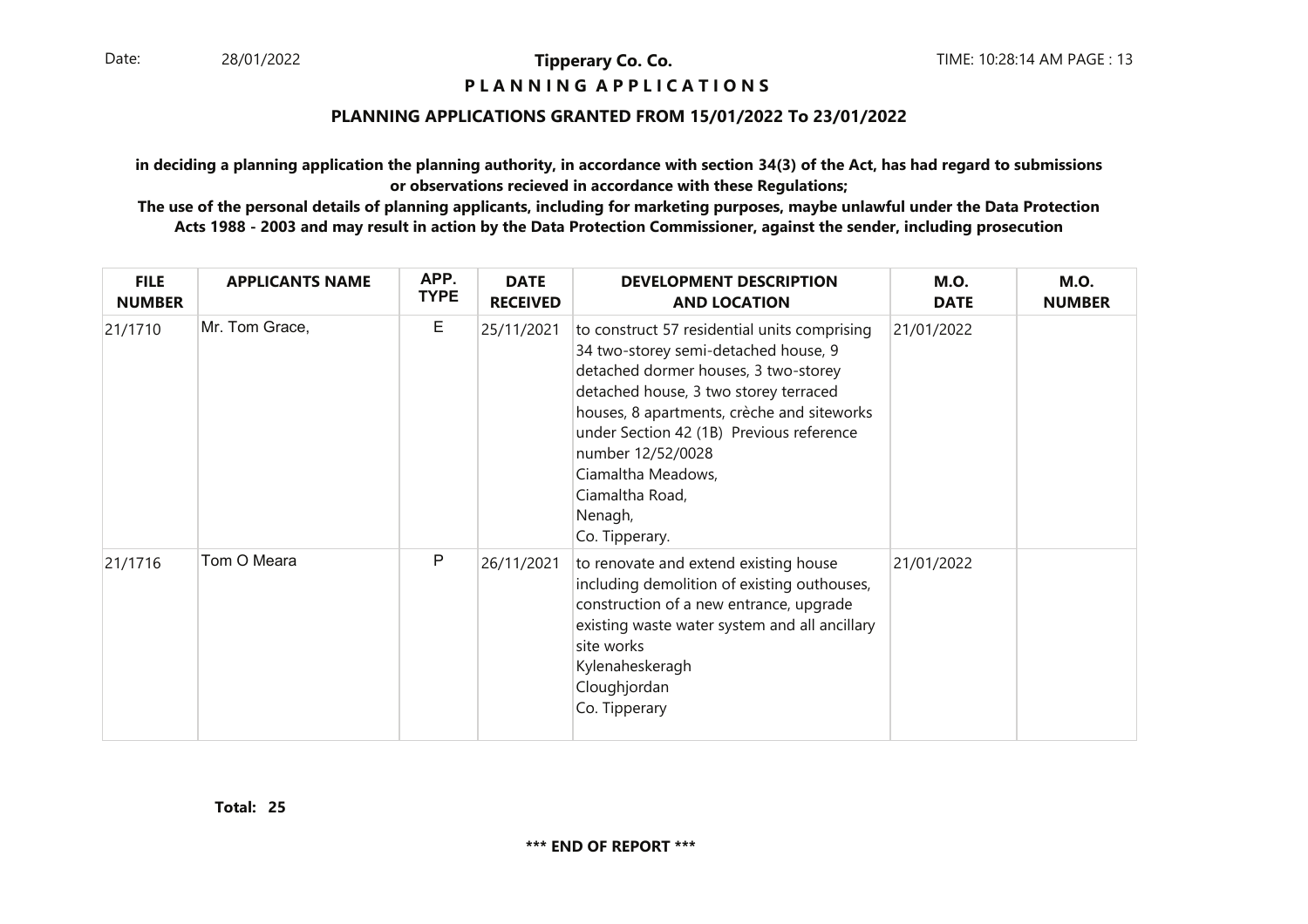### **P L A N N I N G A P P L I C A T I O N S**

#### **PLANNING APPLICATIONS REFUSED FROM 15/01/2022 To 23/01/2022**

**in deciding a planning application the planning authority, in accordance with section 34(3) of the Act, has had regard to submissionsor observations recieved in accordance with these Regulations;**

 **The use of the personal details of planning applicants, including for marketing purposes, maybe unlawful under the Data ProtectionActs 1988 - 2003 and may result in action by the Data Protection Commissioner, against the sender, including prosecution**

| ги с<br>−∎⊾⊾  | <b>NAME</b><br>21 Ι <i>Γ</i> ΔΝΤΚ<br><b>ADDI IC</b> | <b>APP</b><br>mі. | <b>DATE</b>         | <b>DEVELOPMENT</b><br><b>T DESCRIPTION AND LOCATION</b> | M.O         | M.O.          |
|---------------|-----------------------------------------------------|-------------------|---------------------|---------------------------------------------------------|-------------|---------------|
| <b>NUMBER</b> |                                                     | TVDC              | <b>CEIVED</b><br>RF |                                                         | <b>DATF</b> | <b>NUMBEI</b> |

**0Total:**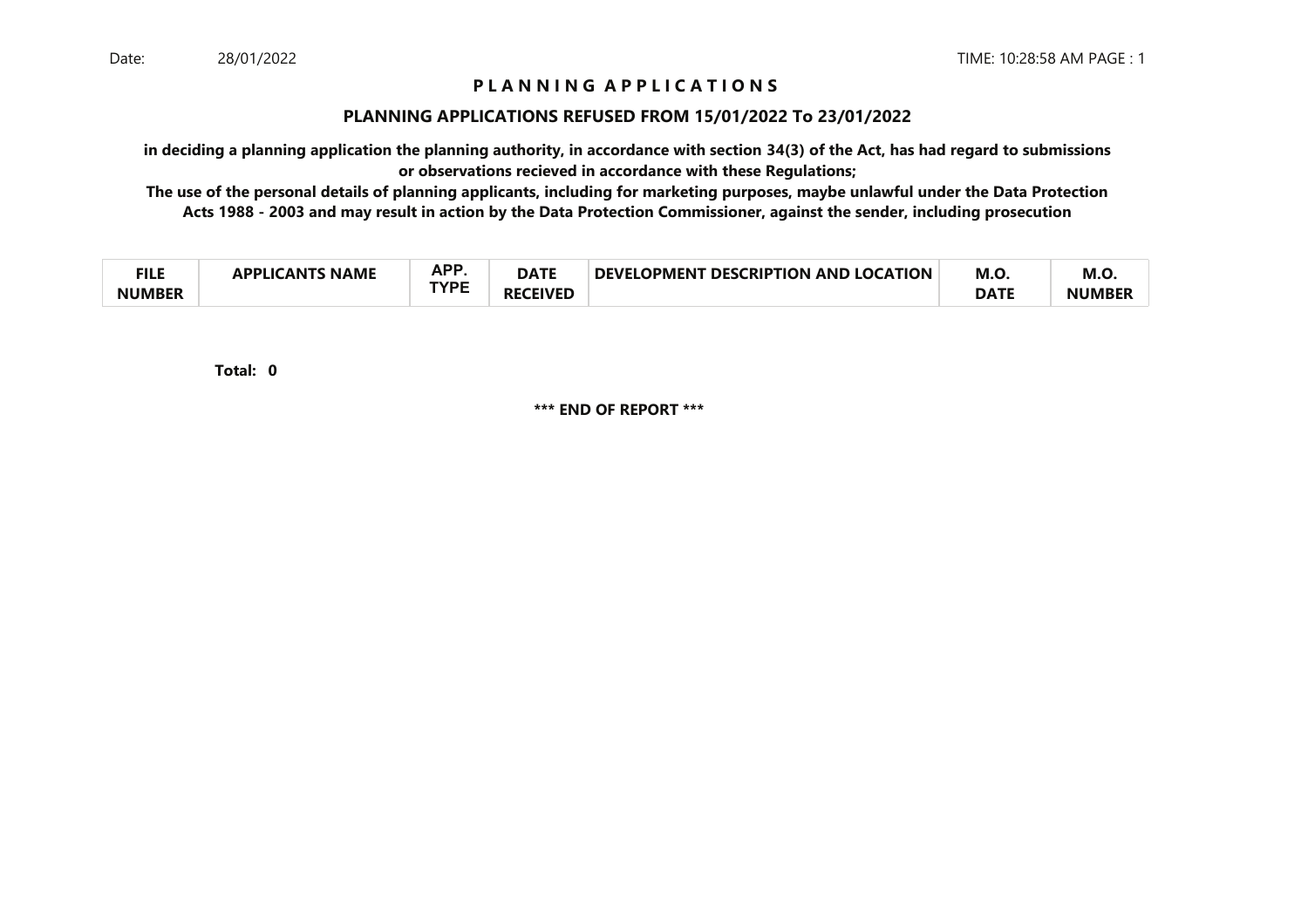### **P L A N N I N G A P P L I C A T I O N S**

#### **PLANNING APPLICATIONS REFUSED FROM 15/01/2022 To 23/01/2022**

**in deciding a planning application the planning authority, in accordance with section 34(3) of the Act, has had regard to submissionsor observations recieved in accordance with these Regulations;**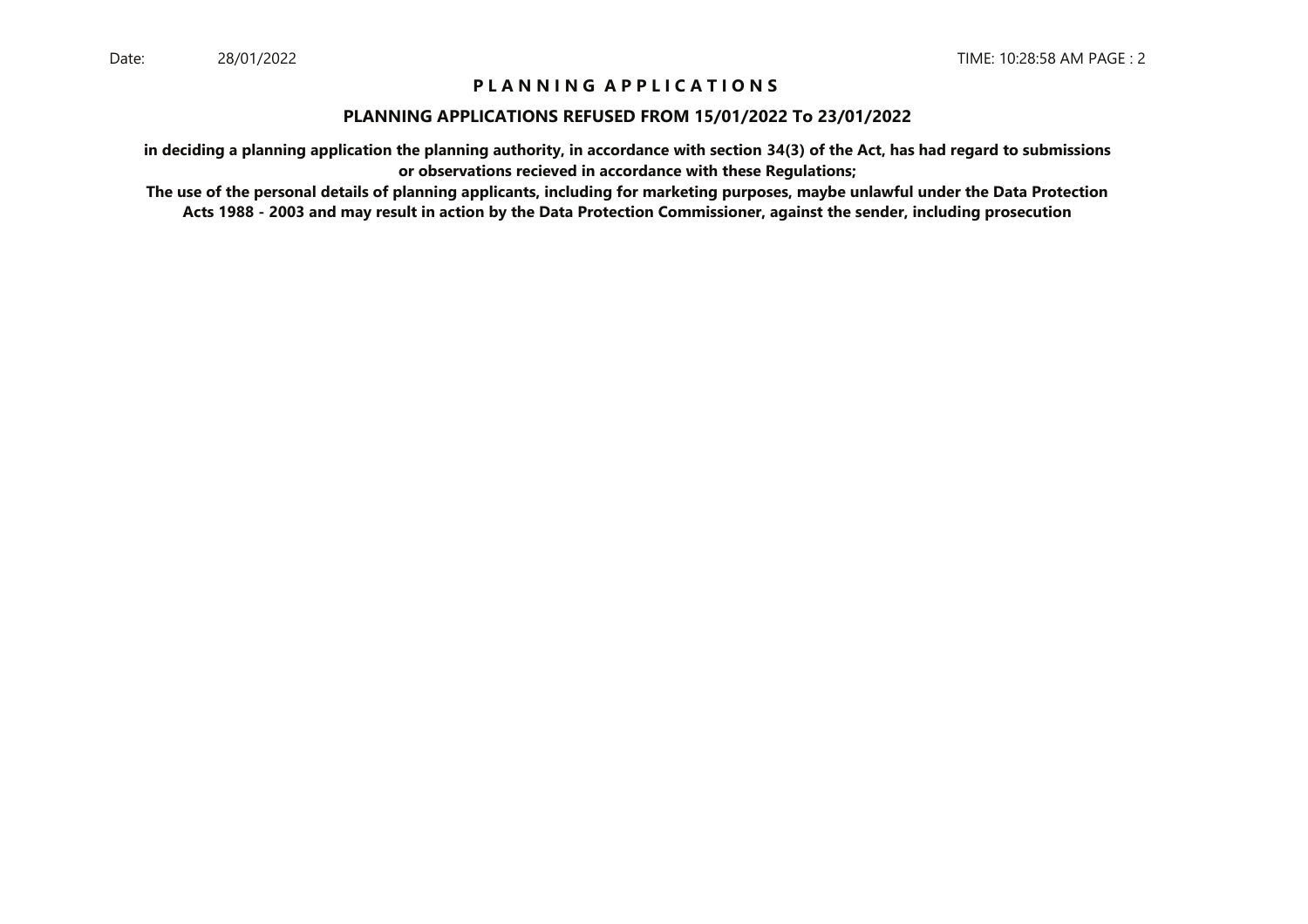Date: 28/01/2022 **Tipperary Co. Co. The Co. Co.** TIME: 10:24:33 AM PAGE : 1 28/01/2022

**Tipperary Co. Co.**

### **P L A N N I N G A P P L I C A T I O N S**

#### **FURTHER INFORMATION RECEIVED/VALIDATED APPLICATIONS FROM 15/01/2022 To 23/01/2022**

| <b>FILE</b><br><b>NUMBER</b> | <b>APPLICANTS NAME</b>                | APP.<br><b>TYPE</b> | <b>DATE</b><br><b>INVALID</b> | <b>DATE</b><br><b>RECEIVED</b> |    | <b>DEVELOPMENT DESCRIPTION</b><br><b>AND LOCATION</b>                                                                                                                                                                                                                         |
|------------------------------|---------------------------------------|---------------------|-------------------------------|--------------------------------|----|-------------------------------------------------------------------------------------------------------------------------------------------------------------------------------------------------------------------------------------------------------------------------------|
| 21/477                       | <b>Thomas and Carmel</b><br>O'Mahoney | P                   |                               | 19/01/2022                     | F. | (a) demolish single storey extension to the rear of the<br>existing dwelling (b) construction of a new extension<br>to the side of the existing dwelling (c) replacement of<br>existing septic tank (d) all associated site works<br>Clonmore South<br>Cahir<br>Co. Tipperary |
| 21/725                       | <b>Austin Buckley</b>                 | P                   |                               | 17/01/2022                     | F. | four serviced residential sites, vehicular entrance and<br>all associated site boundary and site development<br>works<br>Parkroe<br>Cappawhite<br>Co. Tipperary                                                                                                               |
| 21/1054                      | <b>Paul Butler and Hanna Ellis</b>    | P                   |                               | 18/01/2022                     | F. | a dwelling, domestic garage, entrance, bore well,<br>install waste water treatment system including<br>associated site works<br><b>Ballingarry Upper</b><br><b>Thurles</b><br>Co. Tipperary                                                                                   |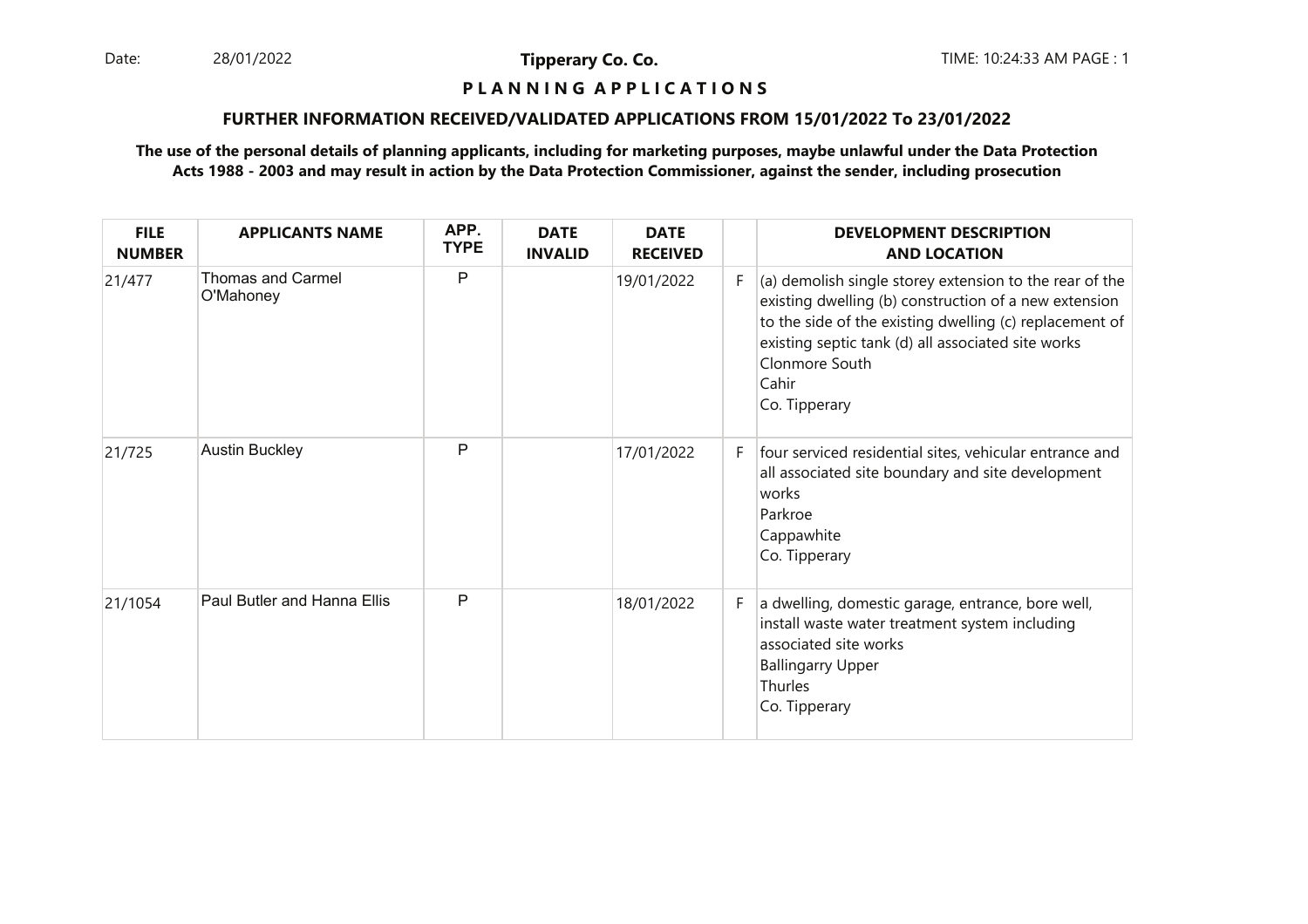Date: 28/01/2022 **Tipperary Co. Co. The Co. Co.** TIME: 10:24:33 AM PAGE : 2 28/01/2022

**Tipperary Co. Co.**

### **P L A N N I N G A P P L I C A T I O N S**

#### **FURTHER INFORMATION RECEIVED/VALIDATED APPLICATIONS FROM 15/01/2022 To 23/01/2022**

| <b>FILE</b><br><b>NUMBER</b> | <b>APPLICANTS NAME</b> | APP.<br><b>TYPE</b> | <b>DATE</b><br><b>INVALID</b> | <b>DATE</b><br><b>RECEIVED</b> |    | <b>DEVELOPMENT DESCRIPTION</b><br><b>AND LOCATION</b>                                                                                                                                                                   |
|------------------------------|------------------------|---------------------|-------------------------------|--------------------------------|----|-------------------------------------------------------------------------------------------------------------------------------------------------------------------------------------------------------------------------|
| 21/1268                      | <b>Robert Bailey</b>   | P                   |                               | 17/01/2022                     | F. | a new "round" roofed agricultural dry store and all<br>associated works. Retention Permission is also<br>sought for existing agricultural entrance and passage<br>Railstown<br>Cashel<br>Co. Tipperary                  |
| 21/1433                      | <b>Brendan Leahy</b>   | P                   |                               | 20/01/2022                     | F. | 1) stables and storage shed, 2) roofed horse walker, 3)<br>concrete yard, dungstead and effluent storage tank,<br>4) access road and 5) all associated site works<br>Clondoty<br>Loughmore<br>Templemore, Co. Tipperary |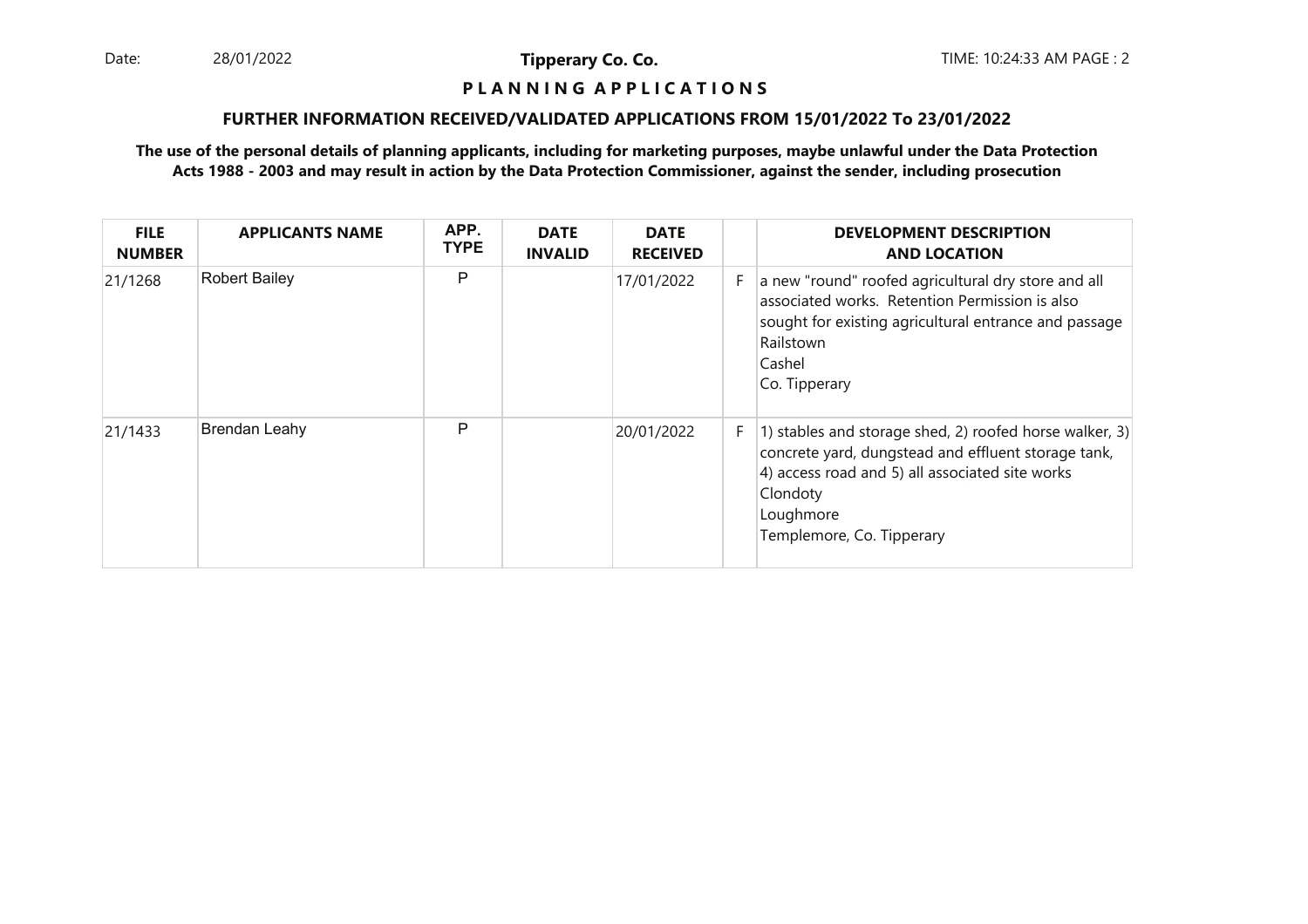28/01/2022

**Tipperary Co. Co.**

#### **P L A N N I N G A P P L I C A T I O N S**

#### **FURTHER INFORMATION RECEIVED/VALIDATED APPLICATIONS FROM 15/01/2022 To 23/01/2022**

| <b>FILE</b><br><b>NUMBER</b> | <b>APPLICANTS NAME</b>               | APP.<br><b>TYPE</b> | <b>DATE</b><br><b>INVALID</b> | <b>DATE</b><br><b>RECEIVED</b> |    | <b>DEVELOPMENT DESCRIPTION</b><br><b>AND LOCATION</b>                                                                                                                                                                                                                                                                                                                                                                                                                                                                                                                                                      |
|------------------------------|--------------------------------------|---------------------|-------------------------------|--------------------------------|----|------------------------------------------------------------------------------------------------------------------------------------------------------------------------------------------------------------------------------------------------------------------------------------------------------------------------------------------------------------------------------------------------------------------------------------------------------------------------------------------------------------------------------------------------------------------------------------------------------------|
| 21/1497                      | Liam O'Neill                         | $\mathsf{R}$        |                               | 21/01/2022                     | F. | (a) Retention of existing milking parlour, dairy and<br>calving shed (b) Retention of extended cubicle shed<br>(c) Permission to construct a calf rearing shed (d)<br>Permission to construct 2 no. silage pits and a<br>dungstead (e) Permission to construct underground<br>slatted slurry storage tanks with a roofed feeding<br>passage overhead (f) Permission for a new drafting<br>and handling area adjacent to existing milking<br>parlour, extended collecting yard and an<br>underground slatted soiled water tank and all<br>associated siteworks<br>Roesborough<br>Tipperary<br>Co. Tipperary |
| 21/1575                      | Thomas Moylan and Aisling<br>O'Neill | $\mathsf{P}$        |                               | 17/01/2022                     | F. | a) proposed new part 1.5 storey/part single storey<br>dwelling, b) proposed new treatment system,<br>percolation, c) alterations/change of use of existing<br>dwelling to new single storey garage (ancillary to<br>dwelling), d) proposed new entrance from public<br>road, e) and all associated site works/services<br>Kilmore<br>Silvermines<br>Co. Tipperary                                                                                                                                                                                                                                          |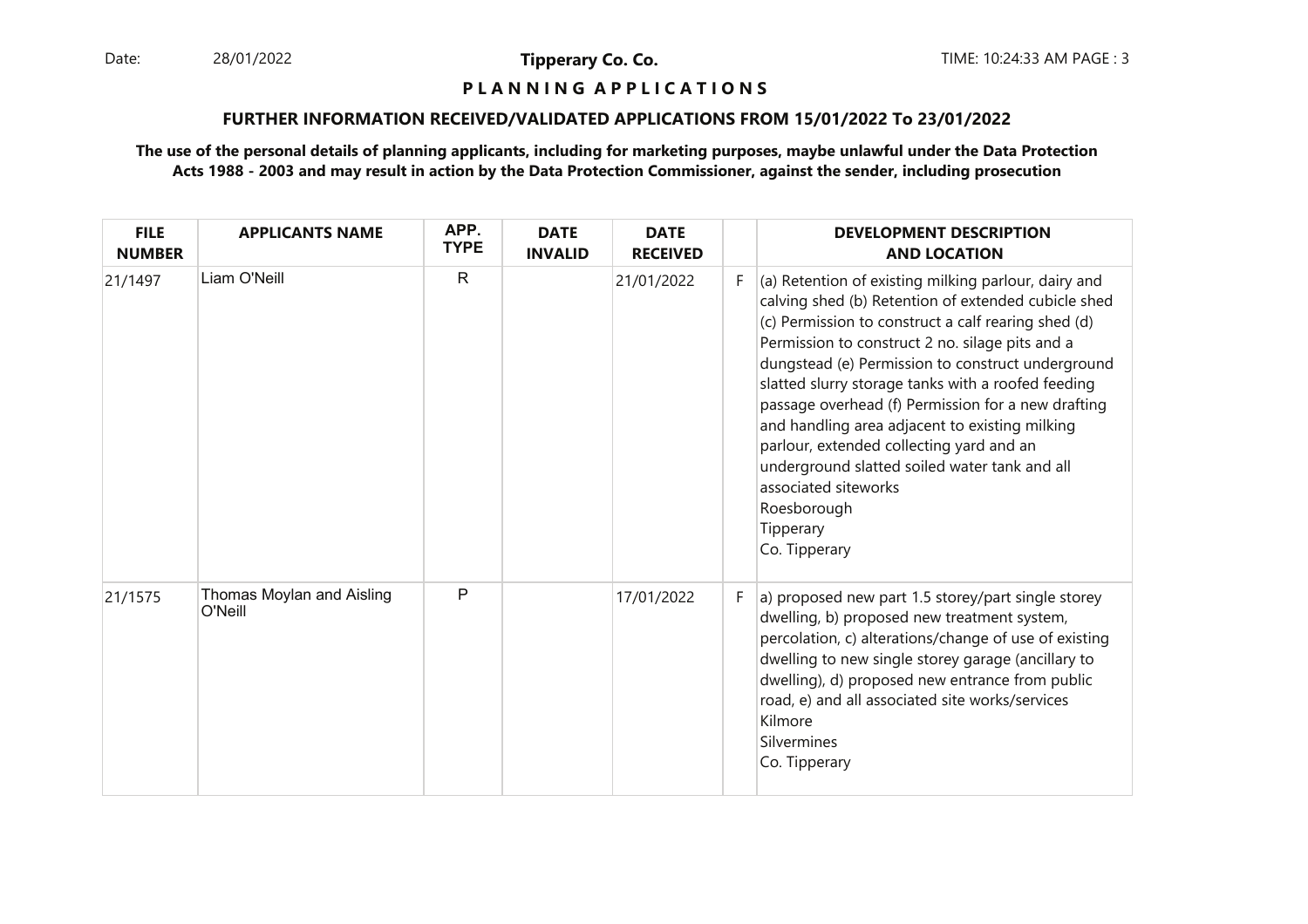Date: 28/01/2022 **Tipperary Co. Co. The Co. Co.** TIME: 10:24:33 AM PAGE : 4 28/01/2022

**Tipperary Co. Co.**

### **P L A N N I N G A P P L I C A T I O N S**

#### **FURTHER INFORMATION RECEIVED/VALIDATED APPLICATIONS FROM 15/01/2022 To 23/01/2022**

| <b>FILE</b><br><b>NUMBER</b> | <b>APPLICANTS NAME</b>         | APP.<br><b>TYPE</b> | <b>DATE</b><br><b>INVALID</b> | <b>DATE</b><br><b>RECEIVED</b> |    | <b>DEVELOPMENT DESCRIPTION</b><br><b>AND LOCATION</b>                                                                                                                                                                                                                                                                              |
|------------------------------|--------------------------------|---------------------|-------------------------------|--------------------------------|----|------------------------------------------------------------------------------------------------------------------------------------------------------------------------------------------------------------------------------------------------------------------------------------------------------------------------------------|
| 21/1618                      | David and Michelle Slattery    | $\circ$             |                               | 18/01/2022                     | F. | construction of dwelling house, garage, waste water<br>treatment system, entrance, driveway along with all<br>ancillary site works<br>Ballynamurragh North<br>Nenagh<br>Co Tipperary                                                                                                                                               |
| 21/1625                      | Jozette Hartnett               | R                   |                               | 21/01/2022                     | F. | as constructed extension works, and permission for<br>completion of the development works which include<br>ground floor extension to the rear of existing single<br>storey house, sunroom and utility room over the<br>existing footprints of the demolished extensions<br><b>Breffini</b><br>Monadreen<br>Thurles<br>Co Tipperary |
| 21/1641                      | Claire Morrissey & Peter Doyle | P                   |                               | 21/01/2022                     | F. | a new dwelling house, entrance and waste water<br>treatment system with all associated site works<br>Castlefogarty<br>Ballycahill<br>Thurles<br>Co Tipperary                                                                                                                                                                       |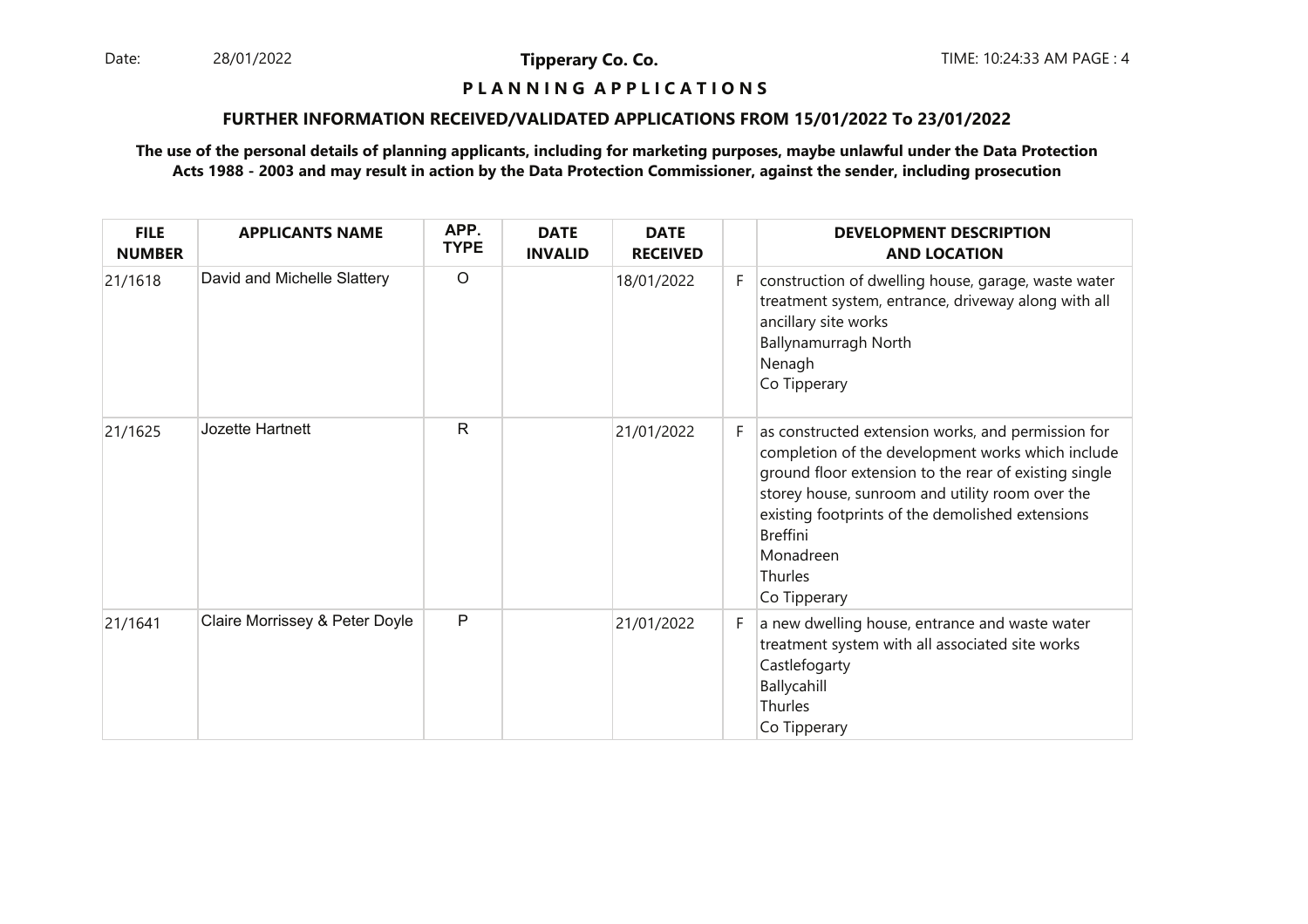28/01/2022

**Tipperary Co. Co.**

#### **P L A N N I N G A P P L I C A T I O N S**

#### **FURTHER INFORMATION RECEIVED/VALIDATED APPLICATIONS FROM 15/01/2022 To 23/01/2022**

**The use of the personal details of planning applicants, including for marketing purposes, maybe unlawful under the Data ProtectionActs 1988 - 2003 and may result in action by the Data Protection Commissioner, against the sender, including prosecution**

| <b>FILE</b><br><b>NUMBER</b> | <b>APPLICANTS NAME</b> | APP.<br><b>TYPE</b> | <b>DATE</b><br><b>INVALID</b> | <b>DATE</b><br><b>RECEIVED</b> | <b>DEVELOPMENT DESCRIPTION</b><br><b>AND LOCATION</b>                                                                                                                         |
|------------------------------|------------------------|---------------------|-------------------------------|--------------------------------|-------------------------------------------------------------------------------------------------------------------------------------------------------------------------------|
| 21/1672                      | Seamus and Joan Ryan   | P                   |                               | 20/01/2022                     | alterations to existing dwelling to include; changes to<br>elevations and extensions to the rear and side and all<br>ancillary works<br>Ballybeg<br>Toomevara<br>Co Tipperary |

**11Total:**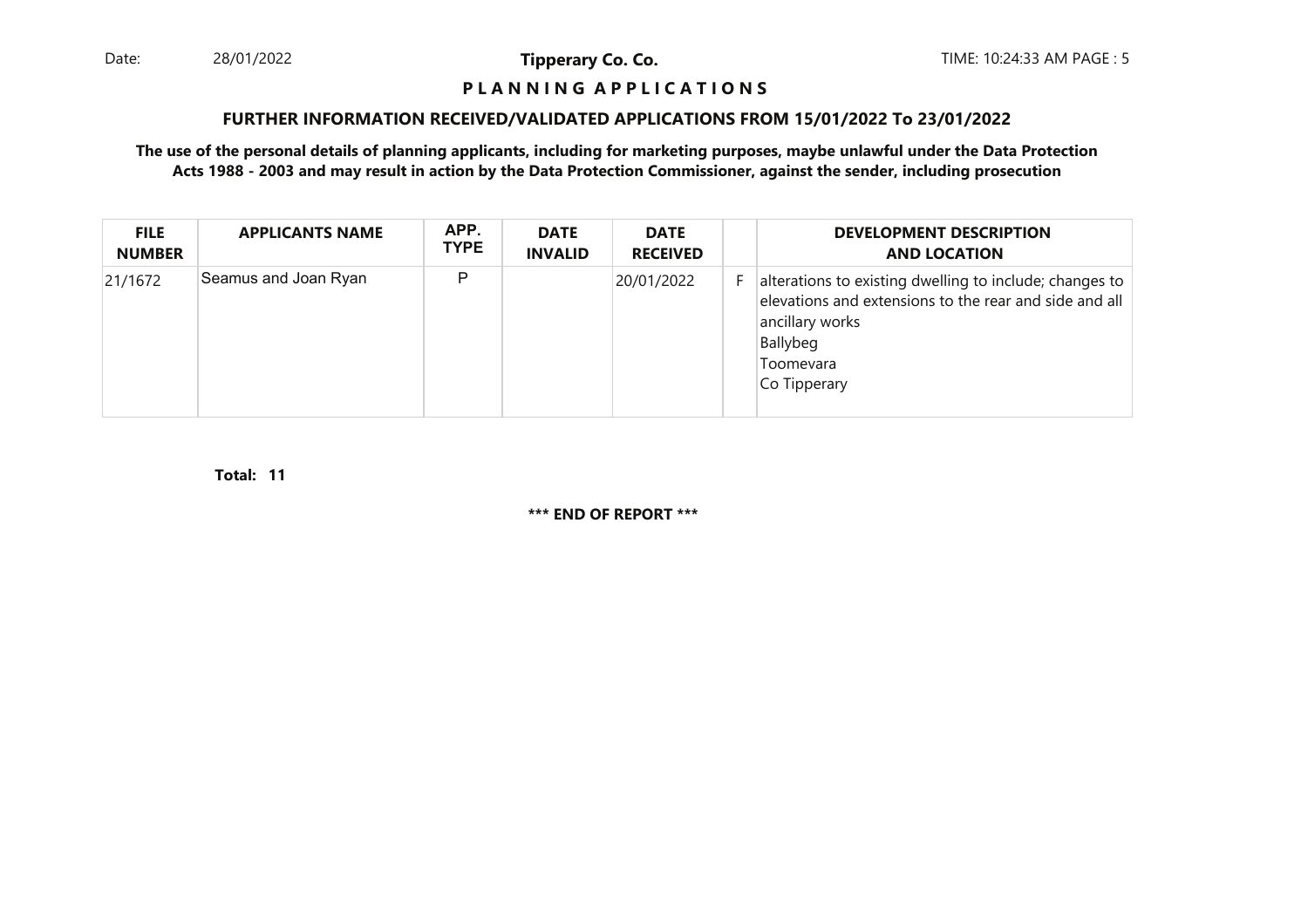**P L A N N I N G A P P L I C A T I O N S** 

#### **INVALID APPLICATIONS FROM 15/01/2022 To 23/01/2022**

| <b>FILE</b><br><b>NUMBER</b> | <b>APPLICANTS NAME</b> | APP.<br><b>TYPE</b> | <b>DATE</b><br><b>INVALID</b> | DEVELOPMENT DESCRIPTION AND LOCATION                                                                                                                                                                                                                                                                                                                                                                                                                                                                                                                                                                                                                                                                                                                                                                                                                                                                                                                                                                                                                                                                                                                                                                                                                                                                                                                                                                                                                                                                                                         |
|------------------------------|------------------------|---------------------|-------------------------------|----------------------------------------------------------------------------------------------------------------------------------------------------------------------------------------------------------------------------------------------------------------------------------------------------------------------------------------------------------------------------------------------------------------------------------------------------------------------------------------------------------------------------------------------------------------------------------------------------------------------------------------------------------------------------------------------------------------------------------------------------------------------------------------------------------------------------------------------------------------------------------------------------------------------------------------------------------------------------------------------------------------------------------------------------------------------------------------------------------------------------------------------------------------------------------------------------------------------------------------------------------------------------------------------------------------------------------------------------------------------------------------------------------------------------------------------------------------------------------------------------------------------------------------------|
| 22/21                        | Thorhammer Itd         | P                   | 17/01/2022                    | development will consist of 1. An assisted living elderly care<br>building with 45 no. self-contained units, each with<br>kitchen/dining/living, bedroom, bathroom, balcony & Storage.<br>The building will also have a reception area, dayrooms,<br>associated storage etc. 2. A courtyard garden, landscaping in<br>general including new semi mature trees to all relevant<br>boundaries etc. 3. Provision of on-site carparking and bicycle<br>parking 4. Provision to demolish and remove the existing<br>unused Supermarket attached to the rear of 42 Bank Place<br>Building which is listed on the National Inventory of<br>Architectural Heritage under reference 22108091. Works will<br>include restoring the rear of this building to its original form,<br>prior to the construction of this supermarket. 5. Provision of a<br>new foul sewer connection to the adjoining public foul sewer<br>network. 6. Provision of storm water drainage including the<br>installation of a storm water attenuation tank and connection to<br>adjoining public storm water network. 7. Provision for a new<br>water connection to the building from the adjoining public water<br>main. 8. Provision of public lighting throughout the site. 9.<br>Provision of on-site bin storage. 10. Provision to connect into<br>existing adjoining public road network and to construct new<br>footpaths to service the proposed development. 11. All<br>associated site development works<br>42 Bank Place<br><b>Tipperary Town</b><br>Co. Tipperary |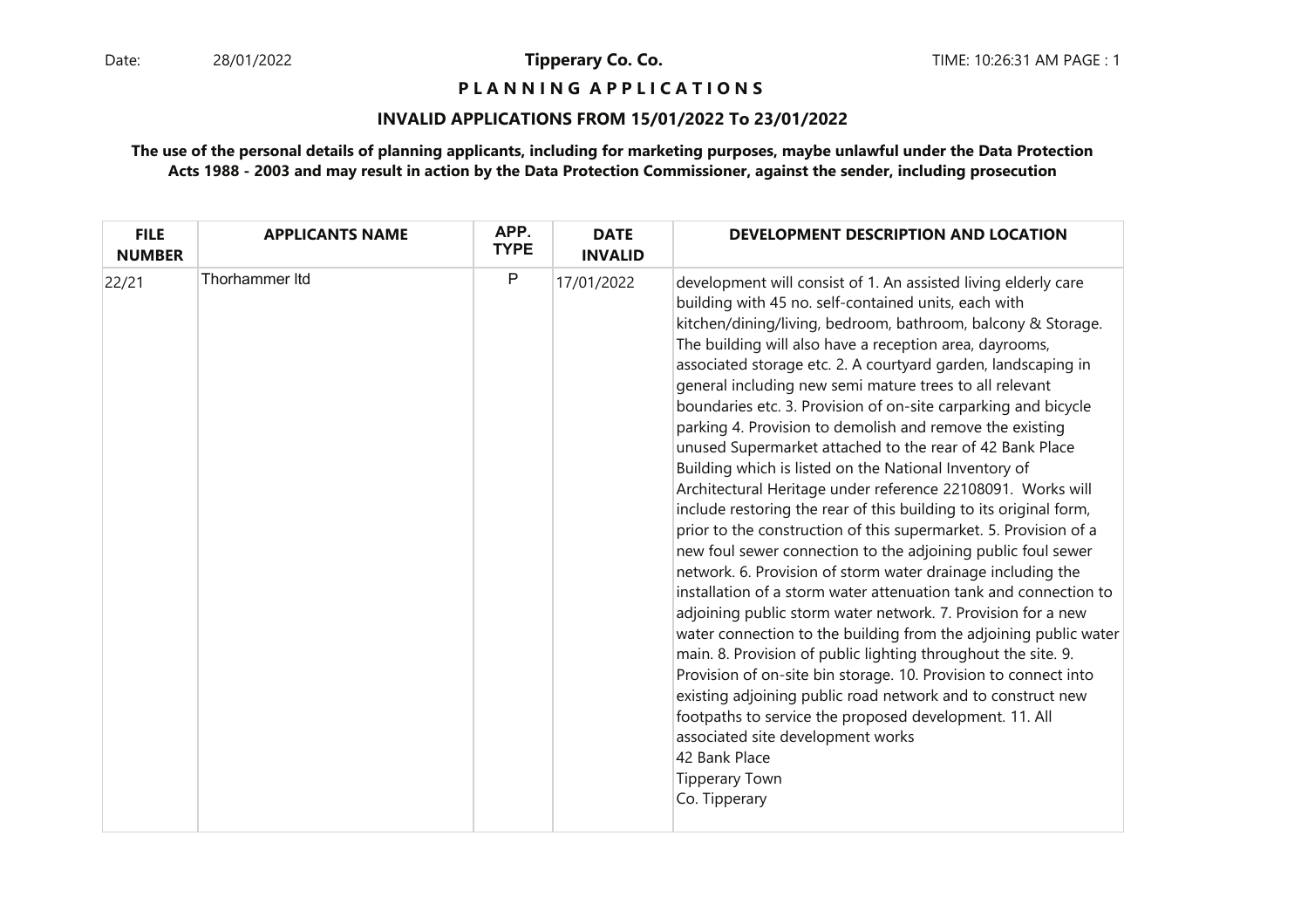### **P L A N N I N G A P P L I C A T I O N S**

#### **INVALID APPLICATIONS FROM 15/01/2022 To 23/01/2022**

| <b>FILE</b><br><b>NUMBER</b> | <b>APPLICANTS NAME</b>         | APP.<br><b>TYPE</b> | <b>DATE</b><br><b>INVALID</b> | DEVELOPMENT DESCRIPTION AND LOCATION                                                                                                                                                                                                                                                                                                                                                                                                                                                                                                                                                                                                              |
|------------------------------|--------------------------------|---------------------|-------------------------------|---------------------------------------------------------------------------------------------------------------------------------------------------------------------------------------------------------------------------------------------------------------------------------------------------------------------------------------------------------------------------------------------------------------------------------------------------------------------------------------------------------------------------------------------------------------------------------------------------------------------------------------------------|
| 22/28                        | Edward G. Dolan                | P                   | 18/01/2022                    | construction of slatted cattle house with underground slurry<br>storage, ancillary concrete yard and all associated site works<br>Lelagh<br>Rathcabbin<br>Co. Tipperary                                                                                                                                                                                                                                                                                                                                                                                                                                                                           |
| 22/29                        | Rachel Hayes and John O'Keeffe | P                   | 21/01/2022                    | second storey extension to existing dwelling house and change<br>of use of existing garage to living areas<br>64 Summercove Meadows<br>Old Road<br>Cashel<br>Co. Tipperary                                                                                                                                                                                                                                                                                                                                                                                                                                                                        |
| 22/34                        | <b>Vincent Shields</b>         | P                   | 21/01/2022                    | (i) change of use of part of existing 2-storey annexe to rear of<br>main 3-storey building from office use to single residential unit<br>with internal refurbishment to include internal plastering in lime<br>plaster, replacing existing timber floor wiring, plumbing, sanitary<br>ware etc and (ii) for single storey extension to existing storage<br>room to accommodate a new comms room at rear ground floor<br>of main 3-storey building together with all necessary internal<br>modifications and external site works to both of the above<br>(Protected Structure S1022)<br>Barrack Street/Mitchelstown Road<br>Cahir<br>Co. Tipperary |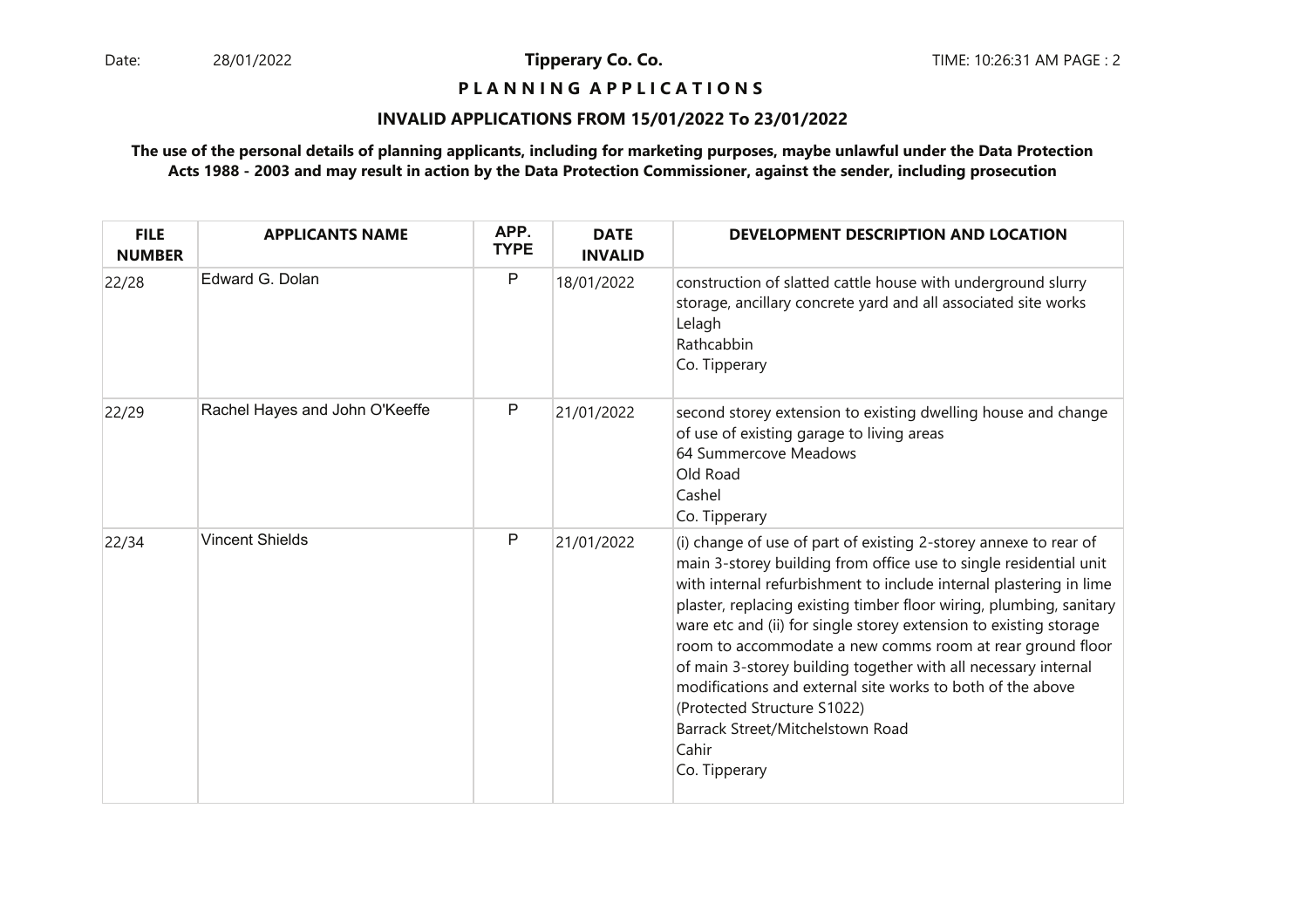**P L A N N I N G A P P L I C A T I O N S** 

#### **INVALID APPLICATIONS FROM 15/01/2022 To 23/01/2022**

| <b>FILE</b><br><b>NUMBER</b> | <b>APPLICANTS NAME</b> | APP.<br><b>TYPE</b> | <b>DATE</b><br><b>INVALID</b> | DEVELOPMENT DESCRIPTION AND LOCATION                                                                                                                                                                                                                                                                                                                                                             |
|------------------------------|------------------------|---------------------|-------------------------------|--------------------------------------------------------------------------------------------------------------------------------------------------------------------------------------------------------------------------------------------------------------------------------------------------------------------------------------------------------------------------------------------------|
| 22/60010                     | Jeremy & Therese Smith | $\mathsf{P}$        | 17/01/2022                    | the construction of an extension to the side of the existing<br>dwelling, two storey at the front and single storey to the rear,<br>replacement of upper level rear rooflights with dormer windows,<br>internal alterations, all landscaping and ancillary site works<br>associated with the proposed works<br>Brookfield,<br>Coolbawn,<br>Co. Tipperary.<br>E45 PT18                            |
| 22/60012                     | Donal Corcoran         | R                   | 18/01/2022                    | Planning Permission for a) retention of milking parlour and<br>associated yard area, b) retention of two underground slatted<br>storage tanks to north of milking parlour yard area, d) retention<br>of meal silo to north of milking parlour yard area, e) two<br>additional underground slatted storage tanks and shed and all<br>associated works<br>Tinock Upper,<br>Ballingarry,<br>Thurles |
| 22/60015                     | Padraig Bourke         | P                   | 18/01/2022                    | to construct a storey and a half dwelling house, garage, waste<br>water treatment and disposal system, entrance and associated<br>site works<br>Dromard, Clonmore<br>Templemore<br>Co. Tipperary                                                                                                                                                                                                 |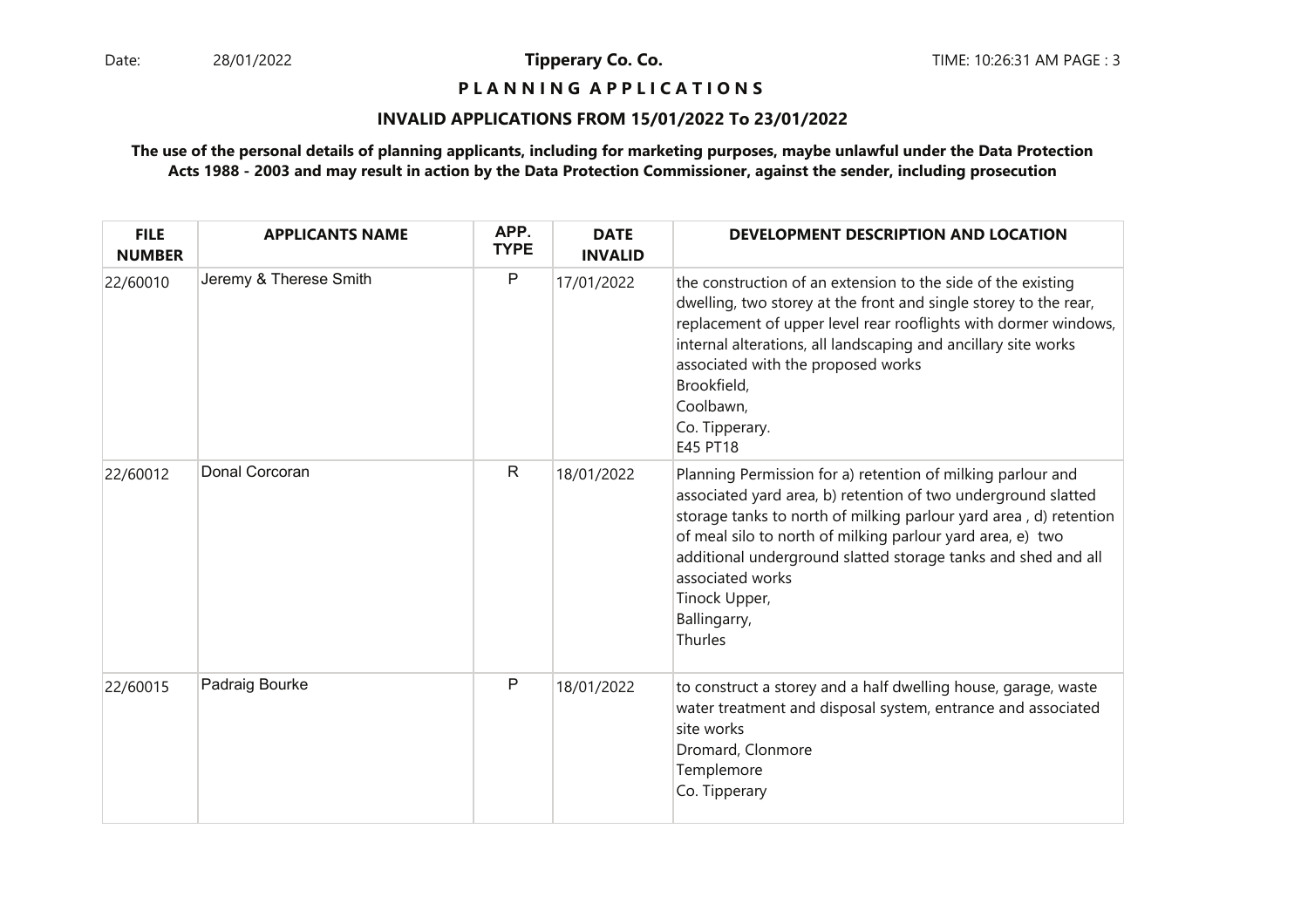### **P L A N N I N G A P P L I C A T I O N S**

#### **INVALID APPLICATIONS FROM 15/01/2022 To 23/01/2022**

**The use of the personal details of planning applicants, including for marketing purposes, maybe unlawful under the Data ProtectionActs 1988 - 2003 and may result in action by the Data Protection Commissioner, against the sender, including prosecution**

**7Total:**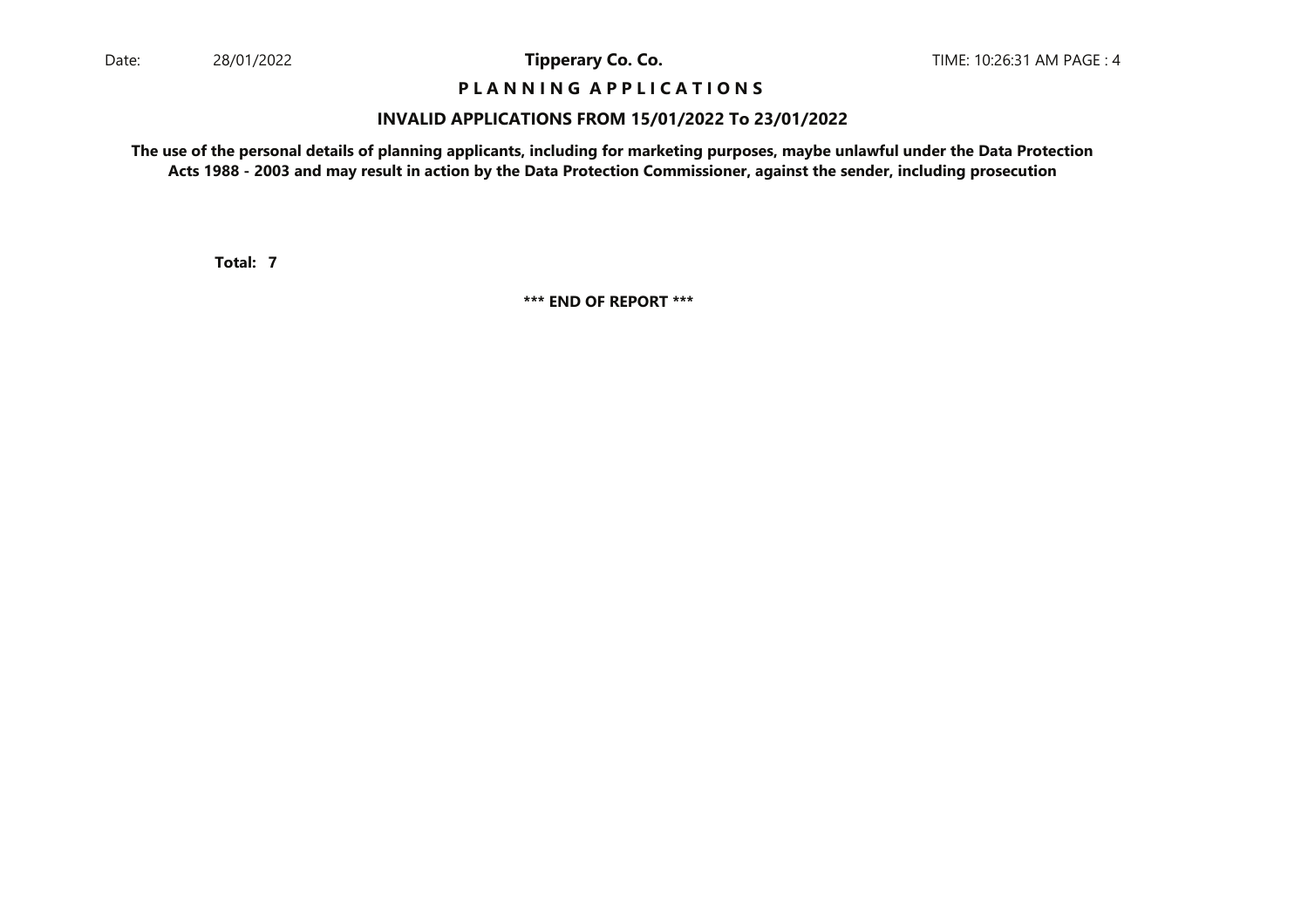### **P L A N N I N G A P P L I C A T I O N S**

### **EIAR - NIS REPORTS REQUESTED FROM 15/01/2022 To 23/01/2022**

| <b>FILE</b> | <b>NAME</b><br>A DDI IG<br>л NI | <b>ADD</b><br>NF I<br>TVDC | 'eaues' | - -<br>Article | <b>LOCATION</b><br>DEVI<br><b>LOCKIPTION</b><br>DES<br>OPMENT<br>AND |
|-------------|---------------------------------|----------------------------|---------|----------------|----------------------------------------------------------------------|
| NIIMRFR     |                                 |                            | Date    | Number         |                                                                      |

**0Total:**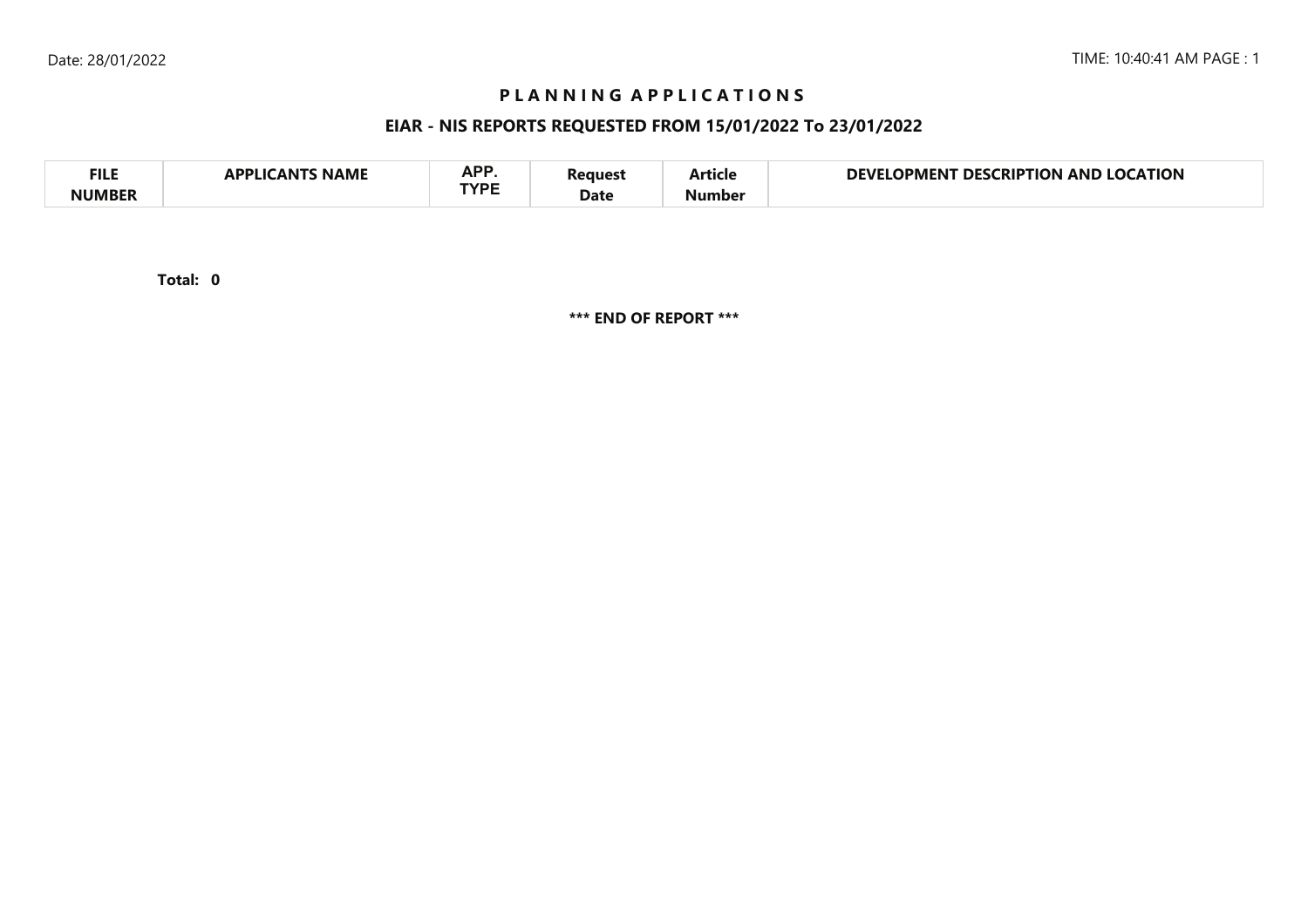### **P L A N N I N G A P P L I C A T I O N S**

### **EIAR - NIS REPORTS RECEIVED FROM 15/01/2022 To 23/01/2022**

| <b>APP</b><br><b>FILI</b><br><b>CATION</b><br>DEVI<br>AND<br>no<br>RIP.<br>ΓΙΩΝ<br>DES.<br>11701<br>Vumber<br>IPMEN I<br>NAML<br>TVDE<br>Date |  |
|-----------------------------------------------------------------------------------------------------------------------------------------------|--|
|-----------------------------------------------------------------------------------------------------------------------------------------------|--|

**0Total:**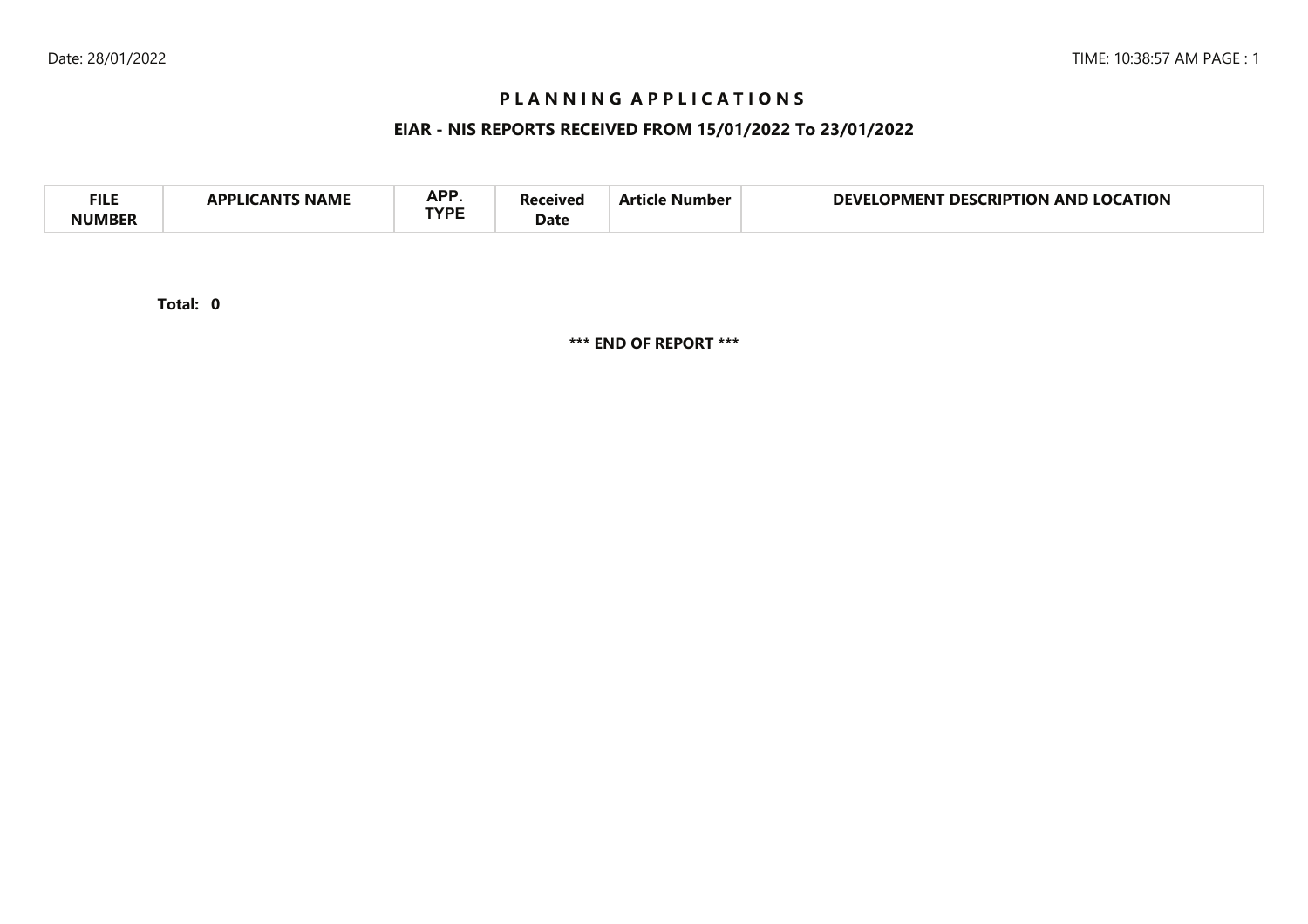# **A N B O R D P L E A N Á L A**

### **APPEALS NOTIFIED FROM 15/01/2022 To 23/01/2022**

| <b>FILE</b>   | <b>APPLICANTS NAME</b>                                         | APP.        | <b>DECISION</b> | L.A. | <b>DEVELOPMENT DESCRIPTION</b>                                                                                               | <b>B.P. DATE</b> |
|---------------|----------------------------------------------------------------|-------------|-----------------|------|------------------------------------------------------------------------------------------------------------------------------|------------------|
| <b>NUMBER</b> | <b>AND ADDRESS</b>                                             | <b>TYPE</b> | <b>DATE</b>     | DEC. | <b>AND LOCATION</b>                                                                                                          |                  |
| 20/1348       | Michael McEniry<br>Main Street<br>Ballyporeen<br>Co. Tipperary | D           | 07/12/2021      | C    | construction of a covered geomembrane lined manure storage<br>basin and associated works<br>Kedrah<br>Cahir<br>Co. Tipperary | 17/01/2022       |

**Total: 1**